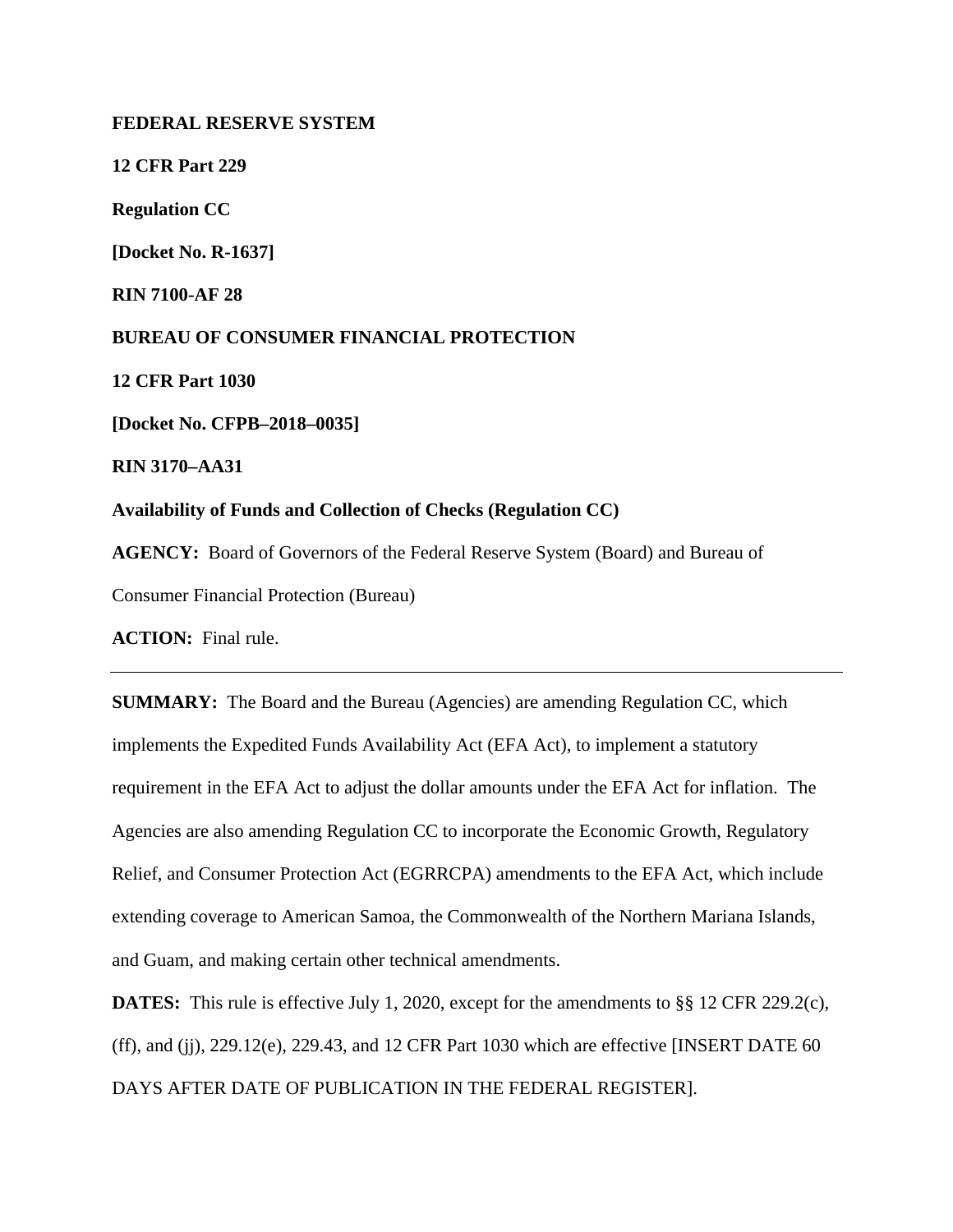### **FOR FURTHER INFORMATION CONTACT:**

*Board:*Gavin L. Smith, Senior Counsel (202) 452-3474, Legal Division, or Ian C.B.

Spear, Manager (202) 452-3959, Division of Reserve Bank Operations and Payment Systems.

*Bureau:* Joseph Baressi and Marta Tanenhaus, Senior Counsels, Office of Regulations, at (202) 435-7700. If you require this document in an alternative electronic format, please contact *CFPB\_accessibility@cfpb.gov*.

### **SUPPLEMENTARY INFORMATION:**

### **I. Background**

Regulation CC (12 CFR part 229) implements the EFA Act and the Check Clearing for the 2[1](#page-1-0)st Century Act (Check 21 Act).<sup>1</sup> Subpart B of Regulation CC implements the requirements set forth in the EFA Act regarding the availability schedules within which banks<sup>[2](#page-1-1)</sup> must make funds available for withdrawal, exceptions to those schedules, disclosure of funds availability policies, and payment of interest. The EFA Act and subpart B of Regulation CC contain specified dollar amounts, including: (1) the minimum amount of deposited funds that banks must make available for withdrawal by opening of business on the next day for certain check deposits ("minimum amount");<sup>[3](#page-1-2)</sup> (2) the amount a bank must make available when using the EFA Act's permissive adjustment to the funds-availability rules for withdrawals by cash or other means ("cash withdrawal amount");<sup>[4](#page-1-3)</sup> (3) the amount of funds deposited by certain checks in a new account that are subject to next-day availability ("new-account amount");<sup>[5](#page-1-4)</sup> (4) the

<span id="page-1-0"></span> <sup>1</sup> Expedited Funds Availability Act, 12 U.S.C. 4001 *et seq.*; Check Clearing for the 21st Century Act, 12 U.S.C. 5001 *et seq.* 

<span id="page-1-1"></span><sup>2</sup> Section 229.2(e) of Regulation CC defines "bank" to include banks, savings institutions, and credit unions.

<span id="page-1-2"></span><sup>&</sup>lt;sup>3</sup> The minimum amount is currently \$200. See section  $1086(e)$  of the Dodd-Frank Act; 12 U.S.C.  $4002(a)(2)(D)$ .

<span id="page-1-3"></span><sup>4</sup> The cash withdrawal amount is currently \$400. 12 U.S.C. 4002(b)(3)(B).

<span id="page-1-4"></span> $5$  The new-account amount is currently \$5,000. 12 U.S.C. 4003(a)(3).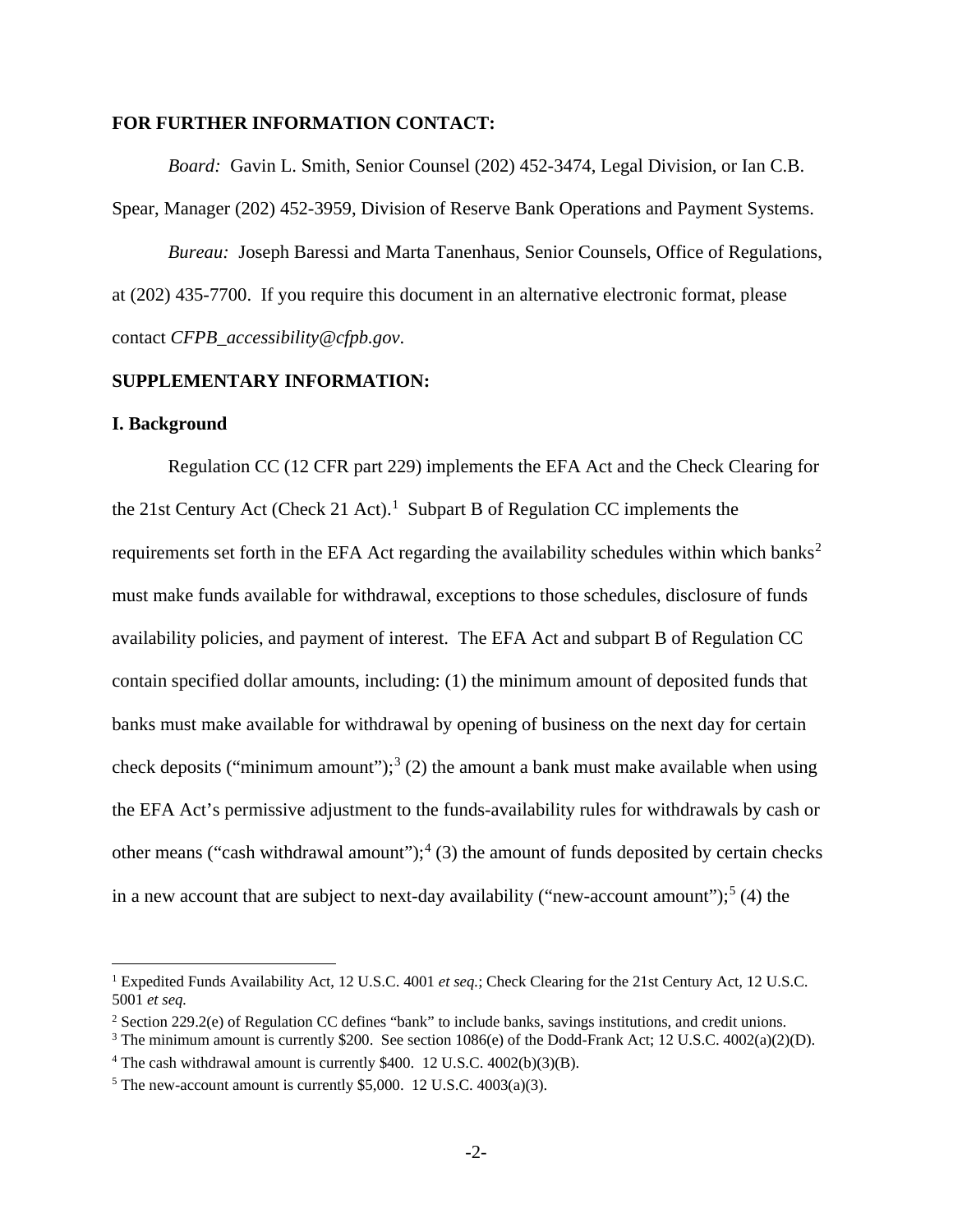threshold for using an exception to the funds-availability schedules if the aggregate amount of checks on any one banking day exceed the threshold amount ("large-deposit threshold");<sup>[6](#page-2-0)</sup> (5) the threshold for determining whether an account has been repeatedly overdrawn ("repeatedly overdrawn threshold");<sup>[7](#page-2-1)</sup> and (6) the civil liability amounts for failing to comply with the EFA Act's requirements.<sup>[8](#page-2-2)</sup>

The Dodd-Frank Wall Street Reform and Consumer Protection Act (Dodd-Frank Act) made certain amendments to the EFA Act, and these amendments were effective on July 21, 2011.<sup>[9](#page-2-3)</sup> Section 609(a) of the EFA Act,<sup>[10](#page-2-4)</sup> as amended by section 1086(d) of the Dodd-Frank Act, provides that the Board and the Director of the Bureau shall jointly prescribe regulations to carry out the provisions of the EFA Act, to prevent the circumvention or evasion of such provisions, and to facilitate compliance with such provisions.

Additionally, section 1086(f) of the Dodd-Frank Act added section 607(f) of the EFA Act, which provides that the dollar amounts under the EFA Act shall be adjusted every five years after December 31, 2011, by the annual percentage increase in the Consumer Price Index for

<span id="page-2-0"></span> $6$  The large-deposit threshold is currently \$5,000. 12 U.S.C. 4003(b)(1).

<span id="page-2-1"></span><sup>&</sup>lt;sup>7</sup> The repeatedly overdrawn threshold is currently \$5,000. 12 CFR 229.13(d). This dollar amount is not specified in the EFA Act, but is a result of the authority of the Board and the Bureau under section 604(b)(3) of the EFA Act (12 U.S.C. 4003(b)(3)) to establish reasonable exceptions to time limitations for deposit accounts that have been overdrawn repeatedly. The Board and the Bureau proposed to use their authority under section 604(b)(3) and also their authority under section 609(a) (12 U.S.C. 4008(a)), which is discussed below, to index the repeatedly overdrawn threshold in the same manner as the other dollar amounts. The Board and the Bureau stated that they believe that indexing the repeatedly overdrawn threshold would be consistent with the need identified by Congress to prevent such dollar amounts from being eroded by inflation. The Board and the Bureau did not receive comments suggesting that they should treat the repeatedly overdrawn threshold differently from the other dollar amounts, and they finalize this aspect of the proposal for the reasons stated in the proposal.

<span id="page-2-2"></span><sup>8</sup> The civil liability amounts are currently "not less than \$100 nor greater than \$1,000" for an individual action and "not more than \$500,000 or 1 percent of the net worth" of a depository institution for a class action. 12 U.S.C. 4010(a).

<span id="page-2-3"></span><sup>9</sup> Pub. L. 111-203, sections 1062, 1086, 1100H, 124 Stat. 2081 (2010); 75 FR 57252 (Sept. 20, 2010).

<span id="page-2-4"></span><sup>10</sup> 12 U.S.C. 4008(a).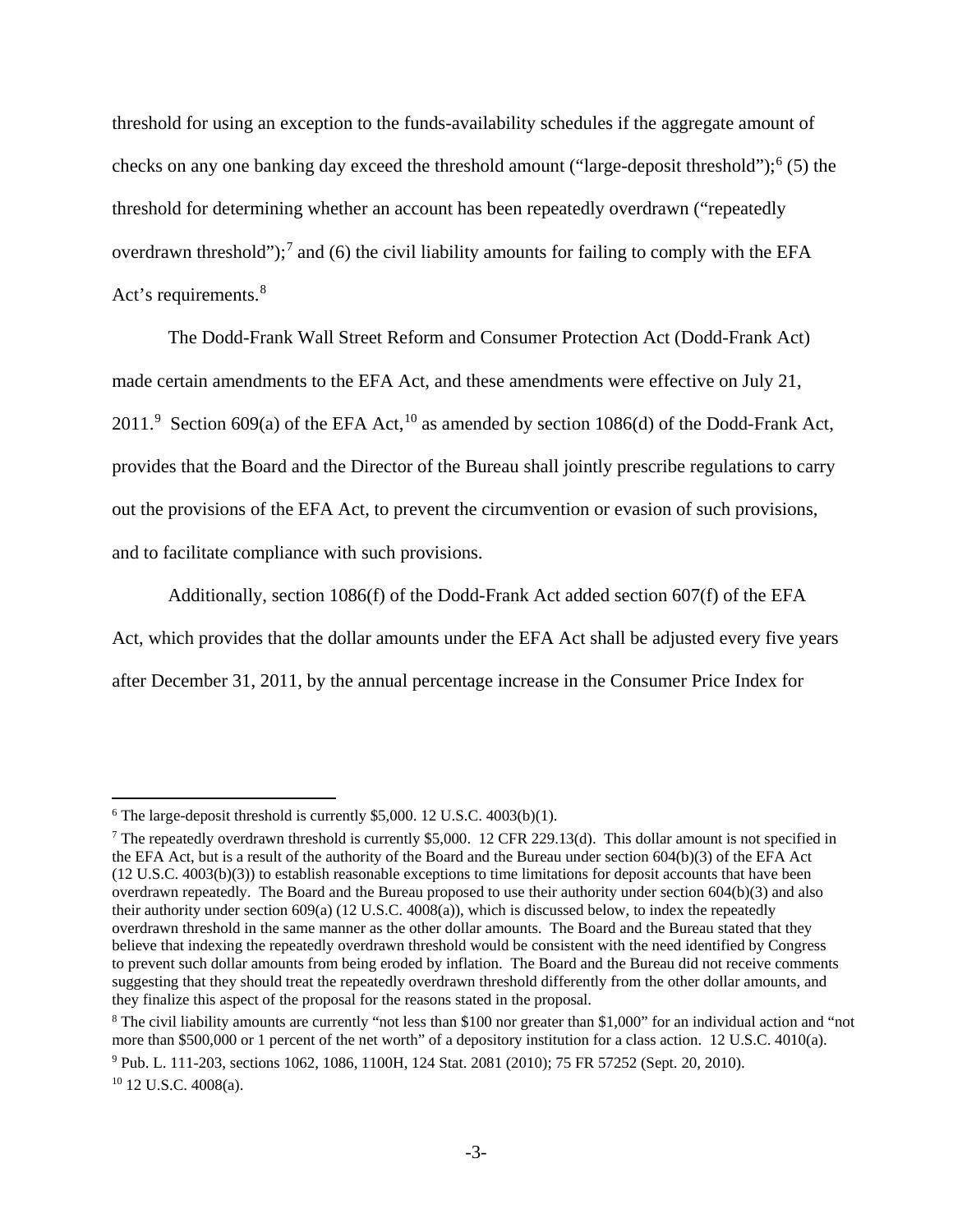Urban Wage Earners and Clerical Workers (CPI-W), as published by the Bureau of Labor Statistics, rounded to the nearest multiple of  $$25$ .<sup>[11](#page-3-0)</sup>

Finally, the Economic Growth, Regulatory Relief, and Consumer Protection Act (EGRRCPA) made amendments to the EFA Act to extend its application to American Samoa, the Commonwealth of the Northern Mariana Islands, and Guam.<sup>[12](#page-3-1)</sup> The effect of these statutory amendments is to subject banks in American Samoa, the Commonwealth of the Northern Mariana Islands, and Guam to the EFA Act's requirements related to funds availability, payment of interest, and disclosures. Banks in those territories would be able to avail themselves of the one-day extension of the availability schedules permitted by the EFA Act and § 229.12(e) of Regulation CC.

### **II. Summary of proposed rule, comments received, and final rule**

On December 10, 2018, the Agencies published a notice of proposed rulemaking (proposal) to implement the statutory requirement in the EFA Act to adjust the dollar amounts under the Act for inflation and to implement the EGRRCPA amendments to the EFA Act.<sup>[13](#page-3-2)</sup> The Agencies received 32 responses to their proposal from a variety of commenters, including depository institutions, service providers, trade associations, clearinghouses, consumer organizations, and private individuals.[14](#page-3-3) Nine commenters explicitly expressed general support for the proposal, two additional trade association commenters specifically supported the

<span id="page-3-0"></span> $11$  12 U.S.C. 4006(f).

<span id="page-3-1"></span><sup>&</sup>lt;sup>12</sup> Pub. L. 115-174, section 208 (2018). The amendments that section 208 of the EGRRCPA made to the EFA Act became effective on June 23, 2018. *See* section 208(b) of the EGRRCPA.

<span id="page-3-2"></span><sup>13</sup> 83 FR 63431, Dec. 10, 2018. In their December 2018 *Federal Register* notice, the Agencies also provided an additional opportunity for public comment on certain amendments to the funds-availability provisions in Regulation CC that the Board proposed in 2011. The Agencies are not herein addressing the Board's 2011 proposal or the comments received thereon.

<span id="page-3-3"></span><sup>&</sup>lt;sup>14</sup> The Board received 18 comments and the Bureau received 23. Of the 41 total comments received, nine commenters submitted identical comment letters to both Agencies.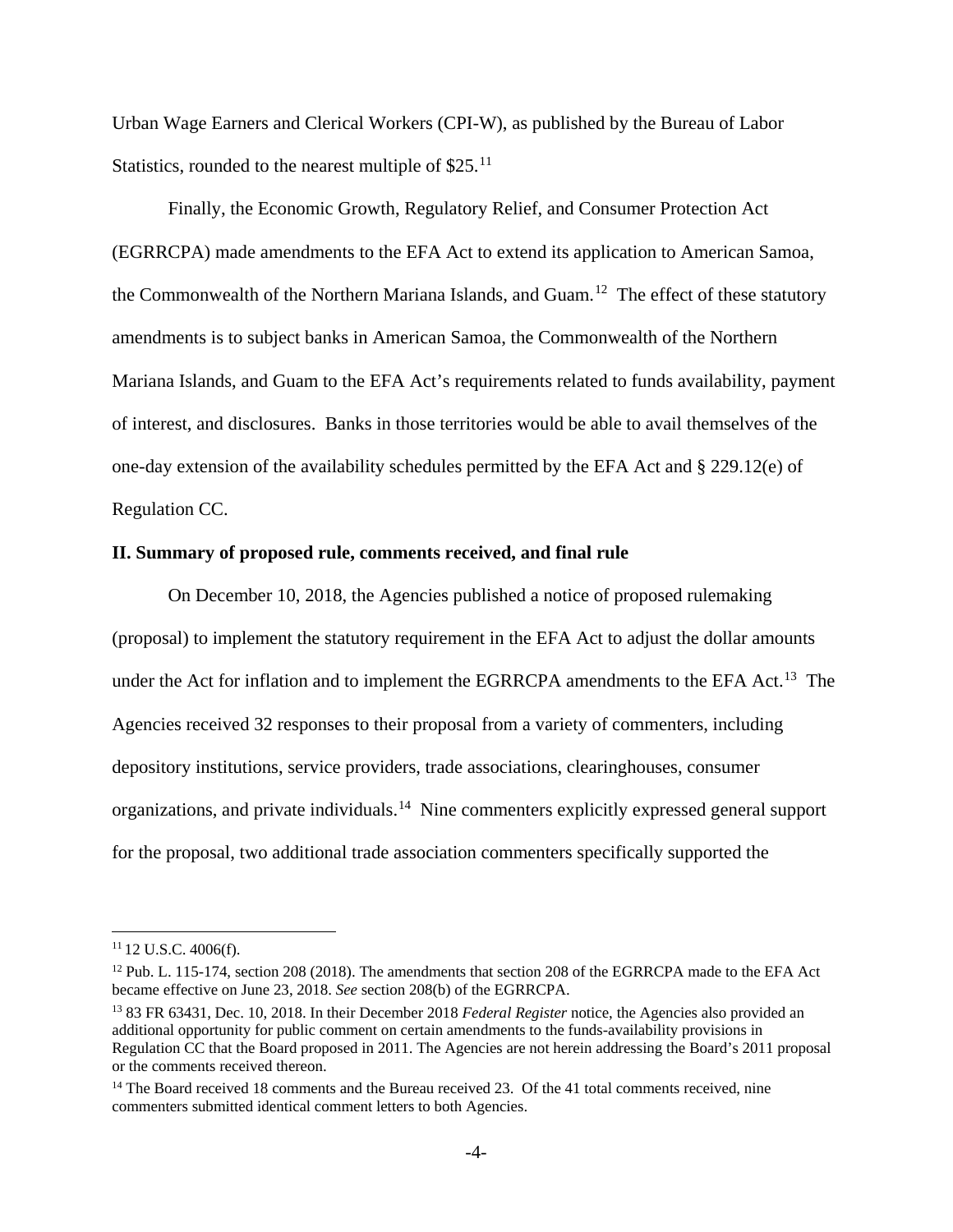proposal's calculation methodology and timeframes, and twelve commenters specifically supported the proposed one-year effective date. As discussed in more detail below, three institutions opposed basic tenets of the statutory requirements based on concerns about loss to institutions due to customer fraud: the first disagreed altogether with need to make inflationary adjustments for purposes of funds availability; the second disagreed with adjusting the statutory dollar amounts every five years; and the third opposed basing the hold amount on the CPI, stating that individual check amounts are not reflective of inflation. [15](#page-4-0) Some commenters addressed other specific aspects of the proposal. As discussed in more detail below, the Agencies considered all of the comments received and are adopting the amendments to Regulation CC described below.

### *A. Effective Dates for Inflation Adjustments*

The Agencies continue to believe, as stated in the proposal, that section 607(f) of the EFA Act is reasonably interpreted to provide for five years to elapse between a given set of adjustments and the next set of adjustments, with the first set of adjustments occurring sometime after December 31, 2011. The Agencies believe that Congress intended to balance its concern about changes being too frequent or abrupt with the need to prevent the EFA Act's dollar amounts from being eroded by inflation. As regulators of depository institutions, the Agencies are likewise familiar with the challenges that institutions can face if changes to regulatory requirements are too frequent or abrupt. Congress balanced these concerns by providing that the adjustments would be effective at five-year intervals; by providing that the first set of adjustments would not occur until after December 31, 2011, which ensured that at least a full

<span id="page-4-0"></span><sup>&</sup>lt;sup>15</sup> Because the statute is clear in its directives to make inflationary adjustments to dollar amounts under the EFA Act every five years based on the CPI-W, the Agencies are finalizing the rule as proposed with regard to these fundamental statutory requirements.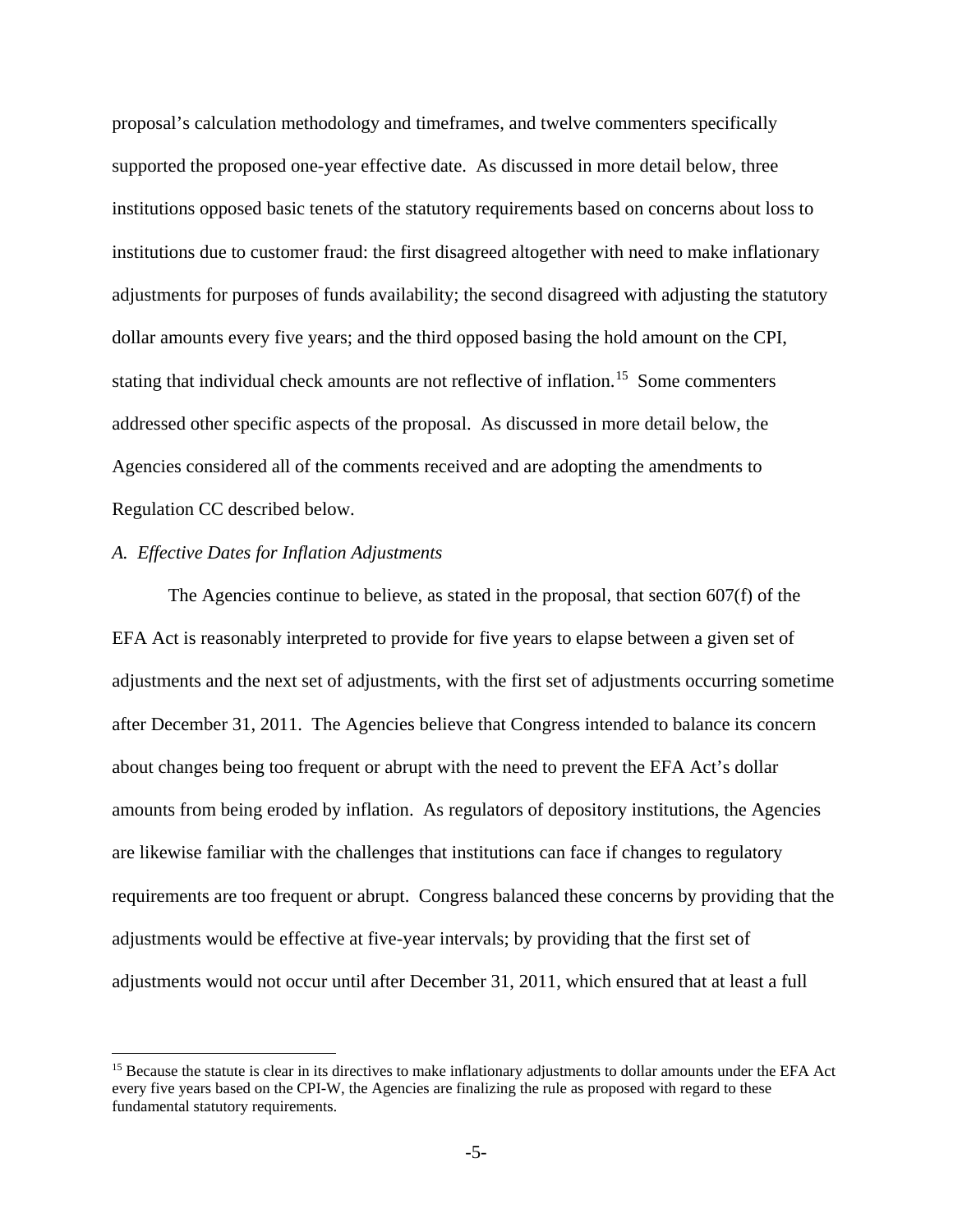calendar year would elapse after the Dodd-Frank Act's enactment in mid-2010; and by providing that the adjustments would be rounded to the nearest multiple of \$25.

In their December 2018 proposal, the Agencies stated they expected to publish the first set of adjustments as a final rule in the first quarter of 2019, with a proposed effective date of April 1, 2020. The Agencies further stated they expected to publish the second set of adjustments in the first quarter of 2024, with an effective date of April 1, 2025. For each subsequent set of adjustment, the Agencies proposed an effective date of April 1 of every fifth year after 2025. The Agencies stated their belief that the proposed effective dates would provide institutions with sufficient time to make any necessary disclosure and software changes and the Agencies requested comment on the proposed effective dates for the adjustments.

Fourteen commenters addressed the amount of time between the Agencies' publication of a final rule setting forth the inflation adjustments and the rule's effective date. Of those, twelve commenters supported the Agencies' proposed one-year interim, one commenter requested 18 months, and another requested two years. Two of the commenters that supported the one-year interim recommended that, if the Agencies do not release the final rule by April 1, 2019, the effective date should be extended such that it is at least one year after the release date of the final rule.

For the reasons set forth in the proposal and above, the Agencies are finalizing as proposed the one-year interim between publication of the first set of adjustments and the adjustments' effective date. Because the Agencies are releasing this final rule in June 2019, the effective date for the final rule is July 1, 2020. Further, the Agencies anticipate carrying this one-year interim forward for future adjustments. Specifically, § 229.11(a) of the final rule states that the relevant EFA Act dollar amounts, as reflected in Regulation CC, shall be adjusted

-6-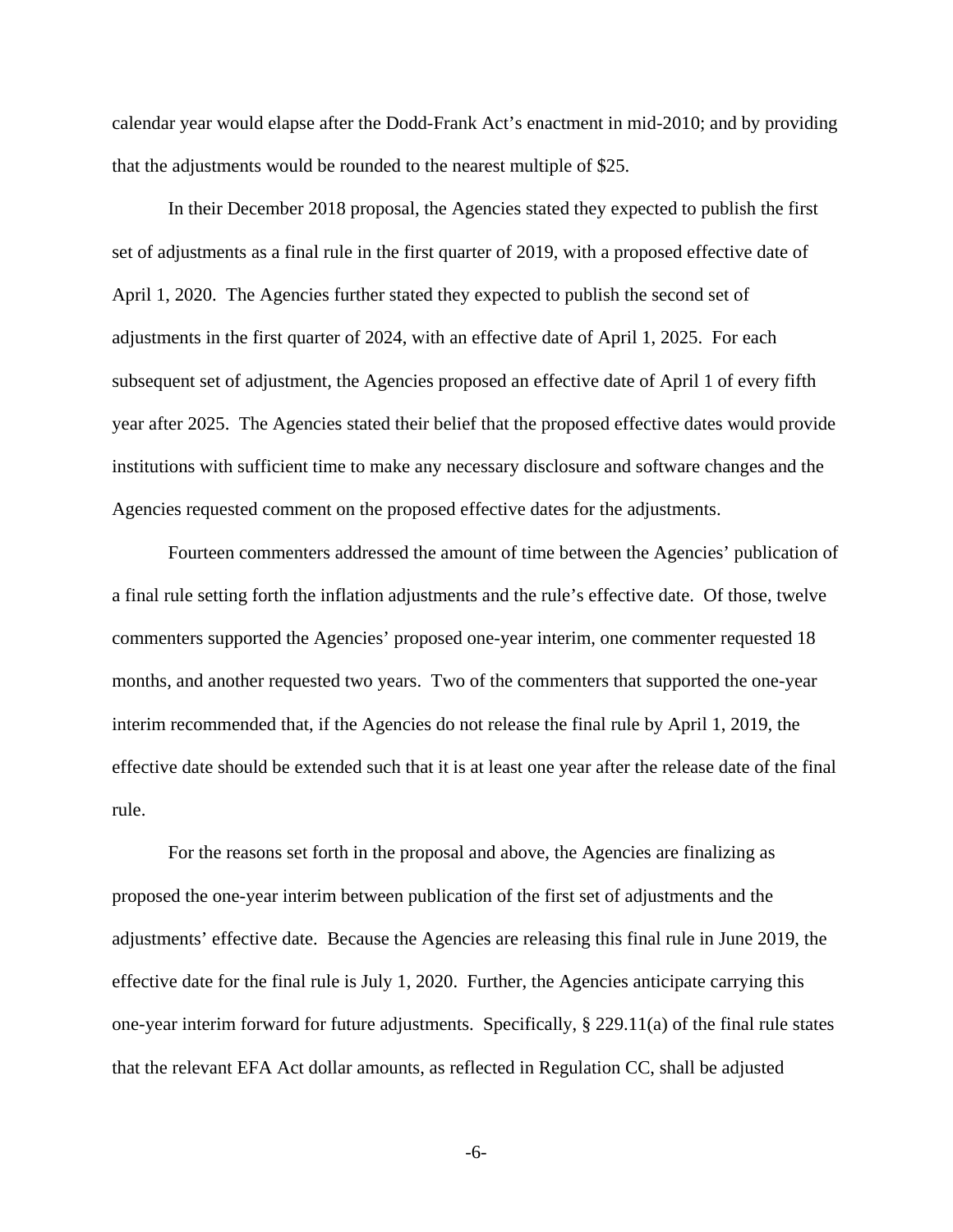effective on July 1, 2020, on July 1, 2025, and on July 1 of every fifth year after 2025. The Agencies anticipate issuing a rule in the *Federal Register* setting forth the inflation adjustments at least one year before the effective date of each ensuing adjustment. For example, the Agencies anticipate publishing in the first half of 2024 the second set of inflation adjustments, which will become effective July 1, 2025.<sup>[16](#page-6-0)</sup>

In addition to expressing general support for the timeframes in the proposal, one commenter specifically stated that the industry will benefit from having a predetermined schedule for making future updates to the EFA Act dollar amounts. Two commenters additionally requested that the Agencies tie the inflation adjustment effective dates to the effective dates of any other disclosure changes so depository institutions would not have to make other changes to disclosures in the interim years.

The Agencies believe that institutions will benefit from having their implementation of the statutorily-required inflation adjustments occur on a predetermined five-year cycle and, as noted above, that section 607(f) of the EFA Act is reasonably interpreted to provide for five years to elapse between a given set of adjustments and the next set of adjustments. Thus, the Agencies are finalizing the rule as proposed with the five-year cycle between inflation adjustments. Nonetheless, as stated above, the Agencies are cognizant of the potential burden on institutions if regulatory changes are too frequent or abrupt. Accordingly, the Agencies recognize the benefit of making efforts, if appropriate and feasible, to coordinate the effective dates of future rulemakings effecting changes to disclosures required by the funds-availability

<span id="page-6-0"></span><sup>&</sup>lt;sup>16</sup> The effective dates are consistent with section 302 of the Riegle Community Development and Regulatory Improvement Act of 1994 (Pub. L. 103–325, 108 Stat. 2160, 12 U.S.C. 4802). That section provides that new regulations and amendments to regulations prescribed by Federal banking agencies, including the Board (but not the Bureau), that impose additional reporting, disclosures, or other new requirements on insured depository institutions shall take effect on the first day of a calendar quarter which begins on or after the date on which the regulations are published in final form (with certain exceptions).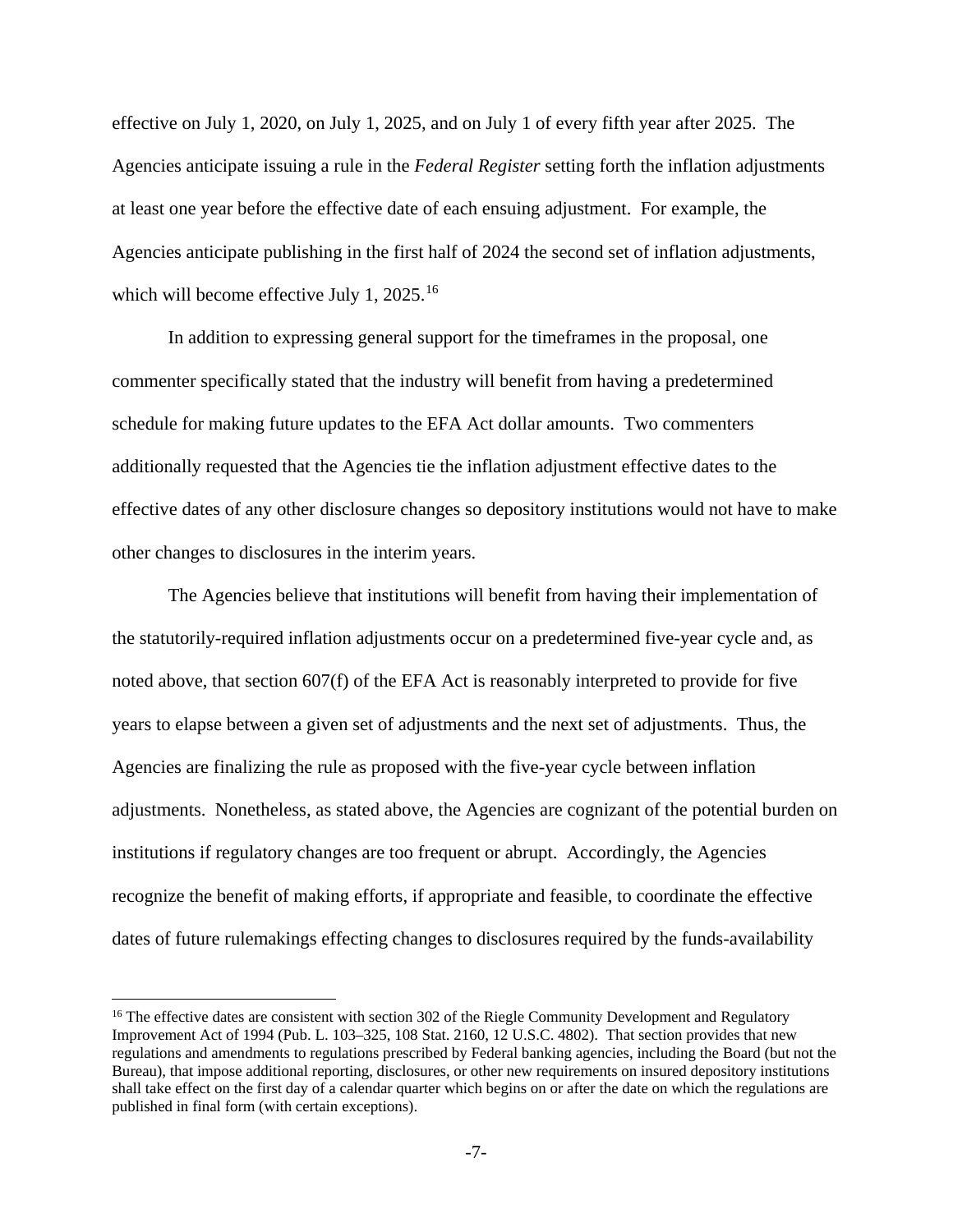provisions in Regulation CC subpart B with the predetermined effective dates for the inflation adjustments to the dollar amounts in Regulation CC subpart B that are set forth herein.

### *B. Methodology for Inflation Adjustments*

### *1. Measurement of underlying inflation*

EFA Act section 607(f) does not specify which month's CPI-W should be used to measure inflation. The Agencies proposed to use the July CPI-W, which is released by the Bureau of Labor Statistics in August. The Agencies proposed to use the aggregate percentage change in the CPI-W from July 2011 to July 2018 as the initial inflation measurement period for the first set of adjustments. The Agencies proposed that the second set of adjustments would be based on the aggregate percentage change in the CPI-W for an inflation measurement period that begins in July 2018 and ends in July 2023. And, the Agencies proposed that each subsequent set of adjustments would be based on the aggregate percentage change in the CPI-W for an inflation measurement period that begins in July of every fifth year after 2018 and ends in July of every fifth year after 2023. The Agencies stated in their proposal that this use of July CPI-W, starting with the July 2011 CPI-W, aligns with section 607(f)'s effective date of July 21, 2011. The Agencies specifically requested comment on this approach.

Most commenters that addressed the issue supported the Agencies' proposed inflation calculation methodology. However, one commenter recommended that the Agencies base the calculation of inflation on the change in the CPI-W from July 2013 to July 2018 on the grounds that it would result in a lower aggregate percentage change for the first set of adjustments. The Agencies are finalizing the rule as proposed with the first set of inflation adjustments – published herein and effective July 1, 2020 – based on inflation, as measured by the CPI-W, from July 2011 to July 2018. As discussed in the proposal, the Agencies continue to believe it is

-8-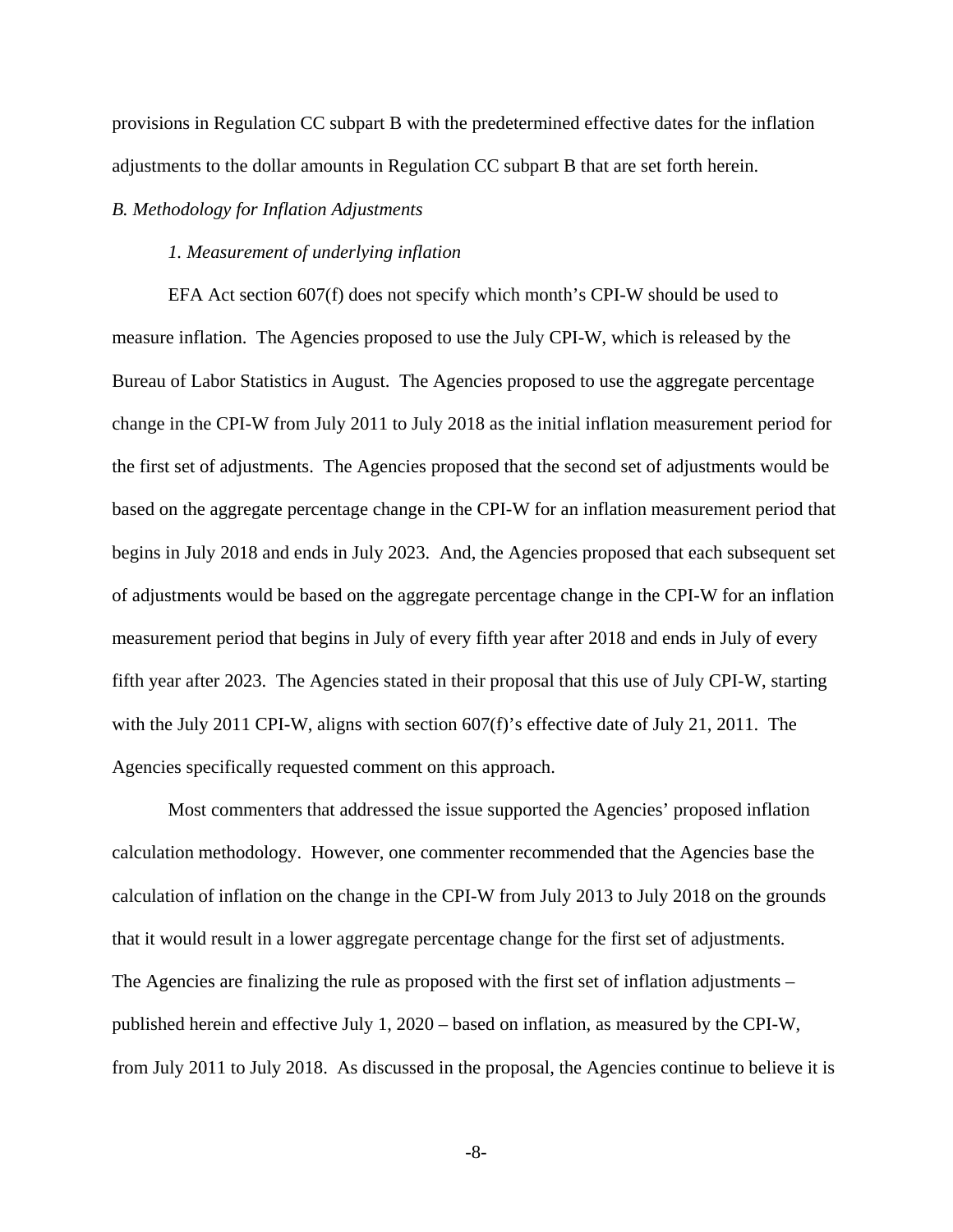appropriate for the inflation adjustments to be based on underlying inflation since the effective date of the relevant Dodd-Frank Act provisions, which is July 21, 2011. The Agencies do not believe that the need identified by Congress to prevent the relevant dollar amounts from being eroded by inflation would be served by omitting the period of July 2011 to July 2013 from the Agencies' calculation, as the commenter advocated. The second set of inflation adjustments – which the Agencies anticipate publishing in the first half of 2024 and which will be effective July 1, 2025 – will be based on underlying inflation from July 2018 through July 2023. The third set of adjustments – which the Agencies anticipate publishing in the first half of 2029 and which will be effective July 1, 2030 – will be based on inflation from July 2023 through July 2028.

### *2. Aggregate percentage increase*

Section 607(f) of the EFA Act provides that the adjustments must be based on the "annual percentage increase" in the CPI-W, but does not specify how the adjustment must be made in the event that the CPI-W is negative for one or more years in the inflation measurement period. The Agencies maintain their position from the proposal<sup>[17](#page-8-0)</sup> that it is a reasonable interpretation of section 607(f) to account for negative movements in the CPI-W on a year-toyear basis and to include those movements when measuring the underlying inflation that is the basis for calculating adjustments to the dollar amounts in subpart B of Regulation CC. Of the few commenters that addressed this issue, most supported the Agencies' proposed approach, and the Agencies are adopting it in the final rule.

Further, the Agencies proposed an approach under which the five-year adjustments to the dollar amounts in Regulation CC subpart B would always be zero or upward, never downward. Specifically, the Agencies proposed that if there is no aggregate percentage increase (zero

<span id="page-8-0"></span> <sup>17</sup> *See* 83 FR 63431 at 63433, Dec. 10, 2018.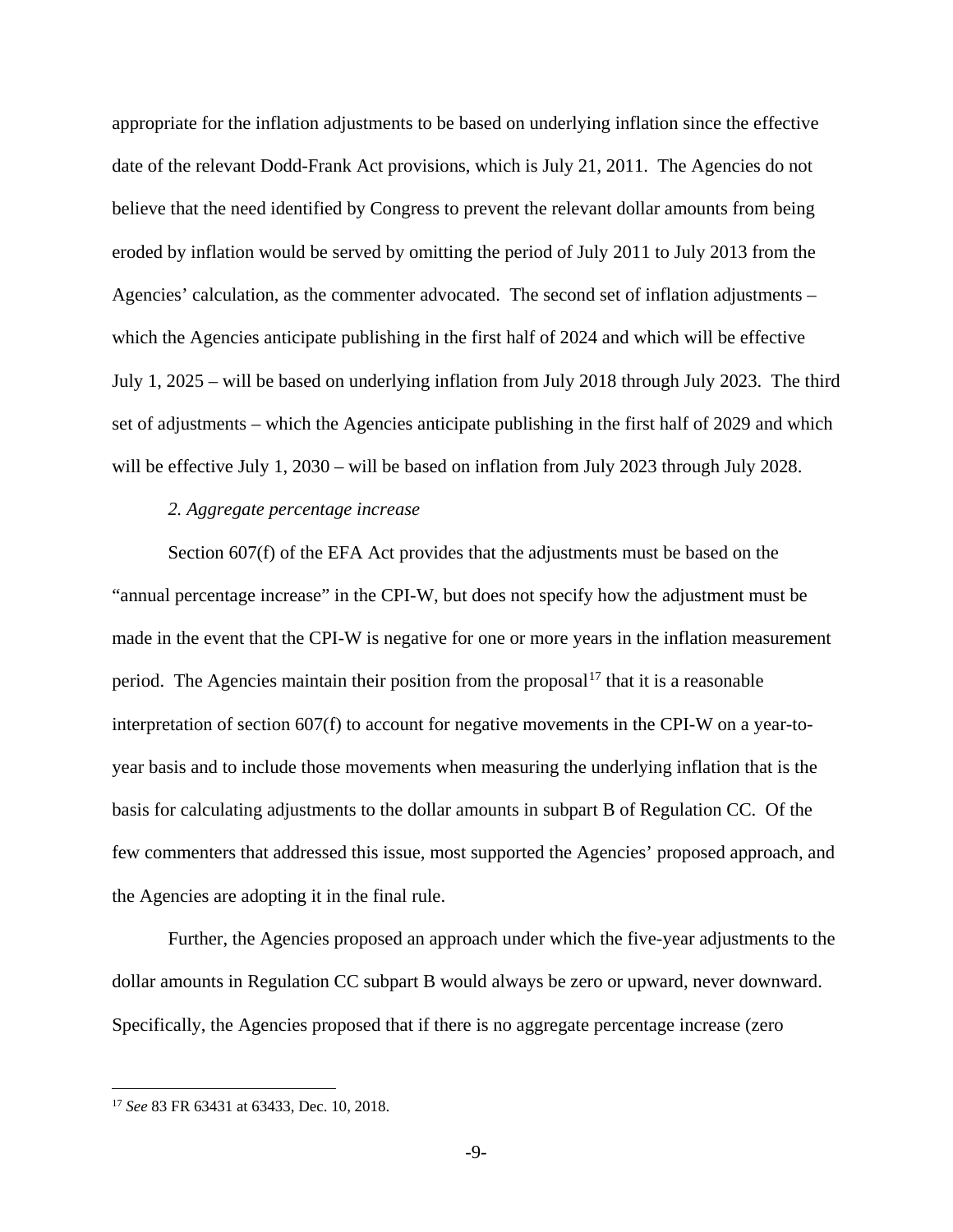increase) in the CPI-W or an aggregate percentage decrease (negative increase) in the CPI-W during the five-year inflation measurement period, then there would be no downward adjustments to the dollar amounts in Regulation CC subpart B.

One depository institution commented that the proposed approach could cause fundsavailability risks to institutions under certain economic scenarios of sustained deflation (negative inflation). Another institution characterized the Agencies' proposed approach as being somewhat arbitrary but generally agreed that the aggregate change would most likely be zero or positive. Conversely, a consumer organization explicitly agreed with the proposed approach and stated that negative inflation should not result in decreased funds availability to consumers.

Under the Agencies' final rule, as proposed, the adjustments to the dollar amounts in Regulation CC subpart B will always be zero or upward, never downward. The Agencies continue to believe this approach is a reasonable interpretation of the phrase "annual percentage increase" in EFA Act section 607(f), in that reading out the word "increase" from the statute would not be consistent with the statutory scheme. Further, as noted in their proposal,  $^{18}$  $^{18}$  $^{18}$  the Agencies reiterate that, since 1939, no aggregate change in the CPI-W across a five-year period has been negative. Nonetheless, if it were to become necessary and appropriate in the future, the Agencies could consider steps to address the funds-availability risks to institutions that could be associated with a sustained – *i.e.,* more-than-five-year – period of deflation, if any such period of deflation were ever to actually occur.

### *3. Rounding to the nearest multiple of \$25*

EFA Act section 607(f) states that the dollar amounts under the Act shall be adjusted every five years for inflation, as measured by the CPI-W, "rounded to the nearest multiple of

<span id="page-9-0"></span> <sup>18</sup> *See* 83 FR 63431 at 63433 footnote 14, Dec. 10, 2018.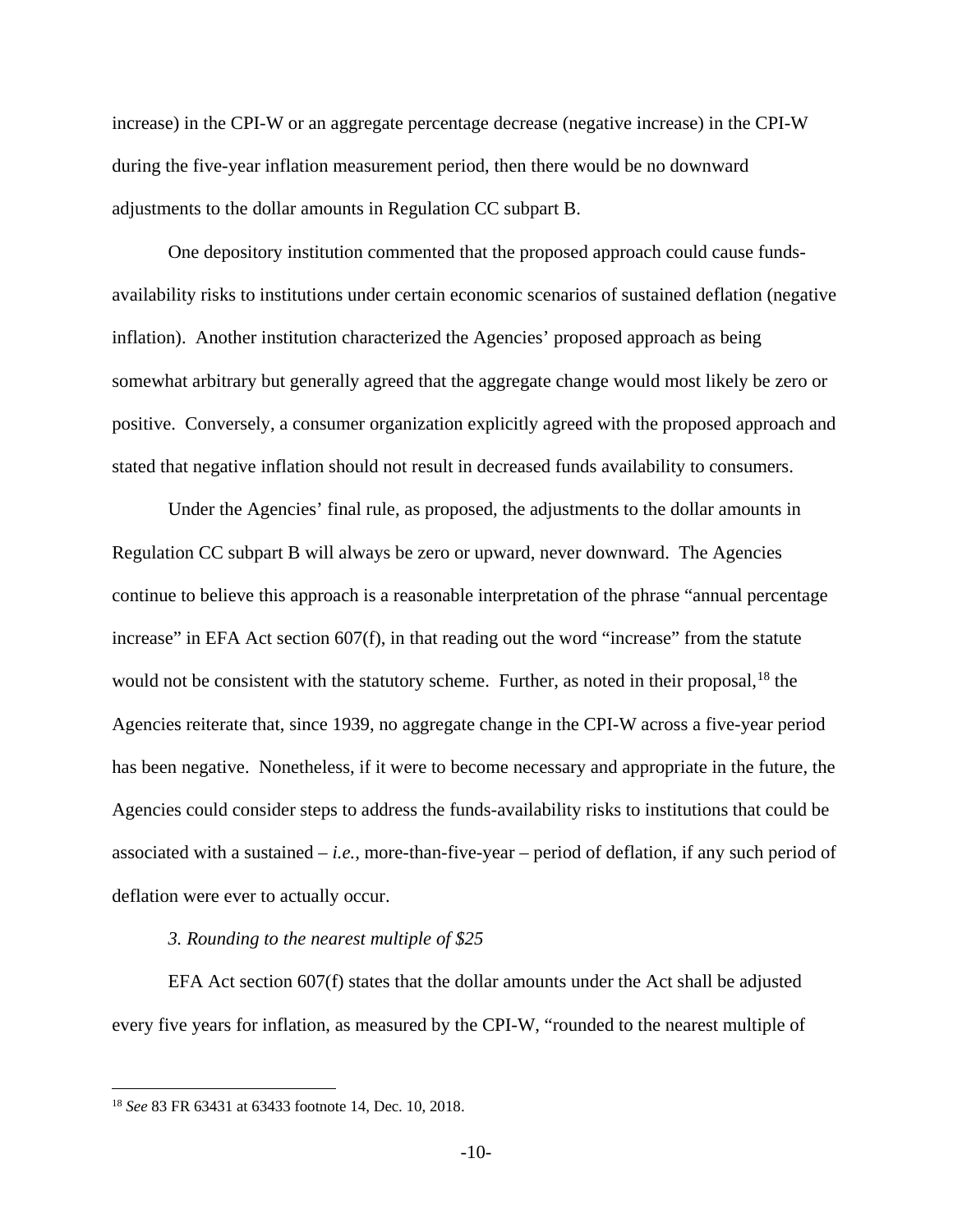\$25." In keeping with that statutory directive, the Agencies proposed that, if there is an aggregate percentage increase in any five-year inflation measurement period, then the aggregate percentage change would be applied to the dollar amounts in Regulation CC, and those amounts would be rounded to the nearest multiple of \$25 to determine the new adjusted dollar amounts that appear in the regulation.<sup>[19](#page-10-0)</sup>

Two depository institutions and two trade associations recommended rounding to a different value than \$25, including rounding to the nearest \$100 or to the nearest place value or setting the minimum amount at \$300, on the grounds of reducing institutions' costs by reducing the frequency of the inflation adjustments and reducing consumer confusion. The Agencies believe that this suggested approach would be inconsistent with the language of section 607(f) of the EFA Act that expressly refers to "rounded to the nearest multiple of \$25." Accordingly, the Agencies are adopting a final rule under which the adjusted dollar amounts in the regulation are rounded to the nearest multiple of \$25.

### *4. Notice and comment*

One depository institution suggested that the Agencies allow for public comment each time the Agencies adjust the dollar amounts in the regulation for inflation. The commenter stated that this approach would allow institutions and the Agencies to consider whether the adjustments continue to be cost effective and to ensure that the adjustments benefit consumers enough to justify the additional costs to institutions.

<span id="page-10-0"></span><sup>&</sup>lt;sup>19</sup> For example, if the CPI–W in July of Year X and in July of Year X+5 were 100 and 114.7, respectively, the aggregate percentage change that results from the change in the CPI–W would be 14.7%. If the applicable dollar amount in the regulation was \$200 for the prior period, then the adjusted figure in the regulation would become \$225, because the calculated change of 14.7 percent of \$200, which is \$29.40, results in rounding to \$225 as that would be the nearest multiple of \$25.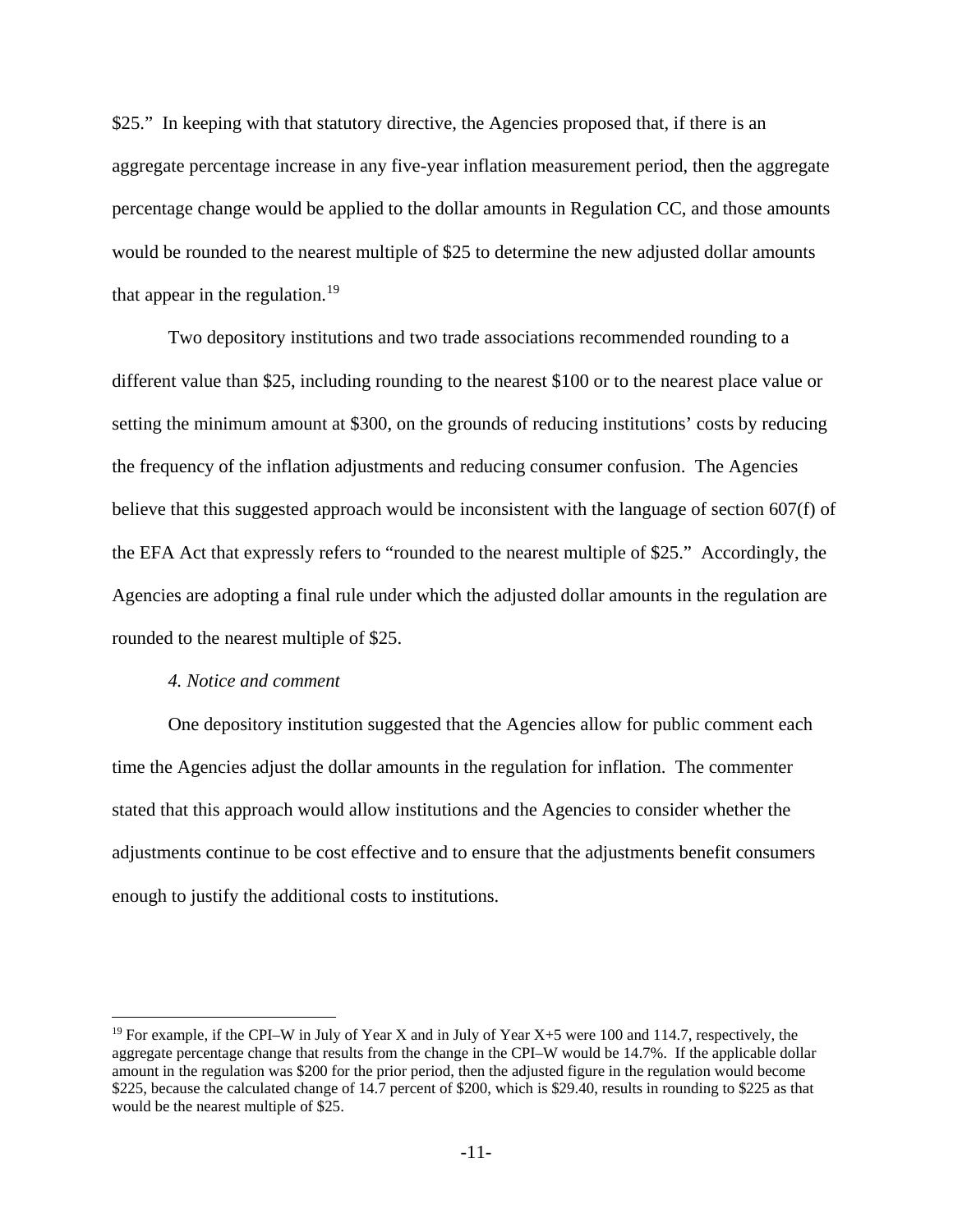Congress has required the Agencies to adjust dollar amounts under the EFA Act for inflation. If, as the commenter suggests, the Agencies were to obtain public comment in advance of future five-year inflation adjustments, those comments could not serve as a legal basis for the Agencies to override the fundamental statutory requirement to effectuate inflation adjustments. In addition, the Agencies are herein adopting the methodology for the calculations underlying the statutorily-required inflation adjustments, including future five-year adjustments, and the Agencies have adopted that methodology through notice-and-comment rulemaking. Accordingly, and as stated in the Agencies' proposal,<sup>[20](#page-11-0)</sup> with respect to future inflation adjustments for subsequent five-year periods, the Agencies continue to expect to find that notice and opportunity for public comment for the adjustments is impracticable, unnecessary, or contrary to the public interest, because the calculation methodology for the adjustments is set forth herein and future execution of the adjustments will be technical and non-discretionary. *See* 5 U.S.C. 553(b)(B). For example, the Agencies have determined in the final rule set forth herein that the second set of inflation adjustments to the dollar amounts in Regulation CC will be based on inflation as measured by the CPI-W from July 2018 through July 2023. As noted above, the Agencies anticipate publishing those adjustments in the *Federal Register* in the first half of 2024, to be effective July 1, 2025, so that institutions will have sufficient time to implement the inflation adjustments. Further, the Agencies are always open to feedback about how their rules could be improved, and they take appropriate steps in response to such feedback.

*C. Burden on Institutions from Implementing the Inflation Adjustments*

Many commenters, including credit unions and credit union trade associations, expressed concern regarding the burden imposed on institutions to implement the inflation adjustments.

<span id="page-11-0"></span> <sup>20</sup> *See* 83 FR 63431 at 63433 footnote 17, Dec. 10, 2018.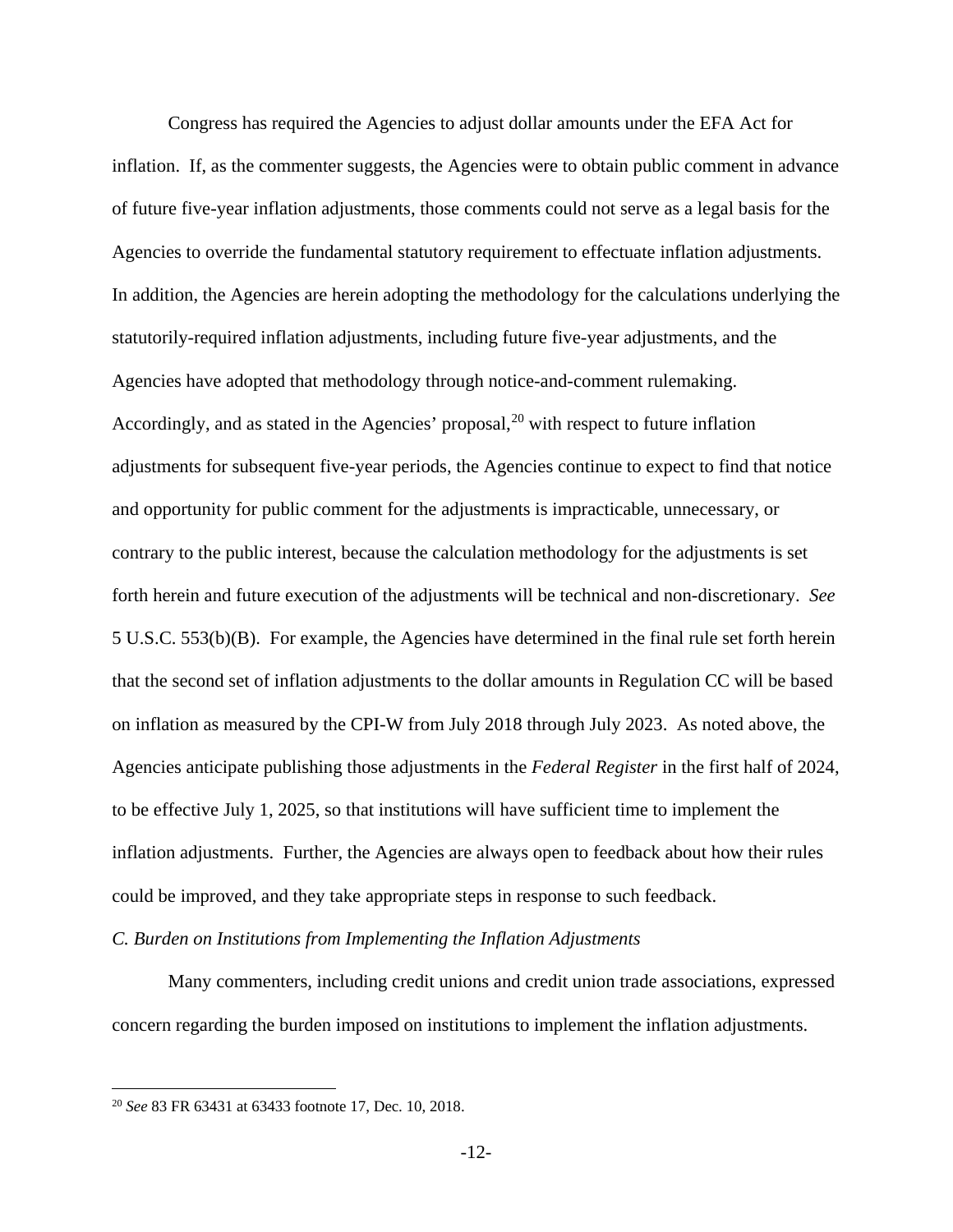Several credit union commenters stated that the cost burden imposed on institutions to implement the inflation indexing could exceed the Agencies' estimate in the proposal, noting in particular the printing and distribution costs associated with sending notices to customers of the changes in the institutions' funds-availability policies (commonly referred to as "change-interms" notices). [21](#page-12-0) One credit union commenter summarized this position by stating that the Agencies' cost estimate constitutes a "basic approximation" that left out other potential costs, including communication with members before each change. This section discusses commenter concerns and suggestions regarding the burden imposed by the inflation indexing. Those concerns are also discussed below in the Agencies' analyses pursuant to the Regulatory Flexibility Act, the Board's analysis pursuant to the Paperwork Reduction Act, and the Bureau's analysis pursuant to section 1022 of the Dodd-Frank Act.

### *1. Notices to customers of changes to institutions' funds-availability policies*

As noted above, commenters expressed concern regarding the burden associated with the requirement to send customers a change-in-terms notice reflecting the inflation-adjusted Regulation CC funds-availability amounts. One commenter specifically voiced concern about the disproportionate cost impact on smaller credit unions for printing and mailing notices in general and, in specific, the change-in-terms notice. To reduce that burden, the commenter also urged the Agencies to reduce the length of the required funds-availability disclosures or permit them to accompany monthly account statements. Another commenter suggested reducing burden by establishing an exception within the Regulation CC provision, § 229.18(e), that requires the change-in-terms notice. Specifically, the commenter suggested that an institution not be required

<span id="page-12-0"></span><sup>&</sup>lt;sup>21</sup> Regulation CC  $\S$  229.18(e) requires a depository institution to send customers a written notice regarding a change to the bank's funds-availability policy. The changes to the availability policies to reflect the statutorily-required inflation adjustments, as implemented by this final rule, would trigger the requirement to send a change-in-terms notice.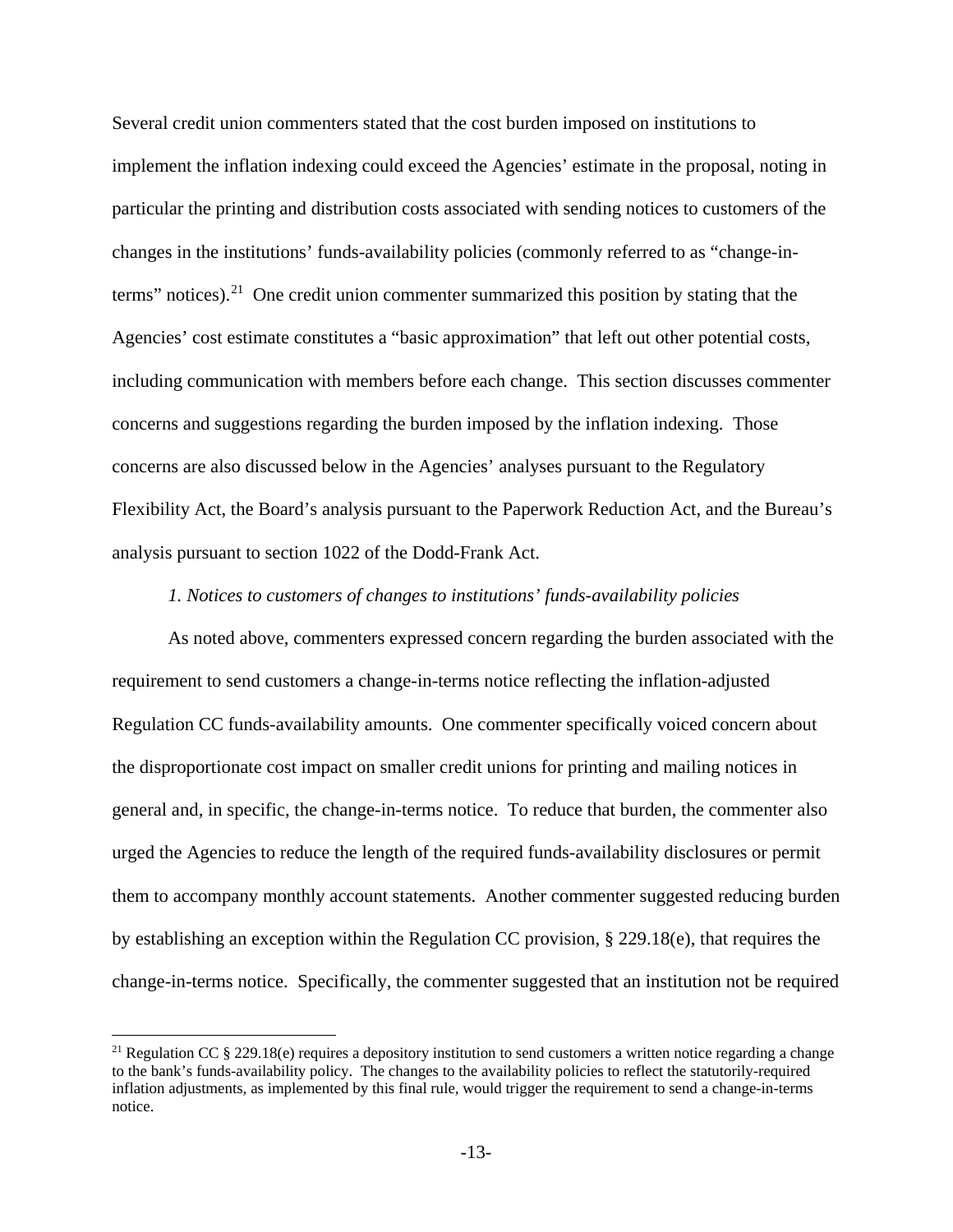to provide a change-in-terms notice when its funds-availability policy changes due to the periodic inflation adjustments to the Regulation CC funds-availability dollar amounts that are mandated by section 607(f) of the EFA Act.

The Regulation CC change-in-terms provision  $(\S 229.18(e))$  mirrors the statutory changein-terms provision, which is set forth in EFA Act section  $605(c)(2)$ . That statutory provision requires an institution to send a written notice to consumer account holders at least 30 days before implementing a change to the institution's funds-availability policy and further states that "any change which expedites the availability of such funds shall be disclosed not later than 30 days after implementation." *See* EFA Act section 605(c)(2) (12 USC 4004(c)(2)).

In their final rule, the Agencies decline to establish in Regulation CC an exception to the requirement to send a change-in-terms notice, as this requirement is established by statute. However, the Agencies note several ways that depository institutions may lower their costs under the rule, including providing the required notice electronically and sending it with the monthly account statement, as follows.

Electronic delivery is permitted where the institution has complied with the requirements of the Electronic Signatures in Global and National Commerce Act (15 U.S.C. 7001 et seq. ("E-Sign Act")). *See* comment 229.15(a)-1. Further, the regulation already permits an institution to send a required change-in-terms notice on or with a monthly account statement, and this is so irrespective of whether the institution sends the notice and statement electronically or in paper form. *See* comment 229.18(e)-1 (stating that the change-in-terms notice required by § 229.18(e) "may be given in any form as long as it is clear and conspicuous"). In addition, an institution need not set forth the entirety of its revised funds-availability policy in its change-in-terms notice. If an institution chooses to provide the notice by sending a complete new availability

-14-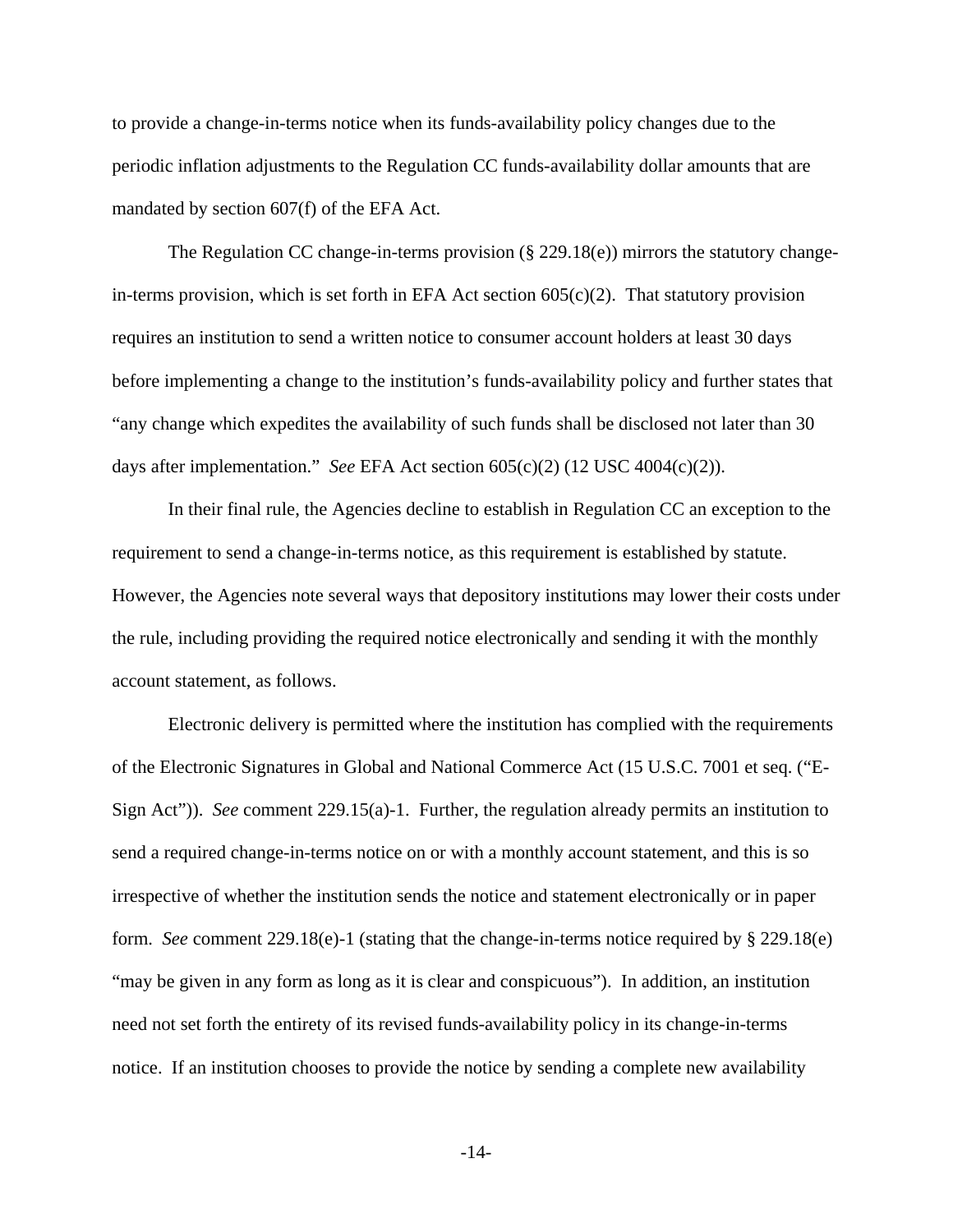disclosure, the institution must direct the customer to the changed terms in the disclosure by use of a letter or insert, or by highlighting the changed terms in the disclosure. *See* comment 229.18(e)-1. And finally, as discussed above, the Agencies anticipate providing one year between the date of publication in the *Federal Register* of the inflation-adjusted amounts and the date on which the adjusted amounts become effective. The Agencies believe that this one-year timeframe provides institutions with a sufficient interim in which to plan to send their change-interms notices in a way that minimizes the burden associated with doing so. In light of all of these factors, and given that the inflation adjustments are statutorily required and will occur only once every five years, the Agencies do not believe that the burden concerns raised warrant any modification to the requirement to send change-in-terms notices.

### *2. Minimum availability amounts required by the regulation*

To obviate the need to send a change-in-terms notice to consumers every five years when the dollar amounts in Regulation CC are adjusted for inflation, one depository institution commented that the regulation should permit institutions to provide to customers a fundsavailability policy disclosure that includes a phrase such as "minimum amount required by regulation," rather than setting forth an actual dollar figure that potentially (if inflation is sufficient) must be updated every five years. The Agencies decline to adopt this approach because they believe it would result in consumer confusion. Specifically, the Agencies believe that one of the purposes of the statute, that consumers be informed of the specific amount of deposits available to them under an institution's funds-availability policy, would be foreclosed under the commenter's suggested approach.

-15-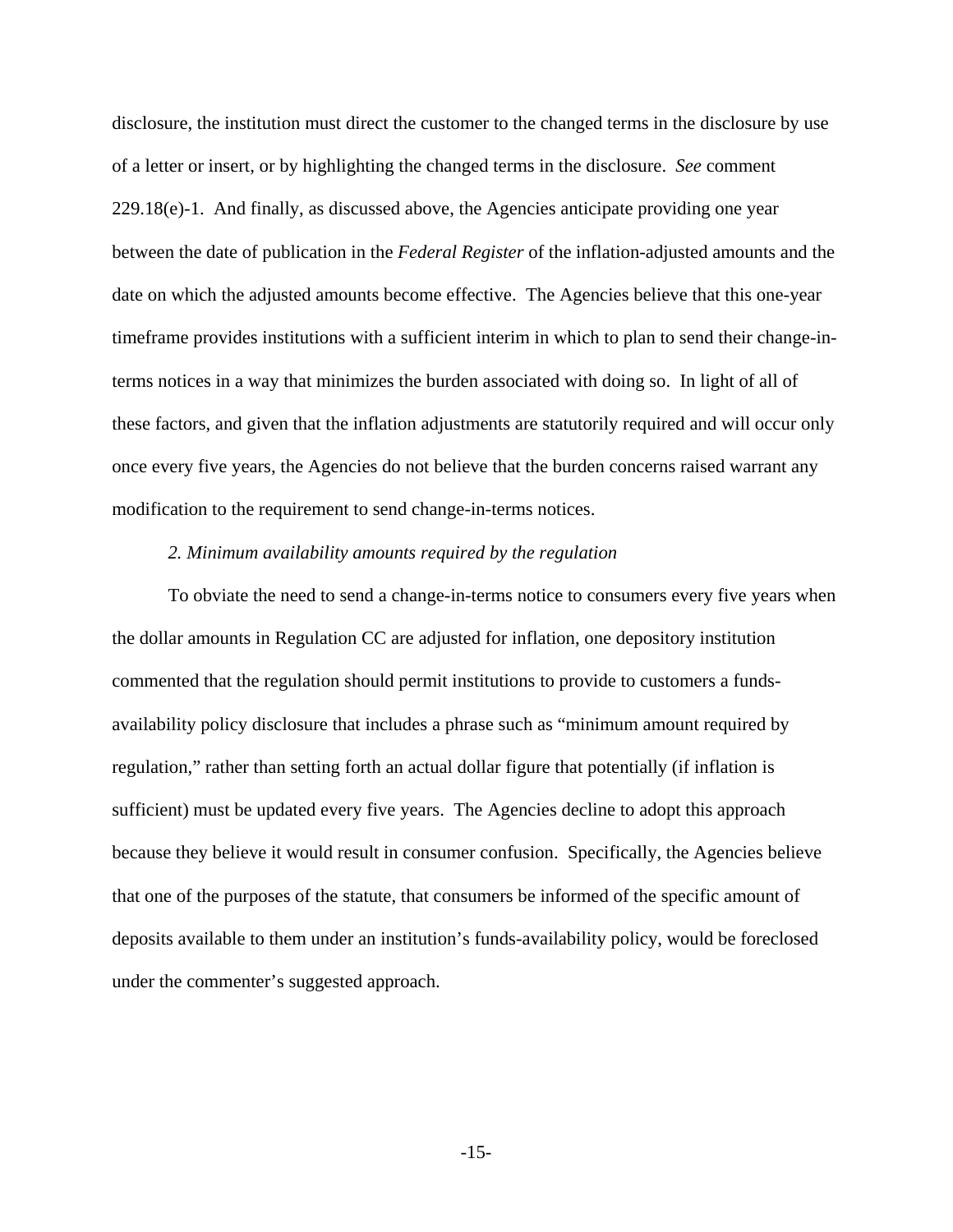### *3. Overall opposition to the inflation adjustments*

Three commenters opposed making inflation adjustments altogether. One commenter disagreed with adjusting the statutory dollar amounts every five years, because it opens institutions up to increased losses from fraud. Another stated that it does not make sense to base the funds-availability hold amounts on the CPI-W, because individual check amounts are not reflective of inflation. And, another stated that making higher dollar amounts available would end up imposing costs on consumers, because institutions would inevitably pass on to consumers their higher costs from fraud losses that would result from the higher funds-availability amounts.

While the Agencies are cognizant of the burden regulations place on institutions, the inflation adjustments to the dollar amounts under the EFA Act are required by statute. The Agencies understand that Congress, in providing for a five-year cycle between inflation adjustments, intended to balance concerns regarding burden with the need to prevent the EFA Act's dollar amounts from being eroded by inflation.<sup>22</sup> Congress also specified that the CPI-W should be used.

### *D. Regulation CC Changes to Implement the EGRRCPA Amendments to the EFA Act*

Two commenters supported the Agencies' proposed changes to Regulation CC to implement the EGRRCPA amendments to the EFA Act that extended its application to American Samoa, the Commonwealth of the Northern Mariana Islands, and Guam. The proposed changes included updating the definitions of "state" and "United States" in Regulation CC to include

<span id="page-15-0"></span> $22$  Consistent with this view, the EFA Act's legislative history shows that one intent of the Act was to "provide a fairer balance between the banks' interest in avoiding fraud and consumers' interests in having speedy access to their funds." S. Rep. No. 100–19, at 28 (1987); see also H.R. Rep. No. 100–52, at 14 (1987) (describing the efforts "to protect depository institutions while furthering the original goals of the legislation to provide shorter time periods for funds availability.")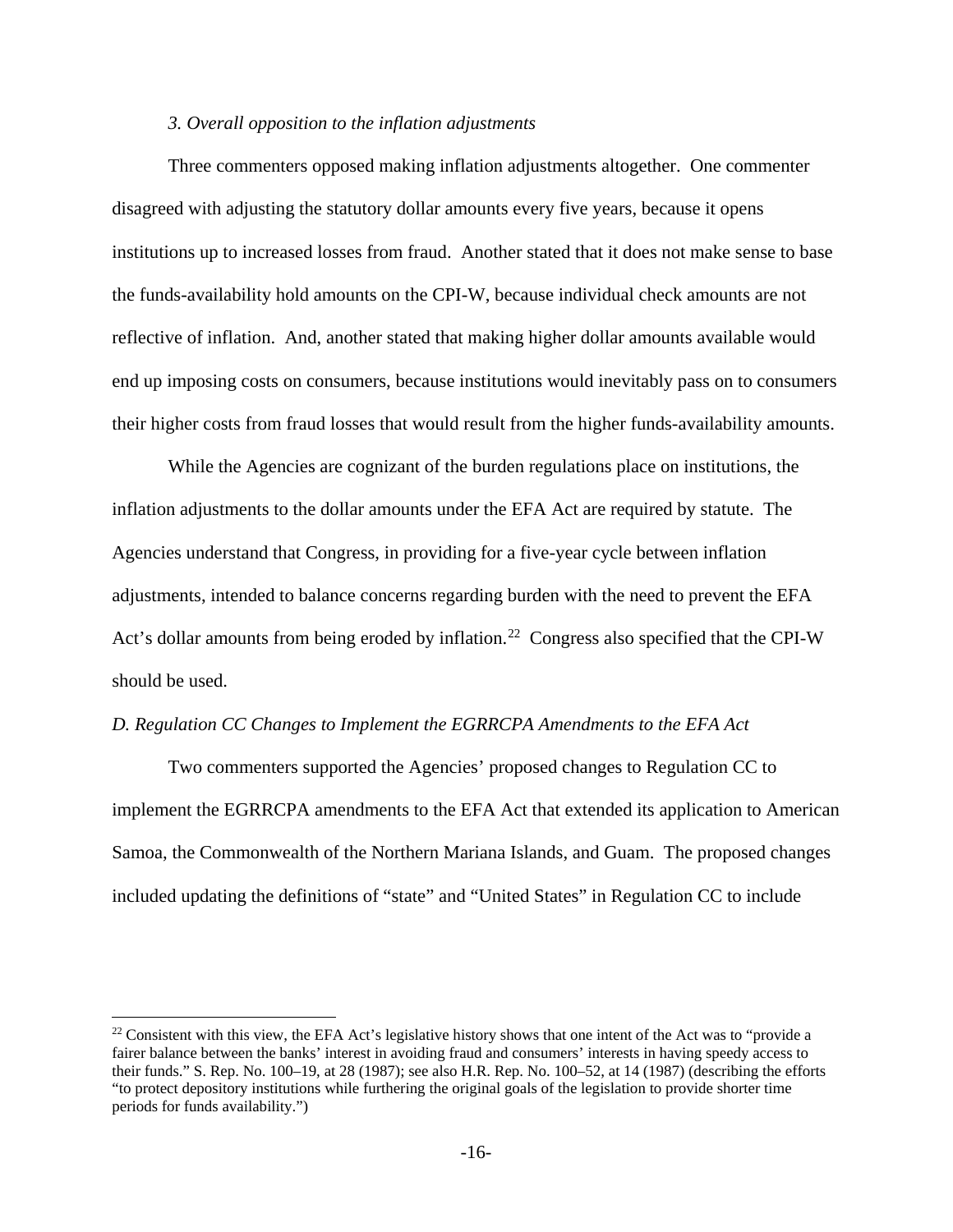these territories as well as other conforming amendments. No commenters opposed the proposed changes. In their final rule, the Agencies adopt these changes as proposed.

### *E. Technical Amendments to Appendix A of Regulation DD*

The Bureau proposed a technical, non-substantive amendment to its Regulation DD, 12 CFR part 1030, to add a new paragraph (e) to § 1030.1 that would cross-reference the Bureau's joint authority with the Board to issue regulations under certain provisions of the EFA Act that are codified within Regulation CC. The Bureau also proposed related technical, nonsubstantive amendments to  $\S$  1030.7(c), and the commentary thereto, which states that interest shall begin to accrue not later than the business day specified for interest-bearing accounts in the EFA Act and Regulation CC. In addition, the Bureau proposed to fix technical errors in Appendix A to Regulation DD within the formulas that demonstrate how to calculate annual percentage yield (APY) and annual percentage yield earned (APYE). Specifically, certain terms within the formulas should be shown as exponents but currently are erroneously not shown as exponents. These typographical errors were inadvertently introduced into the APY and APYE formulas in Appendix A when the Bureau issued its restatement of Regulation DD in December 2011.[23](#page-16-0)

The Bureau received one comment regarding its proposed correction of technical errors in Appendix A to Regulation DD, recommending that the Bureau consult with the National Credit Union Association (NCUA) to determine whether it is necessary to amend Appendix A within credit unions' equivalent regulation under the Truth in Savings Act (TISA), specifically, Appendix A to 12 CFR part 707. The technical errors that are present in Appendix A to Regulation DD are not present in Appendix A to 12 CFR part 707. Thus, the Bureau has no

<span id="page-16-0"></span> <sup>23</sup> 76 FR 79276 (Dec. 21, 2011).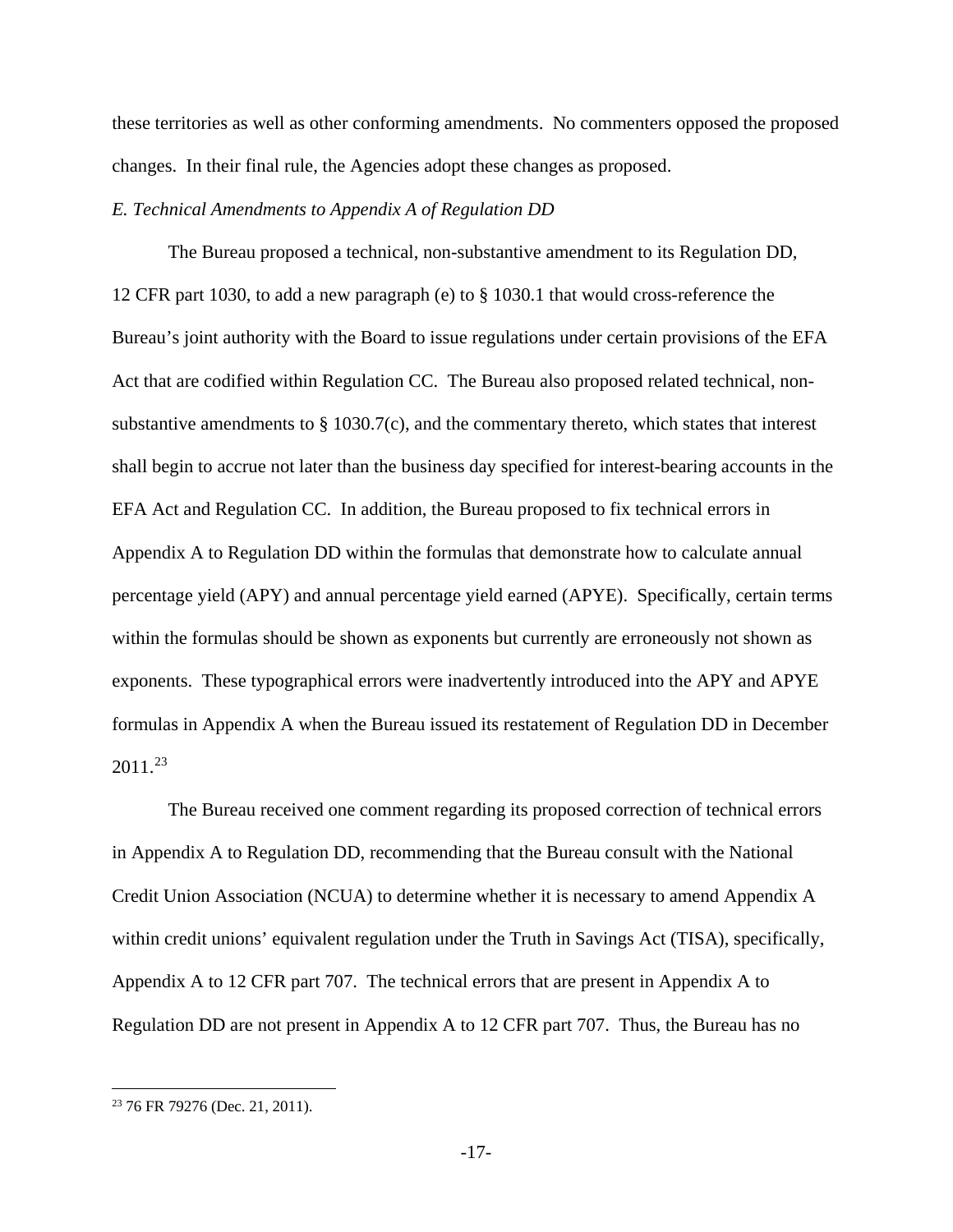reason to believe it is necessary for the NCUA to amend Appendix A to 12 CFR part 707. In addition, as described below, the Bureau has performed interagency consultations regarding this final rule, including with the NCUA.

The Bureau is adopting as proposed the above-described technical, non-substantive amendments to Regulation DD and Appendix A thereto.

### **III. Legal Authority**

In issuing the final rule, the Agencies are exercising their authority under section 609(a) of the EFA Act (12 U.S.C. 4008(a)) to amend subpart B and, in connection therewith, subpart A, of Regulation CC to prescribe regulations to carry out the provisions of the EFA Act, to prevent the circumvention or evasion of such provisions, and to facilitate compliance with such provisions.[24](#page-17-0) Additionally, with respect to the technical amendments to Regulation DD, the Bureau is exercising its authority under section 269(a) of TISA (12 U.S.C. 4308(a)) to prescribe regulations to carry out the purpose and provisions of TISA.

### **IV. Administrative Law Matters**

### *A. Bureau's Dodd-Frank Act Section 1022(b)(2)(A) Analysis*

1. *Overview*

Section 1022(b)(2)(A) of the Dodd-Frank Act provides that in prescribing a rule under the Federal consumer financial laws, the Bureau shall consider the potential benefits and costs to consumers and covered persons, including the potential reduction of access by consumers to consumer financial products or services resulting from such rule; the impact on depository institutions and credit unions with \$10 billion or less in total assets as described in section 1026

<span id="page-17-0"></span><sup>&</sup>lt;sup>24</sup> Additionally, section 604(b)(3) of the EFA Act (12 U.S.C. 4003(b)(3)) authorizes the Agencies to establish reasonable exceptions to time limitations for deposit accounts that have been overdrawn repeatedly. As noted above, the Agencies also rely on this authority in adjusting the repeatedly overdrawn threshold in 12 CFR 229.13(d).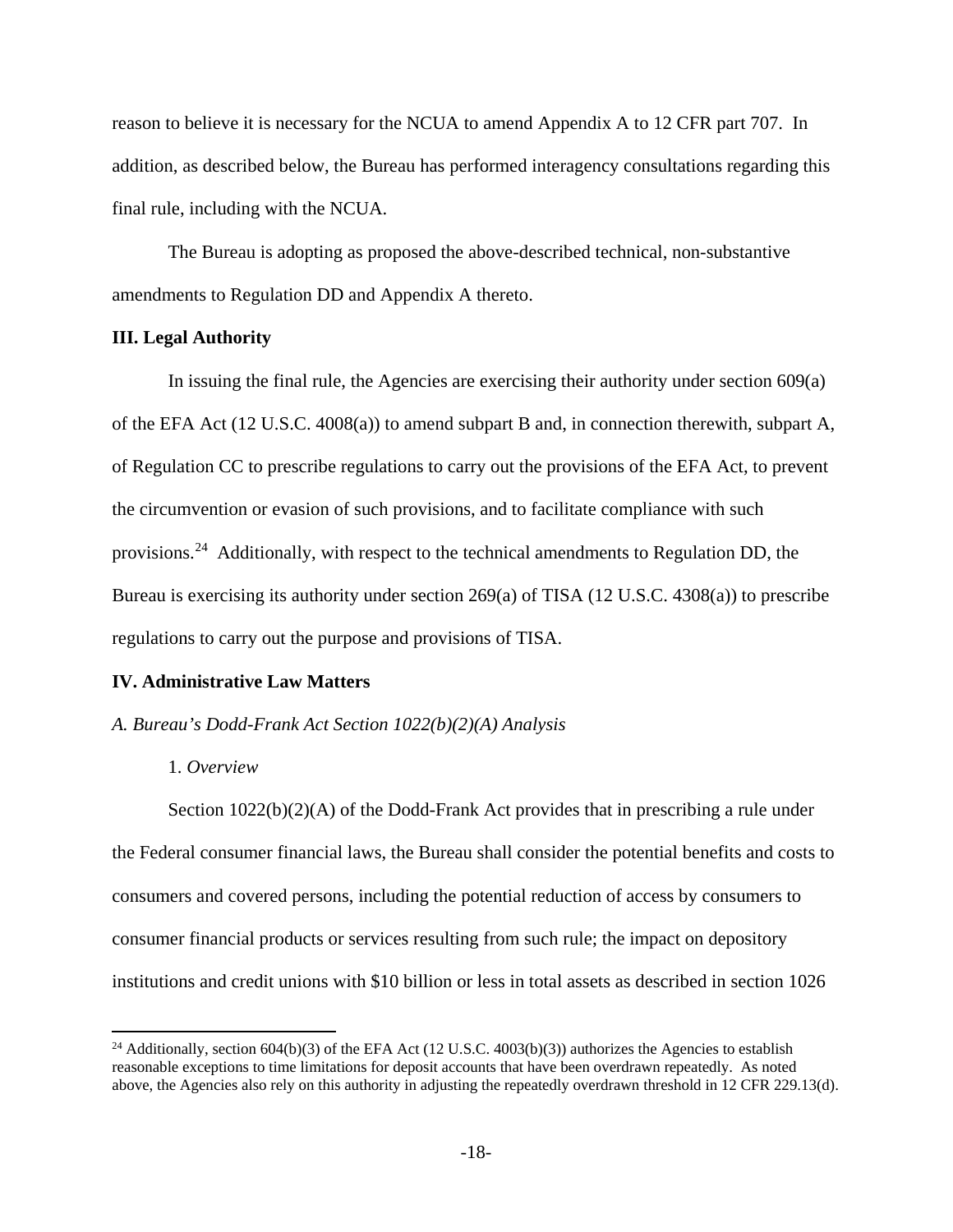of the Dodd-Frank Act; and the impact on consumers in rural areas.<sup>[25](#page-18-0)</sup> The Bureau requested comment on the preliminary analysis as well as the submission of additional data that could inform the Bureau's analysis of the benefits, costs, and impacts of the rule. The Bureau received four comments on the preliminary analysis, which it has considered in developing this final analysis.

This analysis considers the benefits, costs, and impacts of this final rule using a prestatutory baseline. That is, the Bureau's analysis below considers the benefits, costs, and impacts of the relevant provisions of the EGRRCPA combined with this final rule relative to the regulatory regime that pre-dates the EGRRCPA.[26](#page-18-1)

### 2. *Potential Benefits and Costs to Consumers and Covered Persons*

This final rule adjusts for inflation the funds that must be available as required by the EFA Act and Regulation CC. Moreover, depository institutions located in American Samoa, the Northern Mariana Islands, and Guam will now be required to comply with the provisions in the EFA Act and subpart B of Regulation CC related to funds availability, payment of interest, and disclosures to their customers. The final rule keeps the expected losses to depository institutions constant in real terms by adjusting for inflation the funds that must be available. Thus, the Bureau does not expect any potential benefits, costs, or impacts to consumers or covered persons as a result of the adjustment methodology, other than the paperwork costs discussed below. The

<span id="page-18-0"></span><sup>&</sup>lt;sup>25</sup> 12 U.S.C. 5512(b)(2)(A). Although the manner and extent to which section  $1022(b)(2)(A)$  applies to a joint Bureau and Board rulemaking under the EFA Act is unclear, to inform this rulemaking more fully the Bureau performed the described analysis.

<span id="page-18-1"></span><sup>&</sup>lt;sup>26</sup> The Bureau has discretion in future rulemakings to choose the most appropriate baseline for that particular rulemaking. Also note that the Bureau's analysis excludes the Board's final amendments to subpart C of Regulation CC. Additionally, the Bureau's amendments to Regulation DD are technical and non-substantive and so do not affect the benefits, costs, or impacts of the final rule.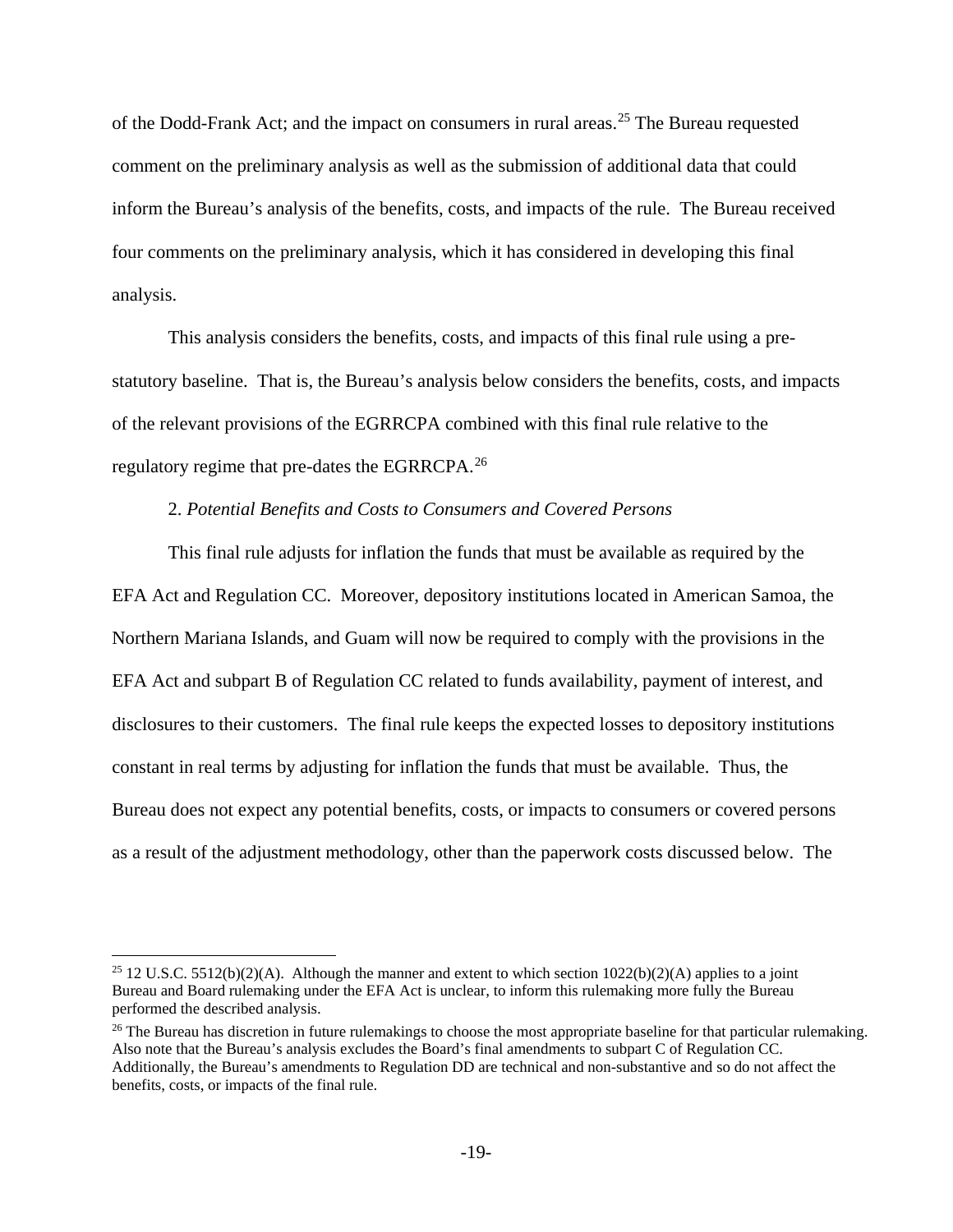adjustments and methodology in this rule are technical, and they merely apply the statutory method for adjusting amounts that must be available to consumers.

The Bureau estimates that covered persons will face an average paperwork cost of approximately \$2,241 every five years to update notices already sent to consumers.[27](#page-19-0) Specifically, the Bureau estimates that compliance will require 60 hours every five years. The Bureau further assumes an average hourly wage of \$37.35, as explained below.

In the proposed 1022(b)(2) analysis, the Bureau used the average hourly wage rate for compliance officers of \$33.17. The revised average hourly wage rate reflects two adjustments. First, the Bureau is using figures reported in the Occupational Employment Statistics for May 2018 instead of May 2016. Second, two commenters observed that implementation requires staff besides compliance officers to make system updates and that technical staff might have a higher average hourly wage. The Bureau does not have representative data on the combinations of staff that would be used in recurring system changes of the type required by this rule. The Bureau agrees, however, that the prior estimate likely underestimated the average hourly cost. The second adjustment takes some account of differences in staff and costs to mitigate any underestimation.[28](#page-19-1)

Two commenters stated that the rule would trigger the regulation's requirement to provide a change-in-terms notice and that this would create costs for printing and mailing.

<span id="page-19-0"></span> $27$  In the proposed  $1022(b)(2)$  analysis, the Bureau stated that covered persons would face an average paperwork cost of \$398.04 every five years. The Bureau received comments that the total and the assumed number of hours were too low. To be consistent with the PRA analysis, the Bureau should have stated that covered persons would face an average paperwork cost of \$398.04 every year, which would be \$1,990.20 every five years.

<span id="page-19-1"></span><sup>28</sup> *See* Bureau of Labor Statistics, *National Occupational Employment and Wage Estimates* (May 2018), *available at [https://www.bls.gov/oes/current/oes\\_nat.htm](https://www.bls.gov/oes/current/oes_nat.htm)*. The average hourly wage is a weighted average of 40% of the average annual wage for compliance officers (\$34.86), 40% for operations staff (\$36.98), and 20% for computer programmers (\$43.07). In addition, one commenter said that the wage should take into account benefits as well as salary. Given that the required changes occur just once every five years, the Bureau expects that there would be large differences across institutions in use of contractors and salaried employees. The Bureau does not have the data required to take these differences into account.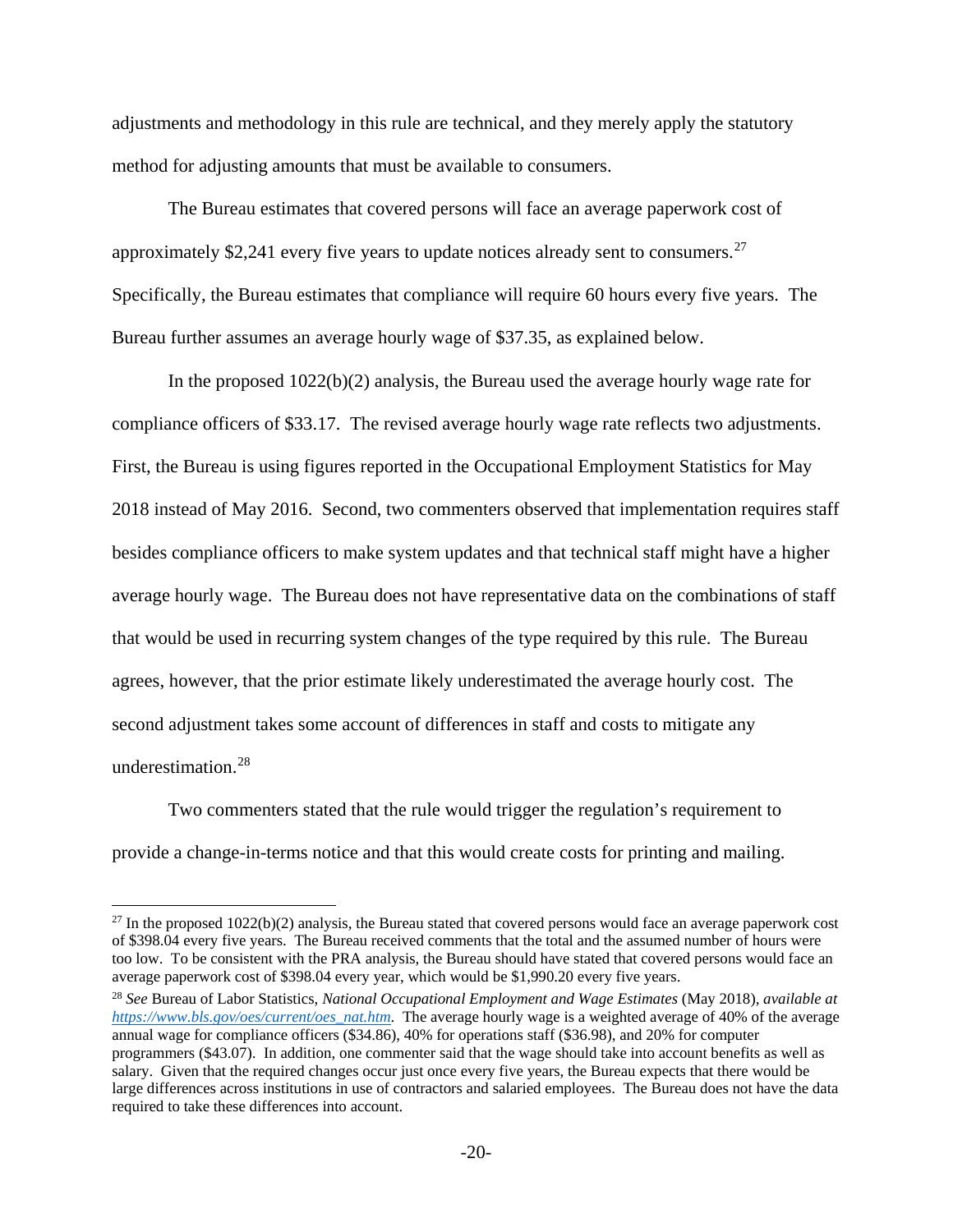However, the change-in-terms notice can be provided on the monthly account statement (the notice can also be provided electronically if the institution has the consumer's E-Sign consent). The Bureau therefore does not agree that the rule would necessitate an increase in printing and mailing costs.

Additionally, the EGRRCPA made amendments to the EFA Act to extend its application to American Samoa, the Commonwealth of the Northern Mariana Islands, and Guam.[29](#page-20-0) The final rule implements the EGRRCPA by extending the application of Regulation CC's requirements related to funds availability, payment of interest, and disclosures to institutions in American Samoa, the Commonwealth of the Northern Mariana Islands, and Guam. Consumers of depository institutions in American Samoa, Guam, and the Northern Mariana Islands will generally receive the same benefits of consumers of institutions already complying with subpart B of Regulation CC. This includes policies and other disclosures regarding funds availability and timely access to their funds. Consumers will generally not experience any costs associated with changes to existing policies or with receiving these disclosures.

Based on regulatory filings, the Bureau has identified five institutions headquartered in American Samoa, the Commonwealth of the Northern Mariana Islands, and Guam that are newly subject to Regulation CC as a result of the amendments made to the EFA Act by the EGRRCPA, and that may therefore face compliance costs associated with this final rule. Although these institutions will incur costs to comply with the requirements of Regulation CC, the Bureau does not have data on the impact of the requirements of this final rule on these institutions. The Bureau specifically requested information from commenters on the costs of complying with Regulation CC for institutions in American Samoa, the Commonwealth of the Northern Mariana

<span id="page-20-0"></span> <sup>29</sup> Pub. L. 115-174, section 208 (2018).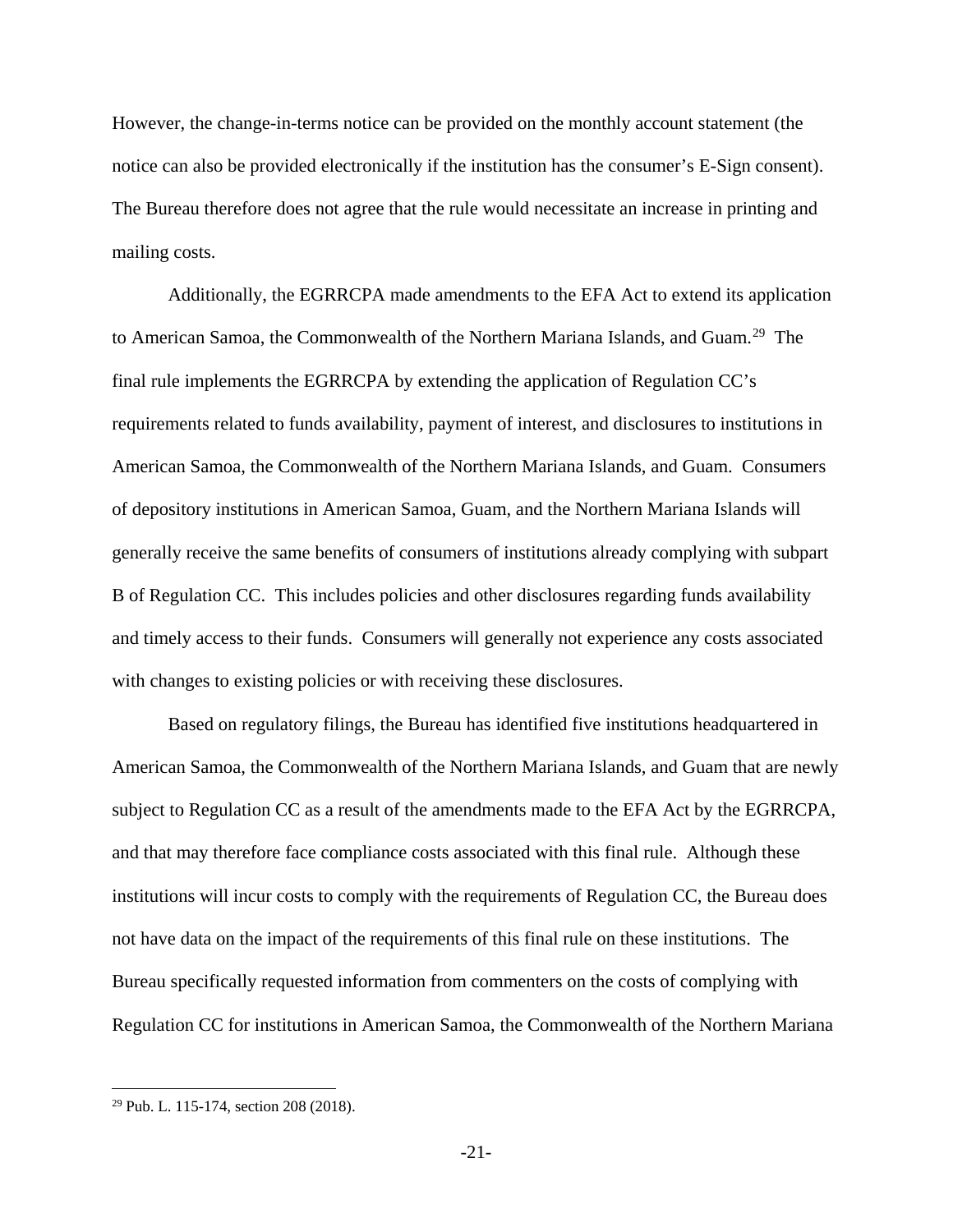Islands, and Guam and on those institutions' pre-statutory practices regarding funds availability. No comments provided data or other information in response to this request.

### 3. *Impact on Depository Institutions With No More Than \$10 Billion in Assets*

The final rule's inflation adjustments and changes to disclosures will impact all depository institutions, including those with no more than \$10 billion in assets. The Bureau expects that all depository institutions will experience an average cost of approximately \$2,241 to update quinquennial notices.

The EGRRCPA amended the EFA Act to extend its application to institutions in American Samoa, the Commonwealth of the Northern Mariana Islands, and Guam. The Bureau identified five institutions that are now required to comply with Regulation CC, and all have no more than \$10 billion in assets. The Bureau requested information from commenters on the total cost that would be experienced by these depository institutions to comply with Regulation CC. No comments provided data or other information in response to this request.

### 4. *Impact on Access to Credit*

The Bureau does not expect the final rule to affect consumers' access to credit. The scope of this rulemaking is limited to funds availability in depository accounts and is not directly related to credit access.

### 5. *Impact on Rural Areas*

The Bureau does not believe that the final rule will have a unique impact on consumers in rural areas.

### *B. Regulatory Flexibility Act*

*Board*: The Regulatory Flexibility Act (RFA) requires an agency to publish a final regulatory flexibility analysis with a final rule or certify that the rule will not have a significant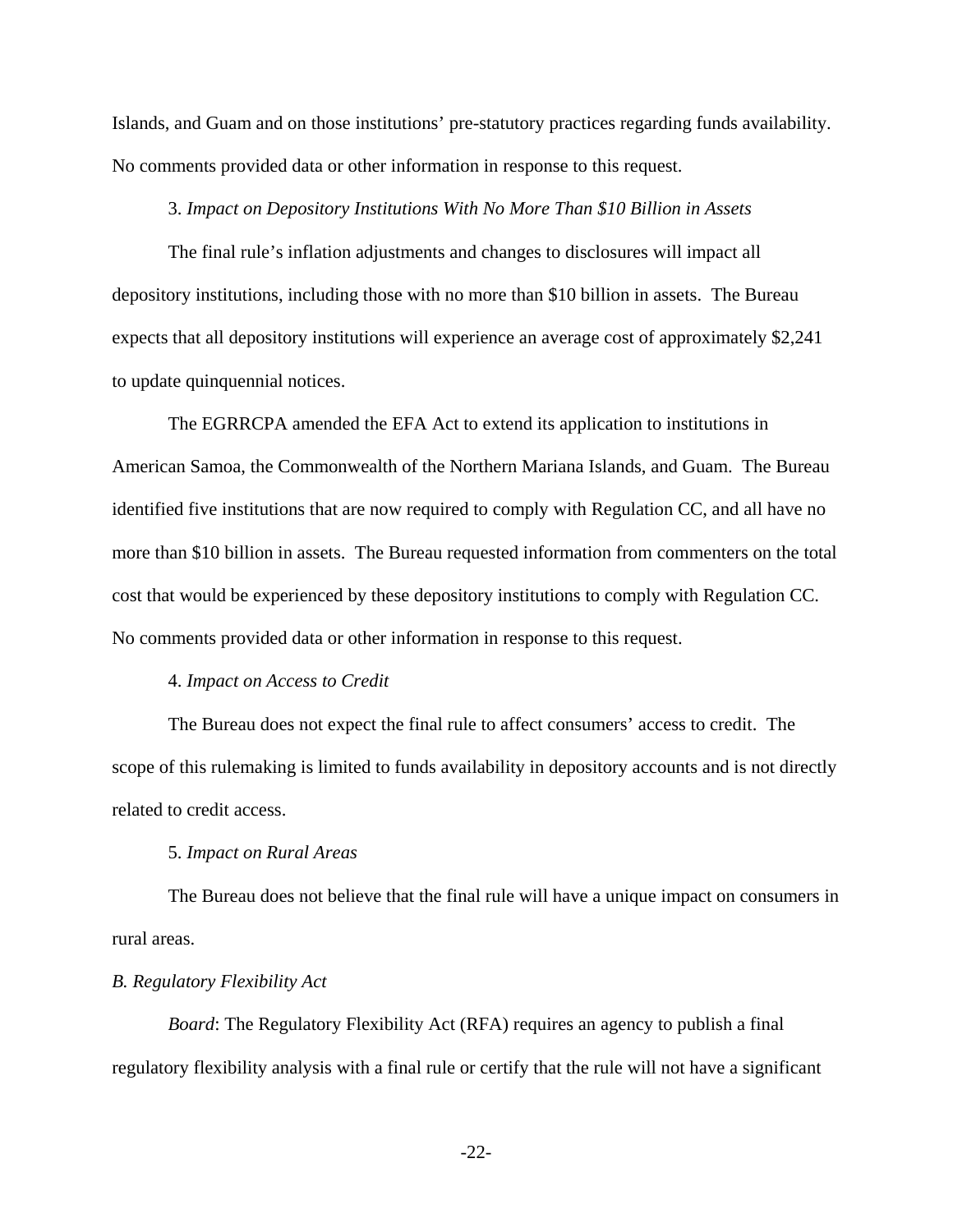economic impact on a substantial number of small entities. Based on its analysis, and for the reasons stated below, the Board believes that the rule will not have a significant economic impact on a substantial number of small entities. Nevertheless, the Board is publishing a final regulatory flexibility analysis.

1. *Statement of the need for, and objectives of, the proposed rule*. The final rule memorializes the calculation method used to adjust the EFA Act dollar amounts every five years in accordance with section 607(f) of the EFA Act, as amended by section 1086(f) of the Dodd-Frank Act. The final rule also implements the statutory amendments to the EFA Act to extend its application to American Samoa, the Commonwealth of the Northern Mariana Islands, and Guam.

2. *Small entities affected by the proposed rule*. The final rule applies to all depository institutions regardless of their size. Pursuant to regulations issued by the Small Business Administration (13 CFR 121.201), a "small banking organization" includes a depository institution with \$550 million or less in total assets. Based on call report data, there are approximately 9,460 depository institutions that have total domestic assets of \$550 million or less and thus are considered small entities for purposes of the RFA. All institutions will be required to update existing disclosures to their customers with any adjustments in the dollar amounts and update their software to adjust the availability amounts where necessary. As discussed above, while some commenters suggested the cost burden on institutions implementing the inflation indexing could be greater than the proposal estimated, the Board does not believe the final rule will have a significant economic impact on the entities that it affects. Specifically, the extent of impact on small entities may depend on the contents of the institution's funds availability policy and the frequency of the institution's regularly scheduled re-prints of its availability policy disclosures. Small depository institutions that already make funds available

-23-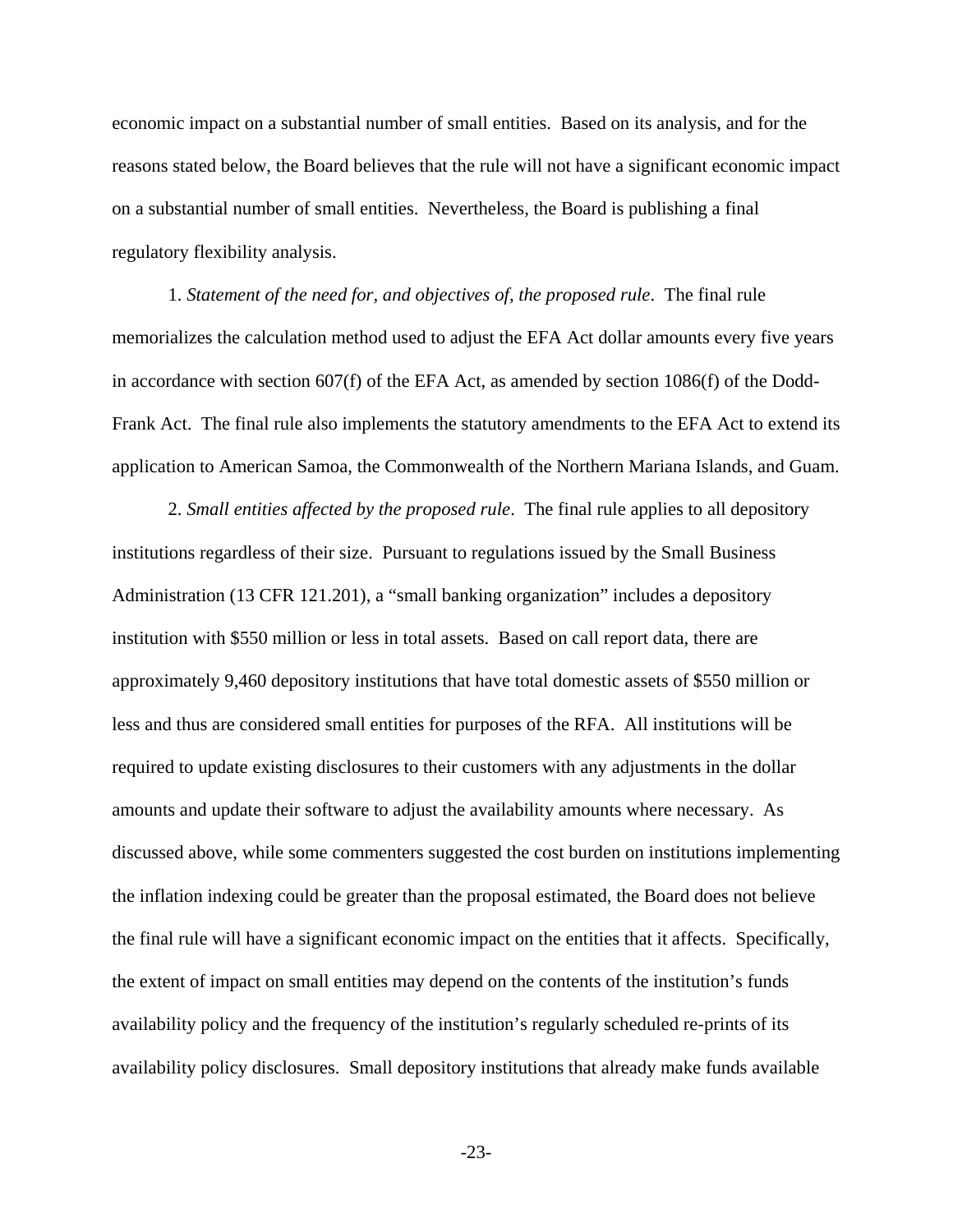the next day and do not utilize the exceptions for new accounts, large deposits, or repeated overdrafts may be less affected by the final rule. The economic impact on small entities from the final rule may include technology, labor, and other associated costs incurred to update their disclosures with the adjusted dollar amounts, if those cannot be accomplished within the institution's regular cycle. However, as noted above, the Agencies anticipate providing one year between the date of publication in the *Federal Register* of the inflation-adjusted amounts and the date on which the adjusted amounts become effective. The Agencies believe that this one-year timeframe provides institutions with a sufficient interim in which to plan to send their change-interms notices in a way that minimizes the burden associated with doing so. In addition, depository institutions located in American Samoa, the Northern Mariana Islands, and Guam will now be required to comply with the provisions in the EFA Act and Regulation CC related to funds availability, payment of interest, and disclosures to their customers.

3. *Recordkeeping, reporting, and compliance requirements*. The final rule requires institutions to update their existing EFA Act disclosures to their customers with the adjusted dollar amount as well as update software that determines availability, as applicable. No other additional recordkeeping, reporting, or compliance requirements would be required by the proposed rule.

4. *Other Federal rules*. The Board has not identified any likely duplication, overlap and/or potential conflict between the final rule and any other Federal rule.

5. *Significant alternatives to the proposed revisions*. As discussed above and after reviewing the comments submitted, the Board has not identified any significant alternatives that would reduce the regulatory burden of this rule on small entities.

-24-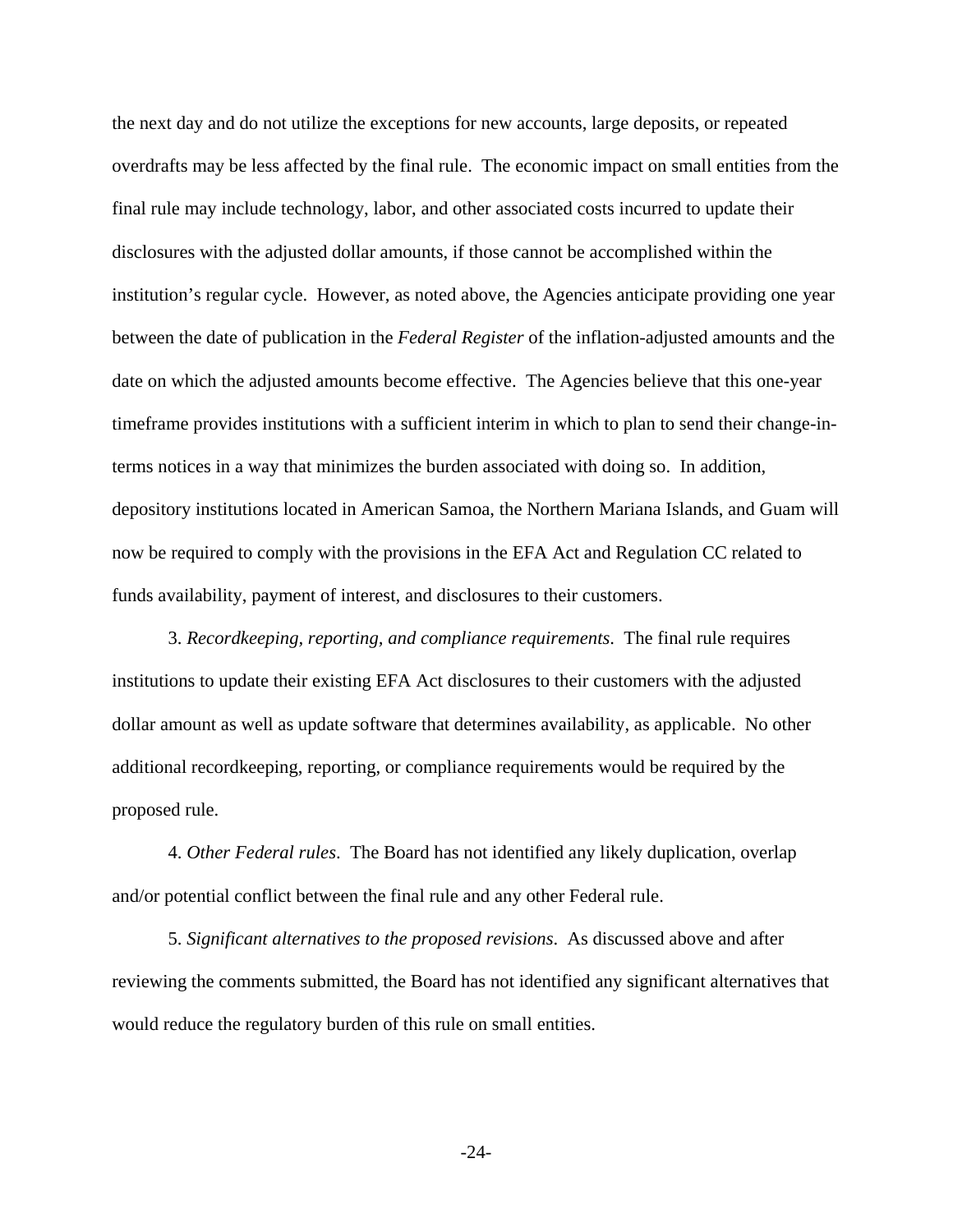*Bureau*: The Regulatory Flexibility Act (RFA) generally requires an agency to conduct an initial regulatory flexibility analysis (IRFA) and a final regulatory flexibility analysis (FRFA) of any rule subject to notice-and-comment rulemaking requirements.<sup>[30](#page-24-0)</sup> These analyses must "describe the impact of the proposed rule on small entities."[31](#page-24-1) Neither an IRFA nor FRFA is required if the agency certifies that the rule will not have a significant economic impact on a substantial number of small entities.<sup>[32](#page-24-2)</sup> The Bureau also is subject to certain additional procedures under the RFA involving the convening of a panel to consult with small business representatives prior to proposing a rule for which an IRFA is required.

At the proposed rule stage, the Bureau determined that an IRFA was not required because the proposal, if adopted, would not have a significant economic impact on a substantial number of small entities. For this final rule, the Bureau continues to believe that that determination is accurate. As discussed in the Bureau's section 1022(b)(2) analysis above, the Bureau believes the final rule's inflation adjustments hold real expected losses fixed by adjusting for inflation the amount of funds that must be made available for withdrawal in accordance with the EFA Act and Regulation CC. Accordingly, these adjustments for inflation do not introduce costs for entities, including small entities, other than the paperwork costs discussed below. In addition, the final rule would implement in Regulation CC the EGRRCPA extension of the EFA Act's requirements to institutions in American Samoa, the Commonwealth of the Northern Mariana

<span id="page-24-0"></span> $30\,$  5 U.S.C. 601 et seq.

<span id="page-24-1"></span> $31$  Id. at 603(a). For purposes of assessing the impacts of the final rule on small entities, "small entities" is defined in the RFA to include small businesses, small not-for-profit organizations, and small government jurisdictions. Id. at 601(6). A "small business" is determined by application of Small Business Administration regulations and reference to the North American Industry Classification System (NAICS) classifications and size standards. Id. at 601(3). A "small organization" is any "not-for-profit enterprise which is independently owned and operated and is not dominant in its field." Id. at 601(4). A "small governmental jurisdiction" is the government of a city, county, town, township, village, school district, or special district with a population of less than 50,000. Id. at 601(5).

<span id="page-24-2"></span> $32$  Id. at 605(b).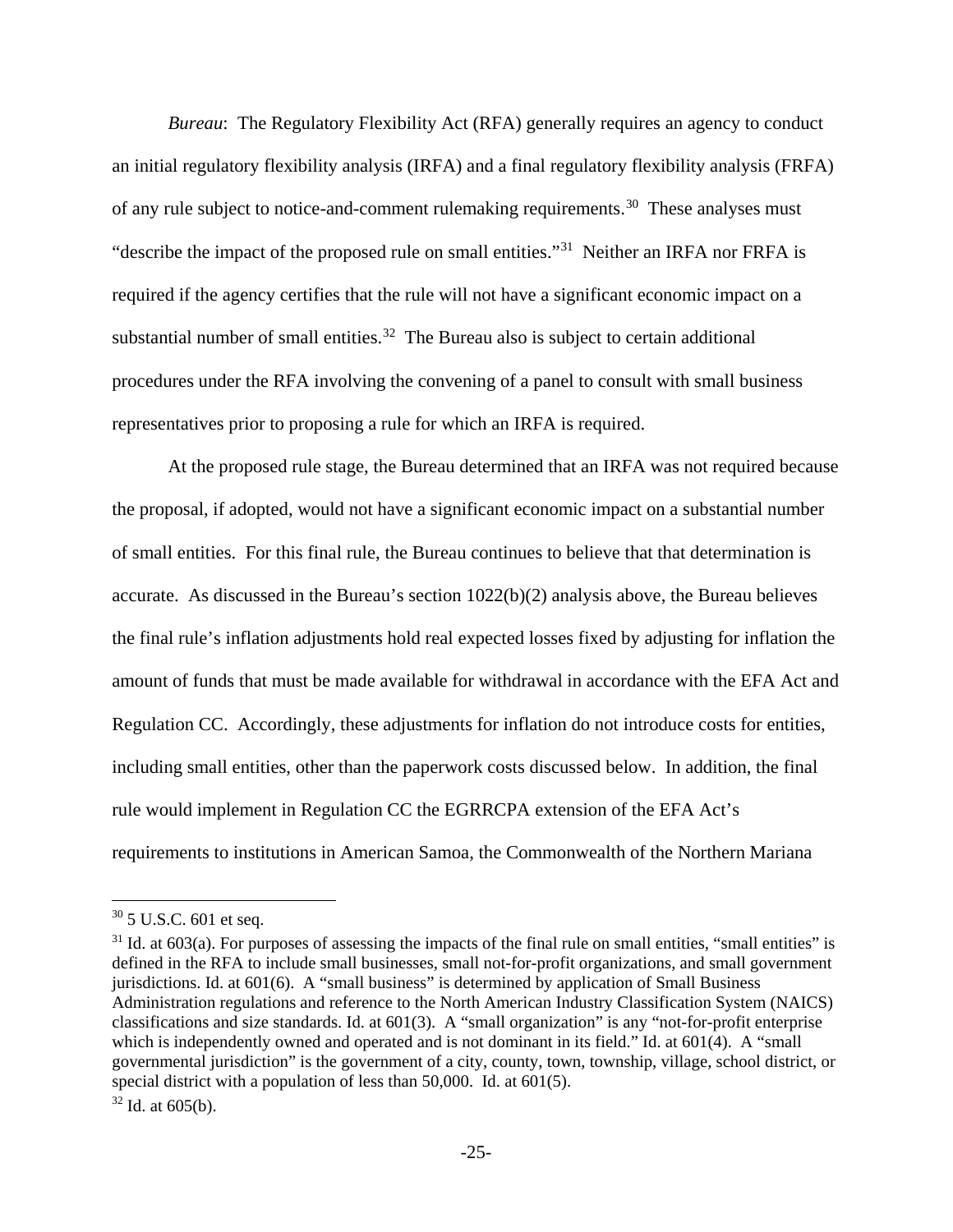Islands, and Guam. The Bureau identified five institutions that will be required to comply with Regulation CC due to the EGRRCPA amendments to the EFA Act. Thus, the Bureau concludes that a substantial number of small entities is not impacted by the proposal to implement in Regulation CC the EGRRCPA amendments to the EFA Act.

The Bureau recognizes that the final rule will have some impact on some entities, including those that are small. The Small Business Administration (SBA) defines small depository institutions as those with less than \$550 million in assets.<sup>33</sup> Following guidance from the Small Business Administration, the Bureau averaged the total assets reported in quarterly call reports during quarters 1 through 4 of 2018. The Bureau identified 9,460 entities that had average total assets less than \$550 million. These are considered small for the purposes of the RFA. Using the methodology outlined in the Board's Paperwork Reduction Act analysis, the Bureau estimates that the quinquennial adjustments will have an average quinquennial cost of approximately \$2,241 for depository institutions. The Bureau estimates that about 3% of small entities face a significant economic impact from the quinquennial information collection.

In addition, the Bureau estimates the impact of all subpart B provisions for those covered persons required to comply with subpart B of Regulation CC as a result of the amendments the EGRRCPA made to the EFA Act. The EGRRCPA amended the EFA Act to extend its application to institutions in American Samoa, the Commonwealth of the Northern Mariana Islands, and Guam. The Bureau identified five institutions that will be required to comply with Regulation CC due to the EGRRCPA amendments to the EFA Act.

<span id="page-25-0"></span> <sup>33</sup> Small Business Administration, *Table of Small Business Standards* (2016), *available at https://www.sba.gov/contracting/getting-started-contractor/make-sure-you-meet-sba-sizestandards/table-small-business-size-standards*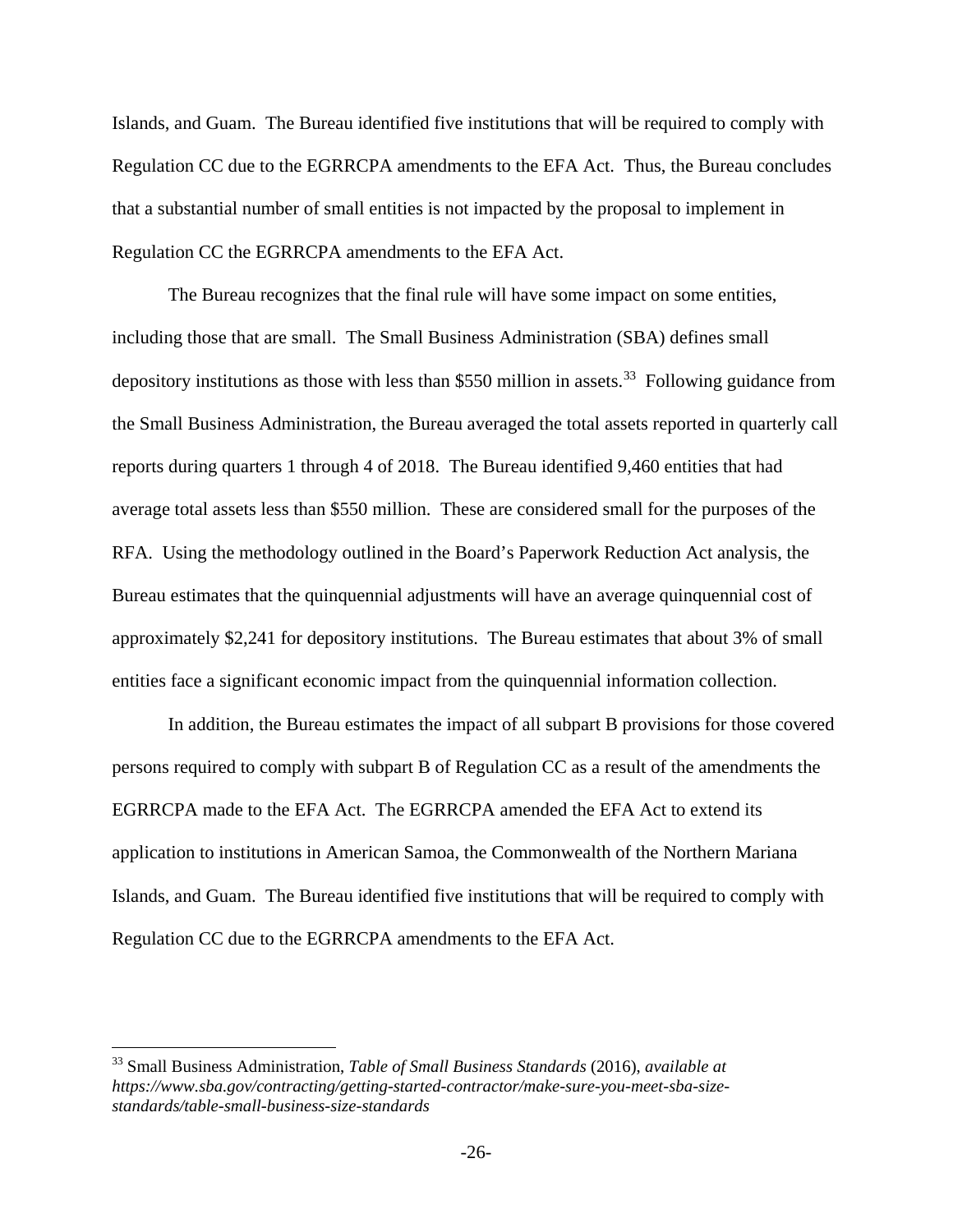Thus, the Bureau concludes that a substantial number of small entities is not impacted by the proposal to implement the EGRRCPA amendments to the EFA Act in Regulation CC.

Accordingly, the Bureau Director, by signing below, certifies that this rule will not have a significant economic impact on a substantial number of small entities.

### *C. Paperwork Reduction Act*

*Board:* Certain provisions of the final rule contain "collection of information" requirements within the meaning of the Paperwork Reduction Act (PRA) of 1995 (44 U.S.C. 3501–3521). In accordance with the requirements of the PRA, the Board may not conduct or sponsor, and the respondent is not required to respond to, an information collection unless it displays a currently-valid Office of Management and Budget (OMB) control number. The OMB control number for the Board is 7100–0235 and will be extended, with revision. The Board reviewed the final rule under the authority delegated to the Board by OMB. The Board invited comments on: (a) Whether the collections of information are necessary for the proper performance of the Board's functions, including whether the information has practical utility; (b) The accuracy of the estimates of the burden of the information collections, including the validity of the methodology and assumptions used; (c) Ways to enhance the quality, utility, and clarity of the information to be collected; (d) Ways to minimize the burden of the information collections on respondents, including through the use of automated collection techniques or other forms of information technology; and (e) Estimates of capital or start-up costs and costs of operation, maintenance, and purchase of services to provide information.

Eight commenters, including credit unions and credit union trade associations, expressed concern regarding the burden imposed on institutions to implement the inflation adjustments. Several credit union commenters stated that the cost burden imposed on institutions to

-27-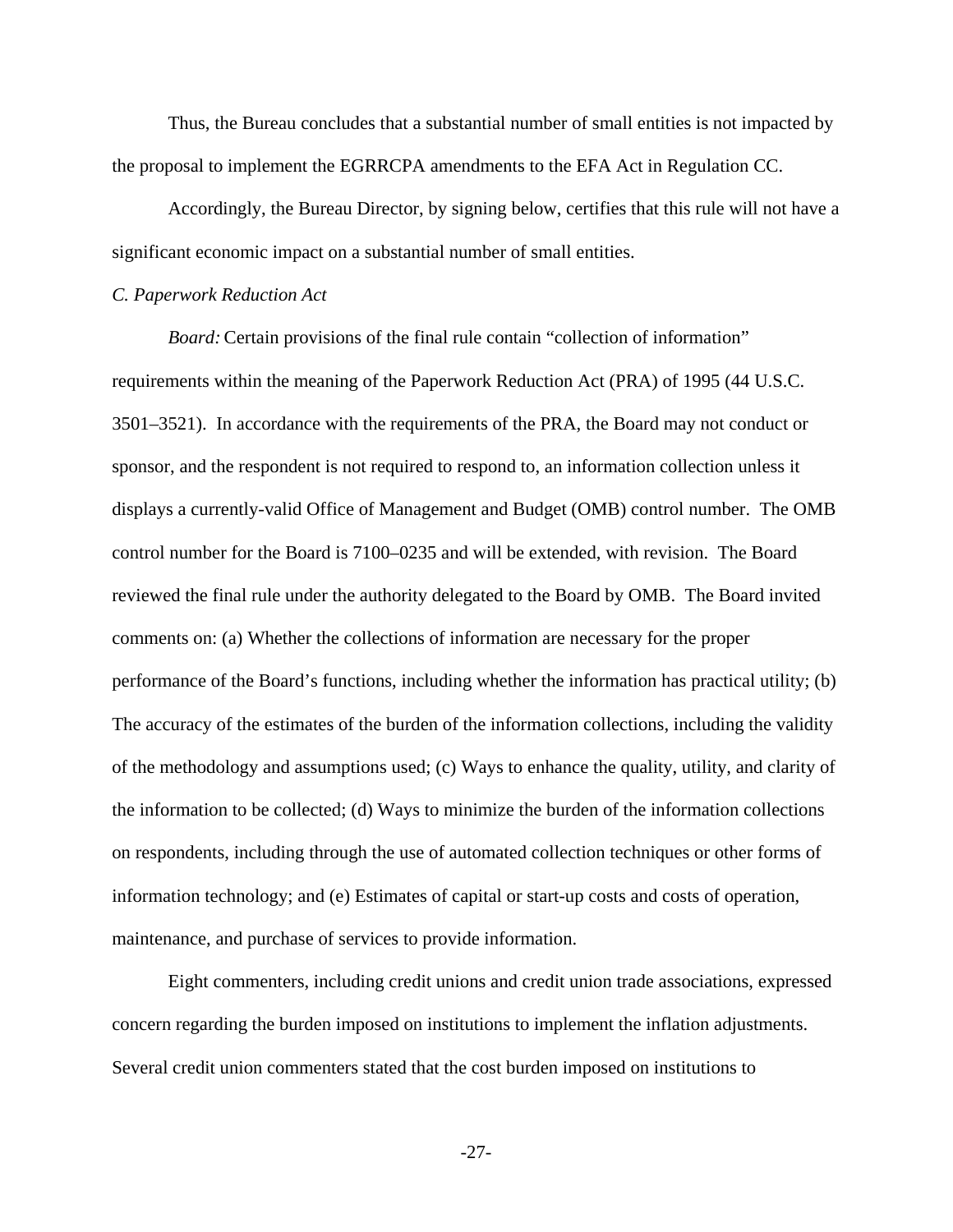implement the inflation indexing could exceed the Agencies' estimate in the proposal, noting in particular the printing and distribution costs associated with sending notices to customers of the changes in the institutions' funds-availability policies (commonly referred to as "change-interms" notices). One commenter specifically voiced concern about the disproportionate cost impact on smaller credit unions for printing and mailing notices in general and, in specific, the change-in-terms notice. To reduce that burden, the commenter also urged the Agencies to reduce the length of the required funds-availability disclosures or permit them to accompany monthly account statements. Another commenter suggested reducing burden by establishing an exception within the Regulation CC provision,  $\S 229.18(e)$ , that requires the change-in-terms notice. Specifically, the commenter suggested that an institution not be required to provide a change-interms notice when its funds-availability policy changes due to the periodic inflation adjustments to the Regulation CC funds-availability dollar amounts that are mandated by section 607(f) of the EFA Act.

In their final rule, the Agencies decline to establish in Regulation CC an exception to the requirement to send a change-in-terms notice, as this requirement is established by statute. However, the Agencies note several ways that depository institutions may lower their costs under the rule, including providing the required notice electronically and sending it with the monthly account statement, as follows.

Electronic delivery is permitted where the institution has complied with the requirements of the Electronic Signatures in Global and National Commerce Act (15 U.S.C. 7001 et seq. ("E-Sign Act")). *See* comment 229.15(a)-1. Further, the regulation already permits an institution to send a required change-in-terms notice on or with a monthly account statement, and this is so irrespective of whether the institution sends the notice and statement electronically or in paper

-28-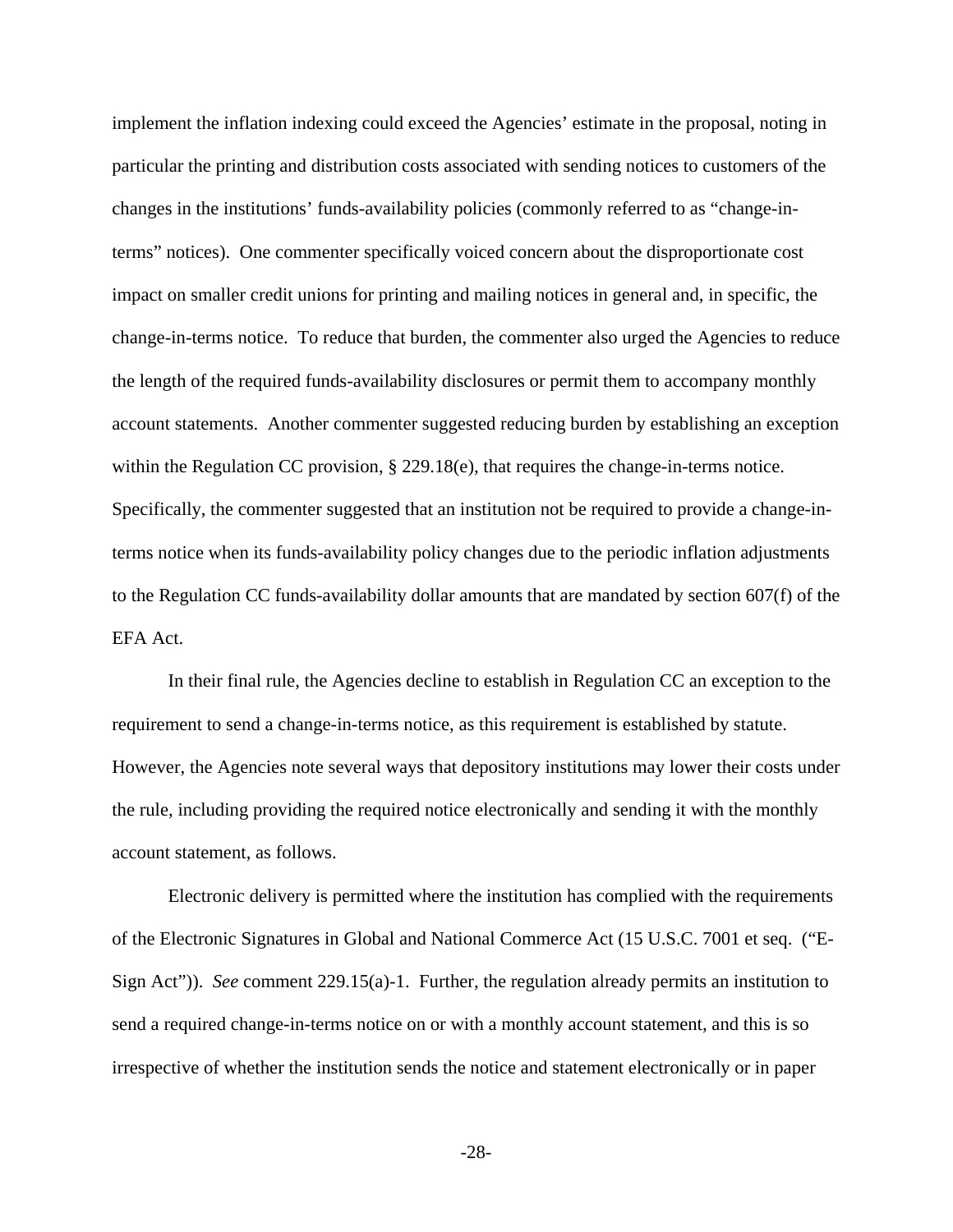form. *See* comment 229.18(e)-1 (stating that the change-in-terms notice required by § 229.18(e) "may be given in any form as long as it is clear and conspicuous"). In addition, an institution need not set forth the entirety of its revised funds-availability policy in its change-in-terms notice. If an institution chooses to provide the notice by sending a complete new availability disclosure, the institution must direct the customer to the changed terms in the disclosure by use of a letter or insert, or by highlighting the changed terms in the disclosure. *See* comment 229.18(e)-1. And finally, as discussed above, the Agencies anticipate providing one year between the date of publication in the *Federal Register* of the inflation-adjusted amounts and the date on which the adjusted amounts become effective. The Agencies believe that this one-year timeframe provides institutions with a sufficient interim in which to plan to send their change-interms notices in a way that minimizes the burden associated with doing so. In light of all of these factors, and given that the inflation adjustments are statutorily required and will occur only once every five years, the Agencies believe that the burden on institutions to send change-interms notices reflecting the inflation-adjusted amounts is reasonable.

### *Proposed Information Collection*

*Title of Information Collection*: Disclosure Requirements Associated with Availability of Funds and Collection of Checks (Regulation CC).

*Frequency of Response*: Quinquennial.

*Affected Public*: Businesses or other for-profit.

*Respondents*: State member banks and uninsured state branches and agencies of foreign banks. *Abstract*: Regulation CC (12 CFR part 229) implements the Expedited Funds Availability Act of 1987 (EFA Act) and the Check Clearing for the 21st Century Act of 2003 (Check 21 Act). The EFA Act was enacted to provide depositors of checks with prompt funds availability and to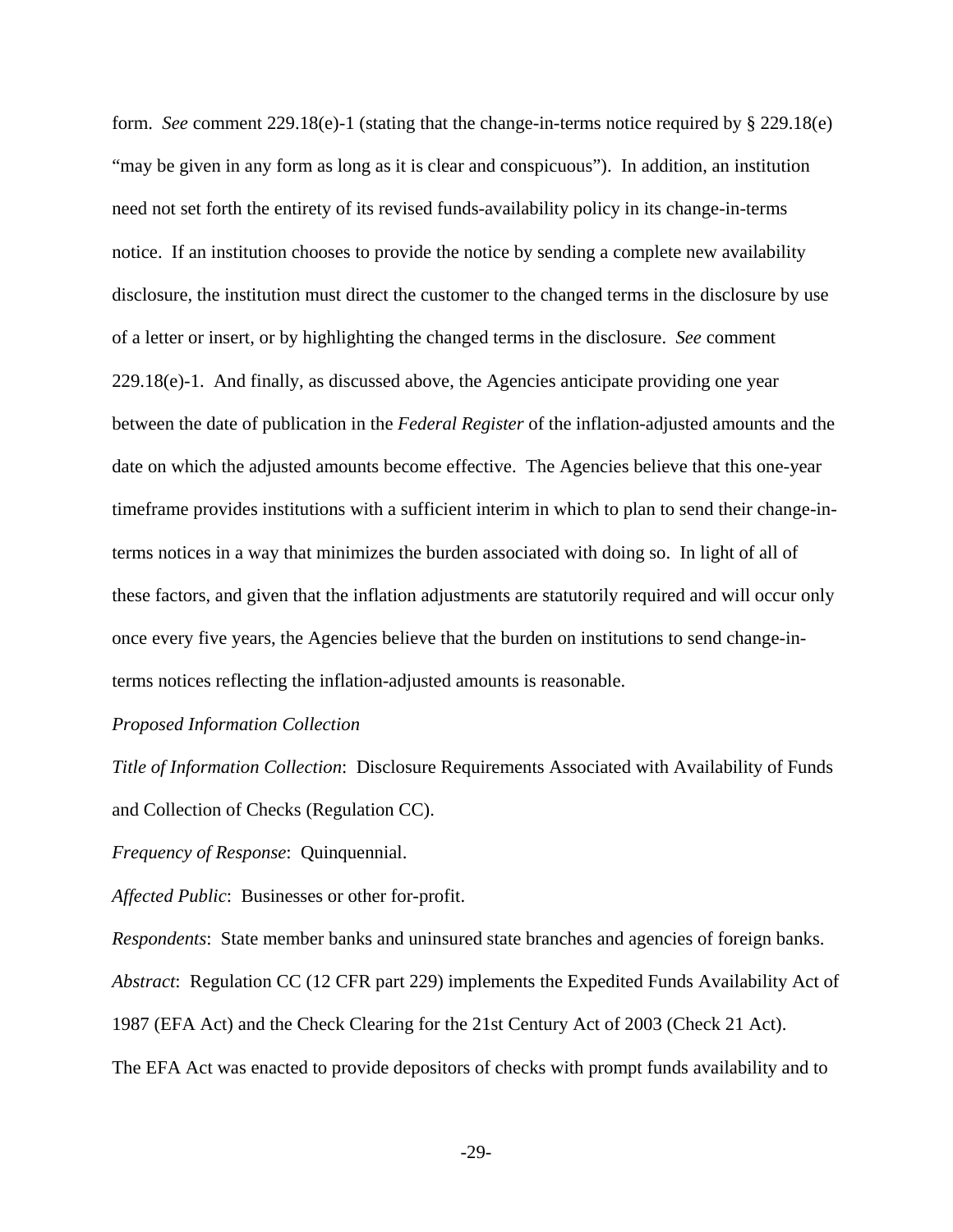foster improvements in the check collection and return processes. Subpart B of Regulation CC implements the EFA Act's funds-availability provisions and specifies availability schedules within which banks must make funds available for withdrawal. Subpart B also implements the EFA Act's rules regarding exceptions to the schedules, disclosure of funds- availability policies, and payment of interest.

*Current Action*: The Agencies are adding § 229.11 to provide the CPI-W calculation methodology, which includes an explanation of how annual and cumulative changes (positive or negative) in the CPI-W will be taken into account, for the dollar amounts in § 229.10(c)(1)(vii) regarding the minimum amount, § 229.12(d) for the cash withdrawal amount, section 229.13(a) for the new-account amount, § 229.13(b) for the large-deposit threshold, § 229.13(d) for repeatedly overdrawn threshold, and § 229.21(a) for the civil liability amounts.

### *PRA Burden Estimates*

*Number of respondents*: 940 respondents (100 respondents for changes in policy). *Estimated average hours per response*: Specific availability policy disclosure and initial disclosures, .02 hours; Notice in specific policy disclosure, .05 hours; Notice of exceptions, .05 hours; Locations where employees accept consumer deposits, .25 hours; Quinquennial inflation adjustments for disclosures (annualized), 8 hours; Annual notice of new ATMs, 5 hours; Changes in policy, 20 hours; Notification of quinquennial inflation adjustments, 4 hours; Notice of nonpayment on paying bank, .02 hours; Notification to customer, .02 hours; Expedited recredit for consumers, .25 hours; Expedited recredit for banks, .25 hours; Consumer awareness, .02 hours; and Expedited recredit claim notice, .25 hours.

*Estimated annual burden hours*: Specific availability policy disclosure and initial disclosures, 9,400 hours; Notice in specific policy disclosure, 32,900 hours; Notice of exceptions, 94,000

-30-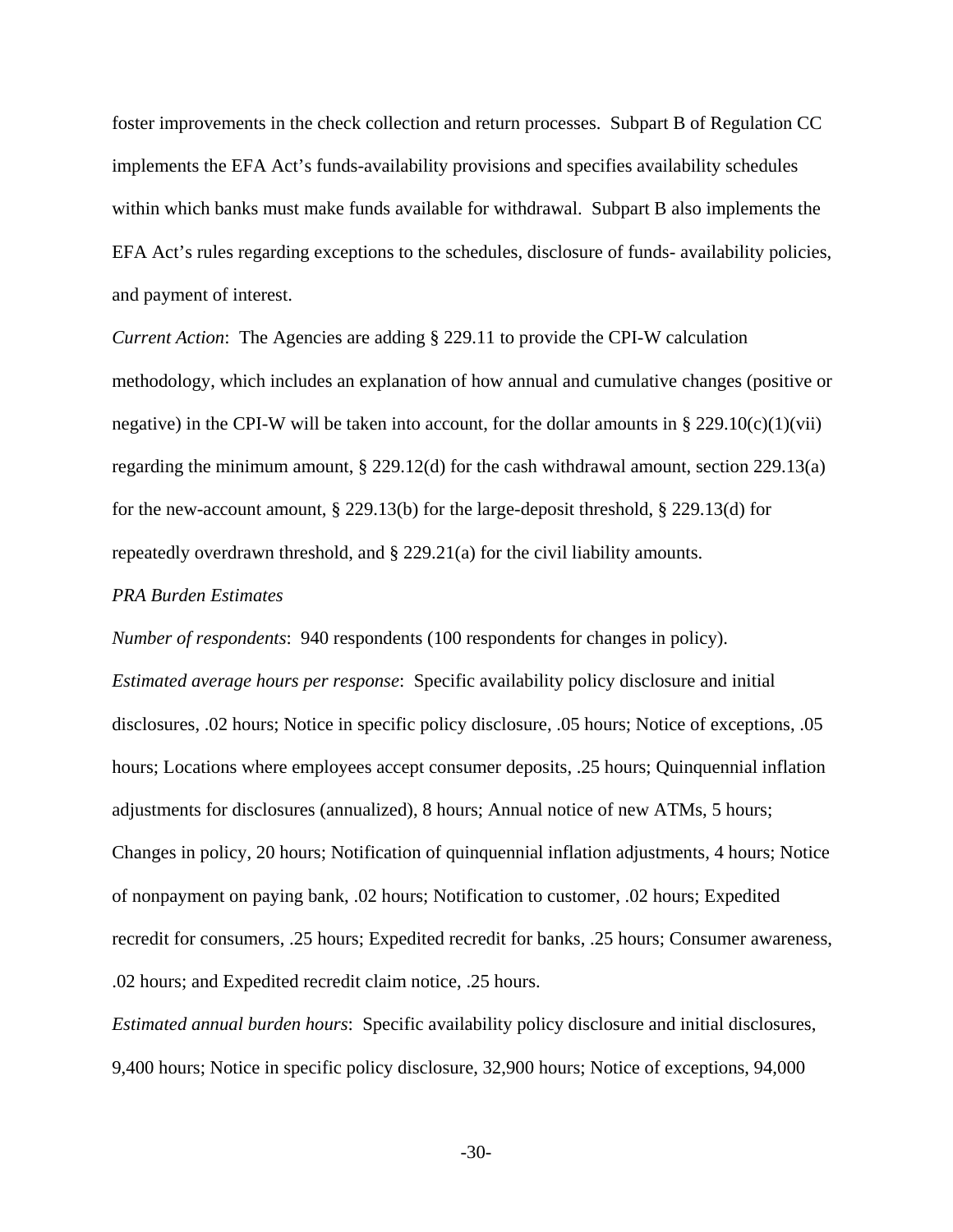hours; Locations where employees accept consumer deposits, 235 hours; Quinquennial inflation adjustments for disclosures (annualized), 7,520 hours; Annual notice of new ATMs, 4,700 hours; Changes in policy, 4,000 hours; Notification of quinquennial inflation adjustments, 3,760 hours; Notice of nonpayment on paying bank, 658 hours; Notification to customer, 6,956 hours; Expedited recredit for consumers, 8,225 hours; Expedited recredit for banks, 3,525 hours; Consumer awareness, 5,640 hours; and Expedited recredit claim notice, 5,875 hours.

*Current Total Estimated Annual Burden*: 176,114 hours.

*Proposed Total Estimated Annual Burden*: 187,394 hours.

*Bureau:* As noted in the proposal, the Bureau was not required to seek OMB approval for the information collection requirements already accounted for by the Board above, or for which other agencies are responsible. Moreover, the Bureau's technical, non-substantive amendments to Regulation DD as discussed above in Section II.E do not impose any new or additional information collection requirements that would require OMB approval. $34$ 

### *D. Plain Language Used*

Section 722 of the Gramm-Leach-Bliley Act (Public Law 106-102, 113 Stat. 1338, 1471, 12 U.S.C. 4809) requires the Federal banking agencies to use plain language in all proposed and final rules published after January 1, 2000. The Board sought to present the proposed rule in a simple and straightforward manner, and invited comment on the use of plain language and whether any part of the rule could be more clearly stated. No commenters commented on use of plain language in the proposed rule, and the Board has adopted proposed plain language in the final rule.

<span id="page-30-0"></span><sup>&</sup>lt;sup>34</sup> The OMB control number for the information collection requirements contained in Regulation DD is 3170-0004.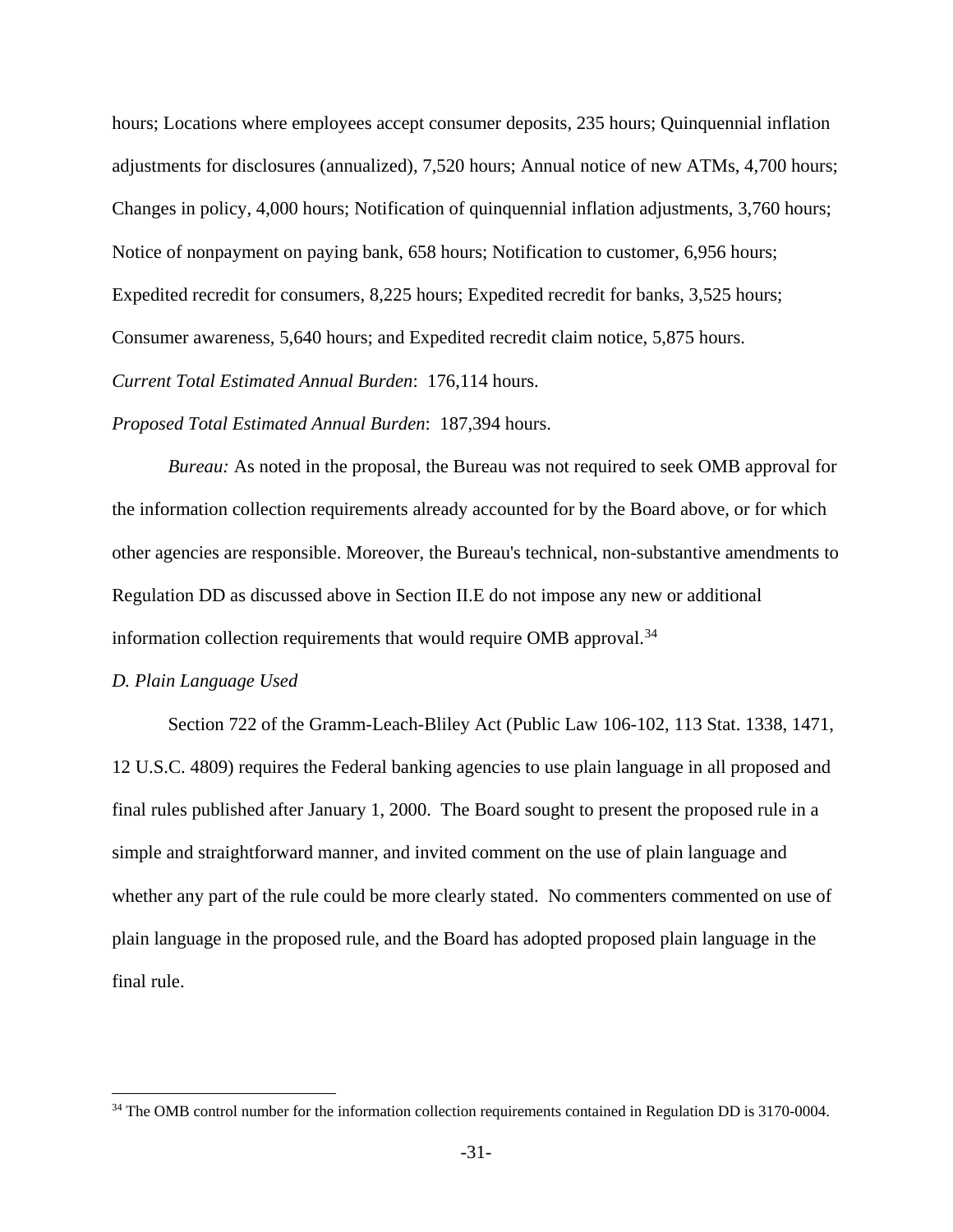### *E. Interagency Consultations*

The Board and the Bureau have performed interagency consultations regarding this final rule consistent with section 609(e) of the EFA Act, section 269(a)(1) of TISA, and section 1022(b)(2)(B) of the Dodd-Frank Act. Section 609(e) of the EFA Act provides that in prescribing regulations under section 609(a), the Board and the Director of the Bureau shall consult with the Comptroller of the Currency, the Board of Directors of the Federal Deposit Insurance Corporation, and the National Credit Union Administration Board.[35](#page-31-0) Section  $269(a)(1)$  of TISA provides that in prescribing regulations under section  $269(a)(1)$ , the Bureau shall consult with each agency referred to in TISA section 270(a) (12 U.S.C. 4309(a)).<sup>[36](#page-31-1)</sup> Section 1022(b)(2)(B) of the Dodd-Frank Act provides that in prescribing a rule under the Federal consumer financial laws, the Bureau shall consult with the appropriate prudential regulators or other Federal agencies prior to proposing a rule and during the comment process regarding consistency with prudential, market, or systemic objectives administered by such agencies.<sup>[37](#page-31-2)</sup>

### *F. Bureau Congressional Review Act Statement*

Pursuant to the Congressional Review Act (5 U.S.C. 801 et seq*.*), the Bureau will submit a report containing this rule and other required information to the U.S. Senate, the U.S. House of Representatives, and the Comptroller General of the United States prior to the rule taking effect. The Office of Information and Regulatory Affairs (OIRA) has designated this rule as not a "major rule" as defined by 5 U.S.C. 804(2).

<span id="page-31-0"></span> <sup>35</sup> 12 U.S.C. 4008(a).

<span id="page-31-1"></span><sup>36</sup> 12 U.S.C. 4308(a)(1).

<span id="page-31-2"></span> $37$  12 U.S.C. 5512(b)(2)(B). Although the manner and extent to which section 1022(b)(2)(B) applies to a rulemaking of this kind is unclear, in order to inform this rulemaking more fully, the Bureau performed the described consultations.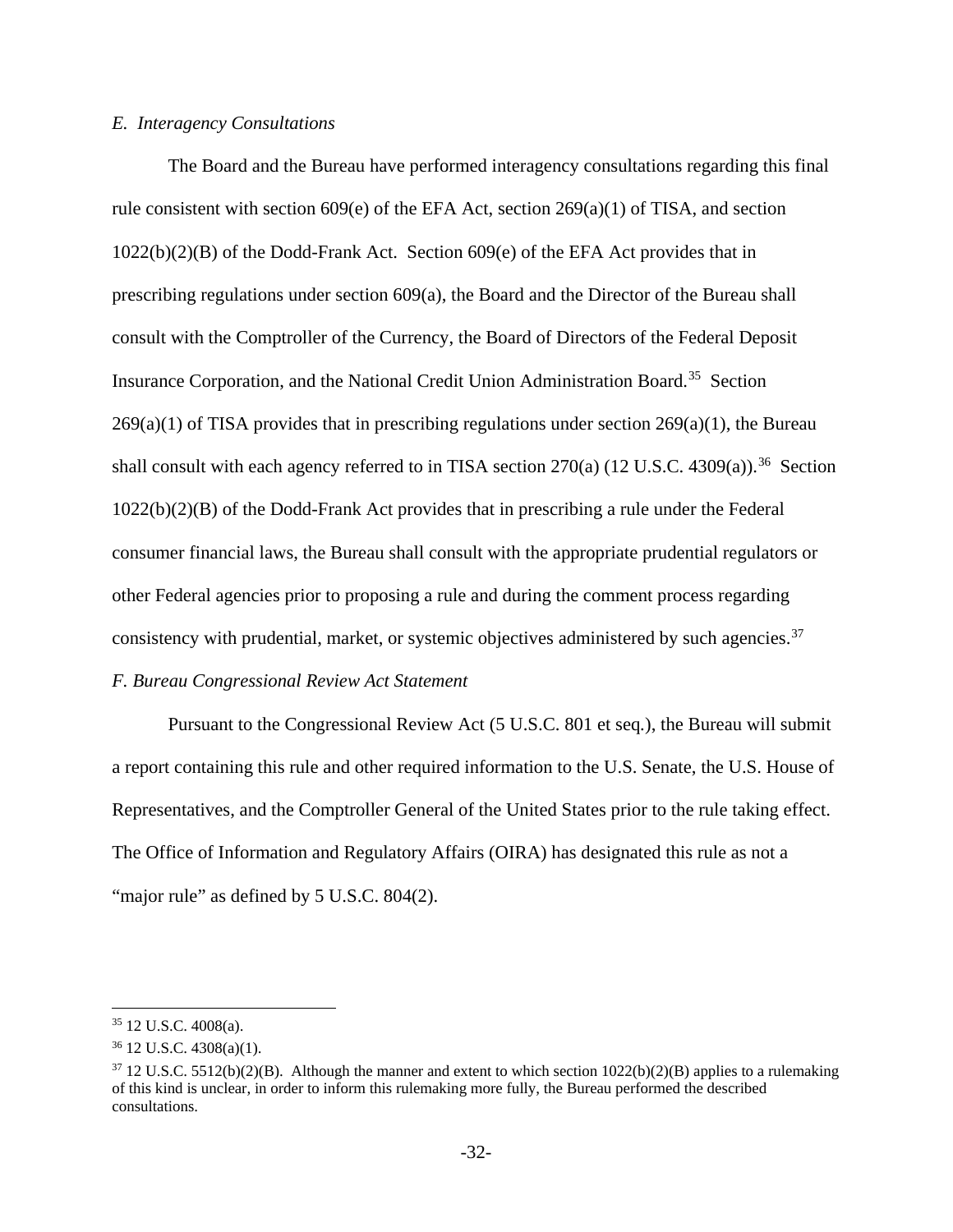### **List of Subjects in**

### *12 CFR Part 229*

Banks, Banking, Federal Reserve System, Reporting and recordkeeping requirements.

*12 CFR Part 1030*

Advertising, Banks, Banking, Consumer protection, National banks, Reporting and

recordkeeping requirements, Savings associations.

### **Board of Governors of the Federal Reserve System**

Authority and Issuance

For the reasons set forth in the preamble, the Board of Governors of the Federal Reserve

System amends Regulation CC, 12 CFR part 229, as set forth below:

### **PART 229—AVAILABILITY OF FUNDS AND COLLECTIONS OF CHECKS**

### **(REGULATION CC)**

1. The authority citation for part 229 continues to read as follows:

**Authority:** 12 U.S.C. 4001-4010, 12 U.S.C. 5001-5018

### **Subpart A—General**

**\* \* \* \* \***

2. Section 229.1 paragraph (a) is revised to read as follows:

### **§ 229.1 Authority and purpose; organization**

(a) *Authority and purpose*. (1) *In general.* This part is issued by the Board of Governors of the Federal Reserve System (Board) to implement the Expedited Funds Availability Act (12 U.S.C. 4001-4010) (EFA Act) and the Check Clearing for the 21st Century Act (12 U.S.C. 5001-5018) (Check 21 Act).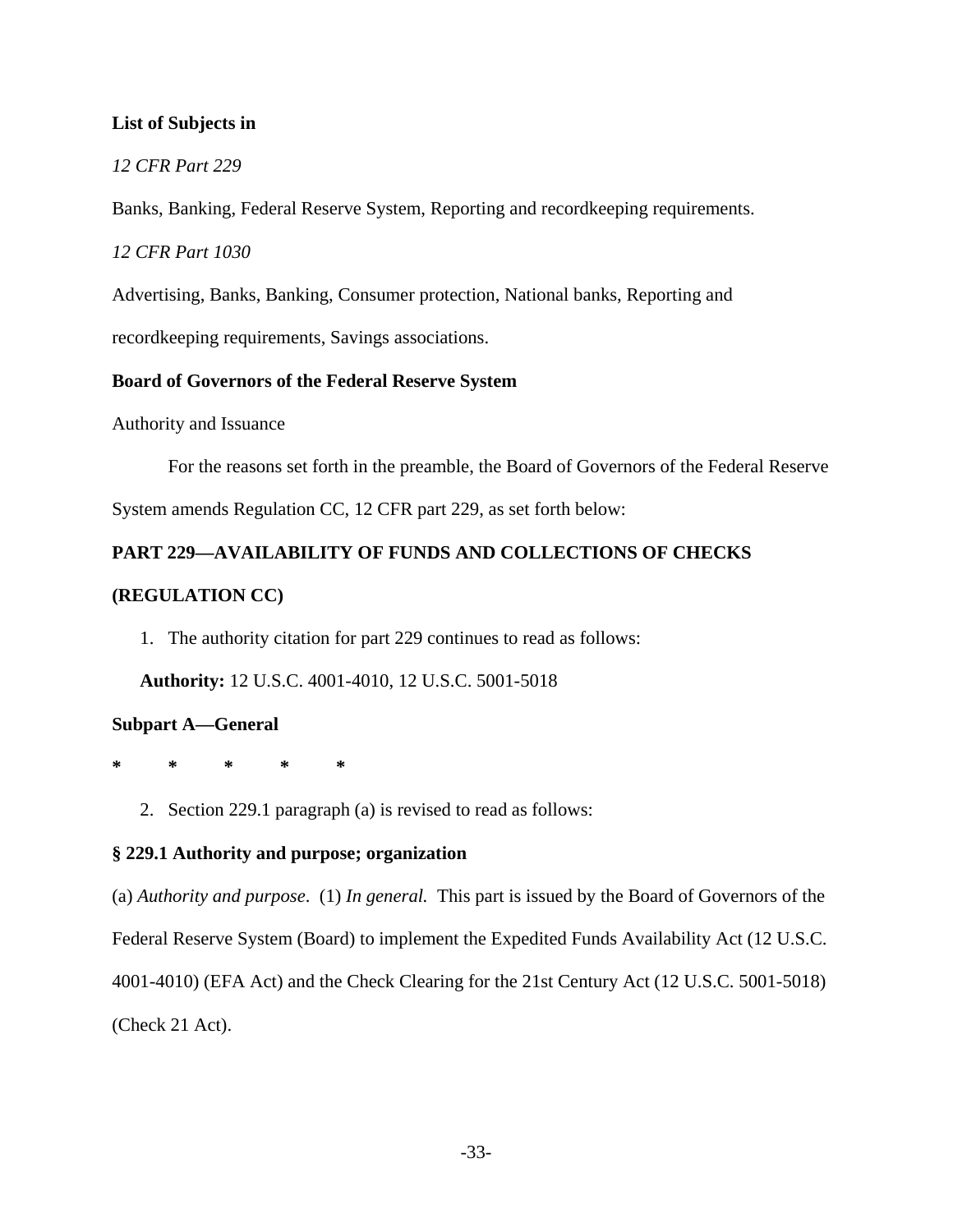(2) *Joint authority of the Bureau*. The Board issues regulations under Sections 603(d)(1), 604, 605, and 609(a) of the EFA Act (12 U.S.C. 4002(d)(1), 4003, 4004, 4008(a)) jointly with the Director of the Bureau of Consumer Financial Protection (Bureau).

**\* \* \* \* \***

3. In § 229.2, revise paragraphs (c), (ff), and (jj) to read as follows:

### **§ 229.2 Definitions**

**\* \* \* \* \***

(c) *Automated teller machine* or *ATM* means an electronic device located in the United States at which a natural person may make deposits to an account by cash or check and perform other account transactions.

**\* \* \* \* \***

(ff) *State* means a state, the District of Columbia, Puerto Rico, American Samoa, the Commonwealth of the Northern Mariana Islands, Guam, or the U.S. Virgin Islands. For purposes of subpart D of this part and, in connection therewith, this subpart A, *state* also means the Trust Territory of the Pacific Islands and any other territory of the United States.

**\* \* \* \* \***

(jj) *United States* means the states, including the District of Columbia, the U.S. Virgin Islands, American Samoa, the Commonwealth of the Northern Mariana Islands, Guam, and Puerto Rico.

**\* \* \* \* \***

# **Subpart B—Availability of Funds and Disclosure of Funds Availability Policies**

### **§§ 229.10, 229.12, 229.13, and 229.21 [Amended]**

4. In § 229.10, 229.12, 229.13, remove the following dollar amount "\$100" wherever it appears and replace with the following dollar amount "\$225."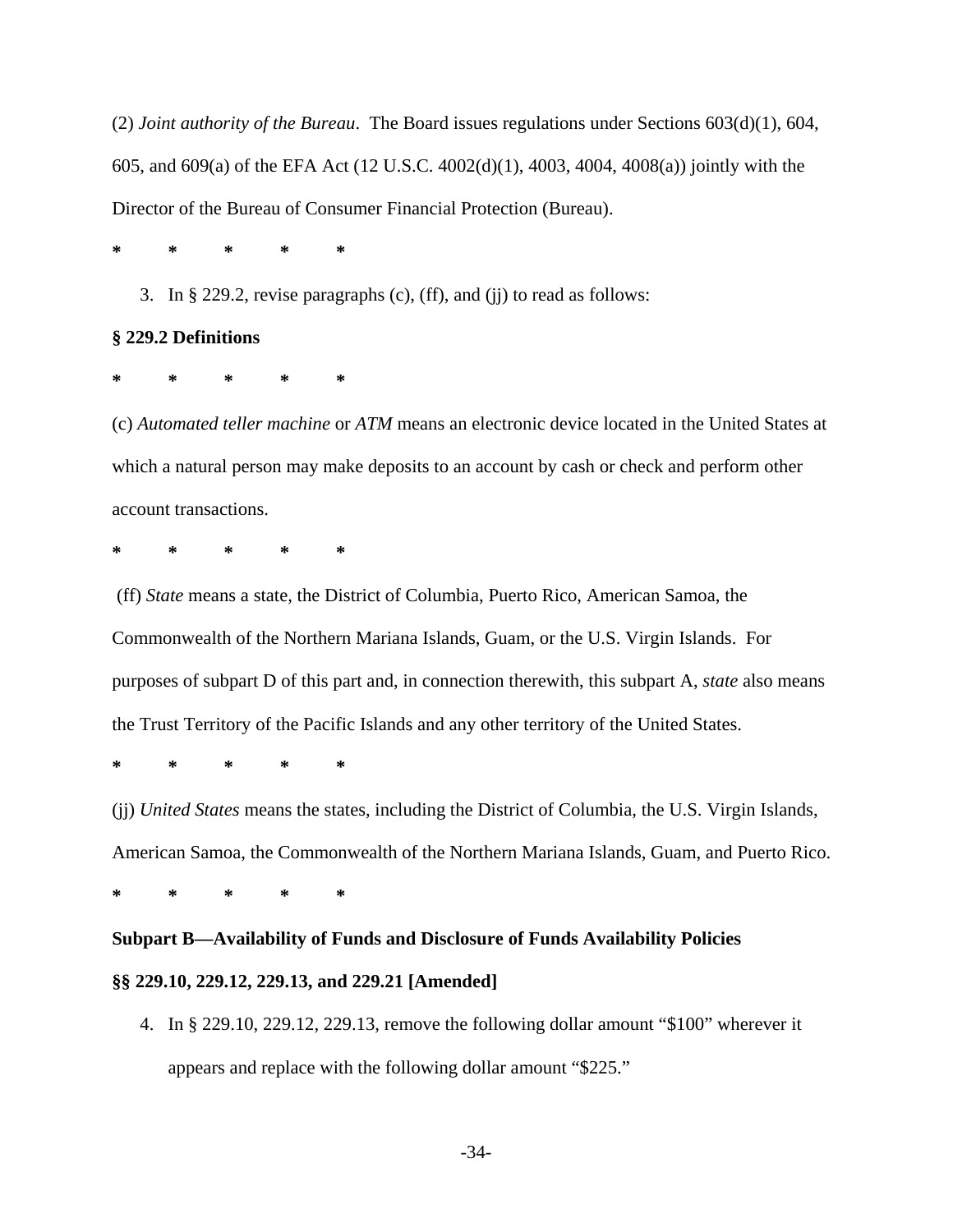5. In Appendix E to Part 229, remove the following dollar amounts wherever they appear in

| Section   | Remove    | Add       |
|-----------|-----------|-----------|
| 229.10(d) | \$5,000   | \$5,525   |
| 229.12(d) | \$400     | \$450     |
| 229.13(a) | \$5,000   | \$5,525   |
| 229.13(b) | \$5,000   | \$5,525   |
| 229.13(d) | \$5,000   | \$5,525   |
| 229.21(a) | \$1,000   | \$1,100   |
|           | \$500,000 | \$552,500 |

the appendix, and replace them as indicated in the table below:

**\* \* \* \* \***

6. Add § 229.11 to read as follows:

### **§ 229.11 Adjustment of dollar amounts**

(a) *Dollar amounts indexed.* The dollar amounts specified in §§ 229.10(c)(1)(vii), 229.12(d), 229.13(a), 229.13(b), 229.13(d), and 229.21(a) shall be adjusted effective on July 1, 2020, on July 1, 2025, and on July 1 of every fifth year after 2025, in accordance with the procedure set forth in § 229.11(b) using the Consumer Price Index for Urban Wage Earners and Clerical Workers (CPI-W), as published by the Bureau of Labor Statistics.

- (b) *Indexing procedure.* 
	- 1. Inflation measurement periods. For dollar amount adjustments that are effective on July 1, 2020, the inflation measurement period begins in July 2011 and ends in July 2018. For dollar amount adjustments that are effective on July 1, 2025, the inflation measurement period begins in July 2018 and ends in July 2023. For dollar amount adjustments that are effective on July 1 of every fifth year after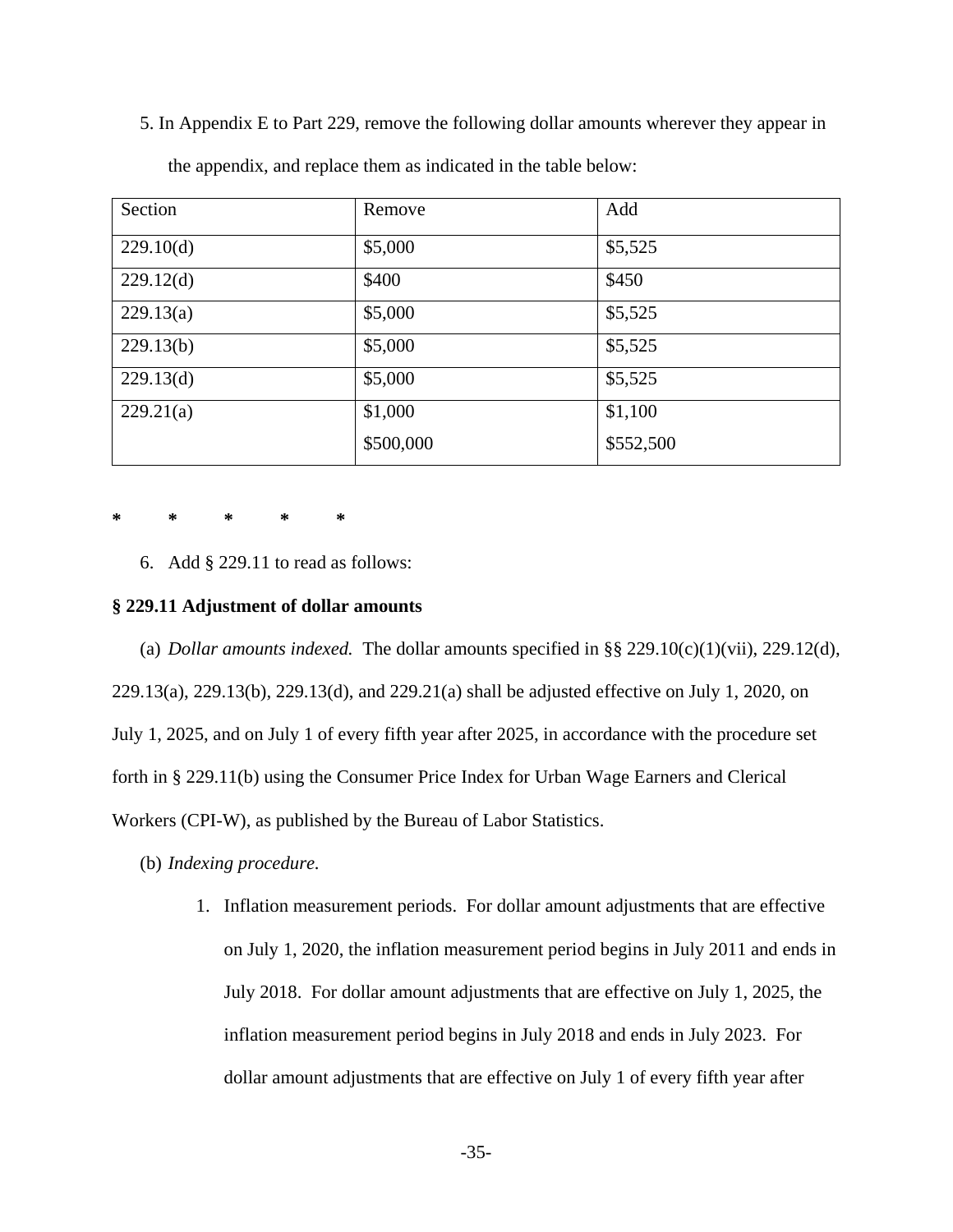2025, the inflation measurement period begins in July of every fifth year after 2018 and ends in July of every fifth year after 2023.

- 2. Percentage change. Any dollar amount adjustment under this section shall be calculated across an inflation measurement period by the aggregate percentage change in the CPI-W, including both positive and negative percentage changes. The aggregate percentage change over the inflation measurement period will be rounded to one decimal place, using the CPI-W value for July (which is generally released by the Bureau of Labor Statistics in August).
- 3. Adjustment amount. The adjustment amount for each dollar amount listed in § 229.11(a) shall be equal to the aggregate percentage change multiplied by the existing dollar amount listed in § 229.11(c) and rounded to the nearest multiple of \$25. The adjusted dollar amount will be equal to the sum of the existing dollar amount and the adjustment amount. No dollar adjustment will be made when the aggregate percentage change is zero or a negative percentage change, or when the aggregate percentage change multiplied by the existing dollar amount listed in § 229.11(c) and rounded to the nearest multiple of \$25 results in no change.
- 4. Carry-forward. When there is an aggregate negative percentage change over an inflation measurement period, or when an aggregate positive percentage change over an inflation measurement period multiplied by the existing dollar amount listed in § 229.11(c) and rounded to the nearest multiple of \$25 results in no change, the aggregate percentage change over the inflation measurement period will be included in the calculation to determine the percentage change at the end of the subsequent inflation measurement period. That is, the cumulative change

-36-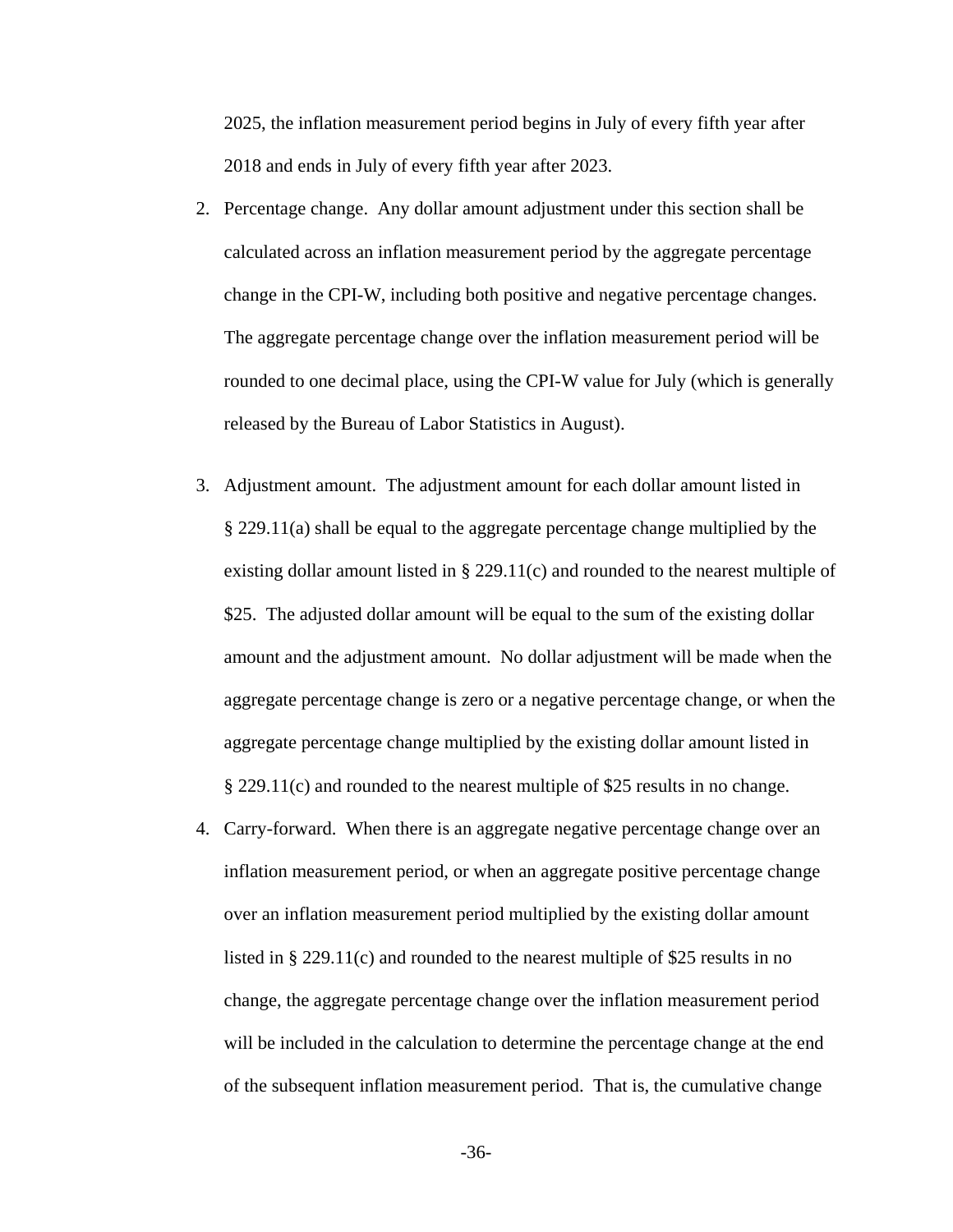in the CPI-W over the two (or more) inflation measurement periods will be used in the calculation until the cumulative change results in publication of an adjusted dollar amount in the regulation.

### (c) *Amounts.*

1. For purposes of  $\S 229.10(c)(1)(vii)$ , the dollar amount in effect during a particular period is the amount stated below for that period.

i. Prior to July 21, 2011, the amount is \$100. ii. From July 21, 2011, through June 30, 2020, by operation of section 603(a)(2)(D) of the EFA Act (12 U.S.C. 4002(a)(2)(D)) the amount is \$200. iii. Effective July 1, 2020, the amount is \$225.

2. For purposes of § 229.12(d), the dollar amount in effect during a particular period is the amount stated below for that period.

i. Prior to July 1, 2020, the amount is \$400.

ii. Effective July 1, 2020, the amount is \$450.

3. For purposes of §§ 229.13(a), 229.13(b), and 229.13(d), the dollar amount in effect during a particular period is the amount stated below for that period.

i. Prior to July 1, 2020, the amount is \$5,000.

ii. Effective July 1, 2020, the amount is \$5,525.

- 4. For purposes of § 229.21(a), the dollar amounts in effect during a particular period are the amounts stated below for the period.
	- i. Prior to July 1, 2020, the amounts are \$100, \$1,000, and \$500,000 respectively.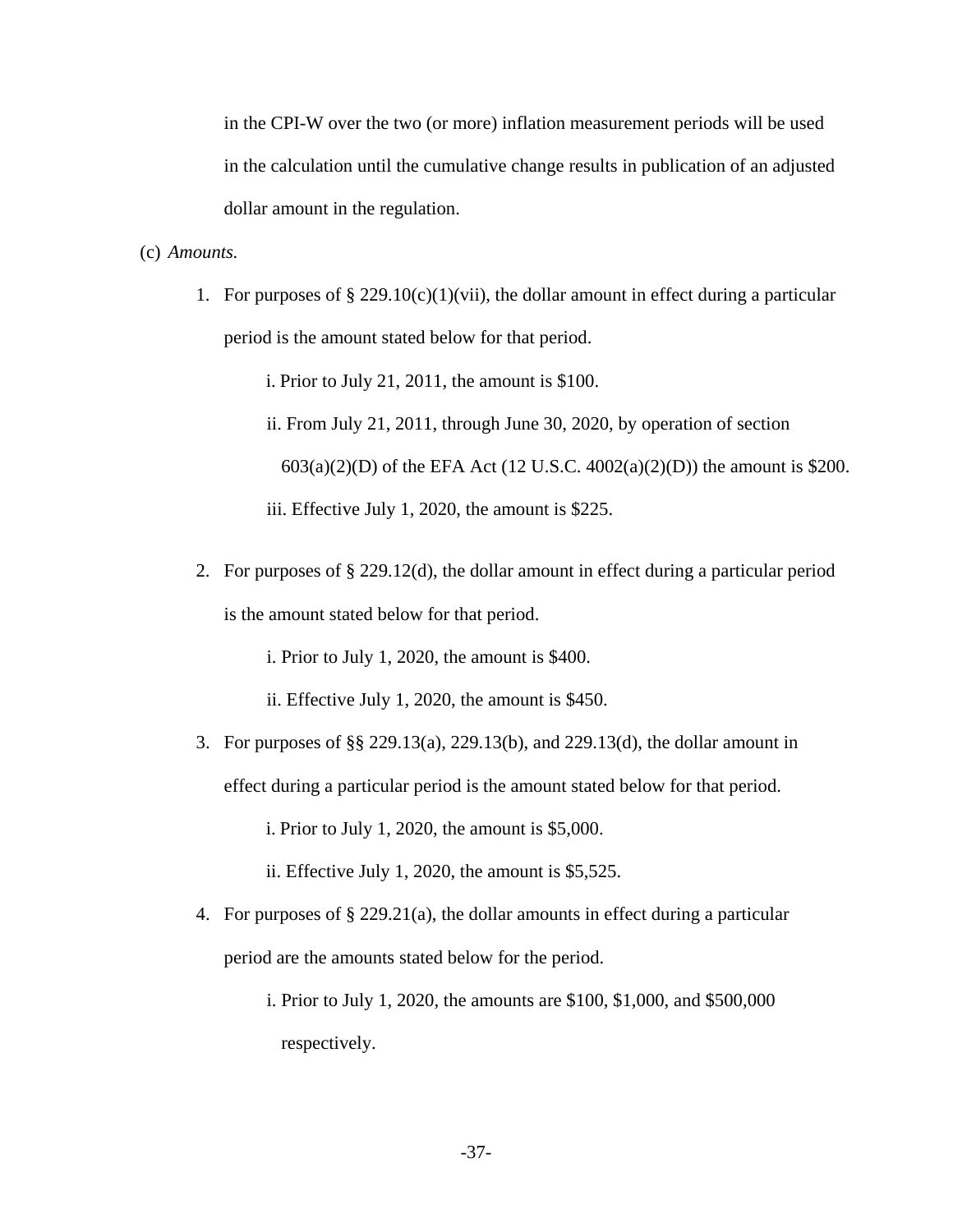ii. Effective July 1, 2020, the amounts are \$100, \$1,100, and \$552,500 respectively.

7. In § 229.12 remove the following dollar amount"\$100" wherever it appears and replace with the following dollar amount "\$225" and revise paragraphs (e) and (e)(1) to read as follows:

### **§ 229.12 Availability Schedule**

**\* \* \* \* \***

(e) *Extension of schedule for certain deposits in Alaska, Hawaii, Puerto Rico, American Samoa, the Commonwealth of the Northern Mariana Islands, Guam, and the U.S. Virgin Islands.* The depositary bank may extend the time periods set forth in this section by one business day in the case of any deposit, other than a deposit described in §229.10, that is—

(1) Deposited in an account at a branch of a depositary bank if the branch is located in Alaska, Hawaii, Puerto Rico, American Samoa, the Commonwealth of the Northern Mariana Islands, Guam, or the U.S. Virgin Islands; and

### **\* \* \* \* \***

### **§ 229.43 [Reserved]**

8. §229.43 is removed and reserved.

### **Appendix E to Part 229—Commentary**

**\* \* \* \* \***

- 9. Amend Appendix E to Part 229 to read as follows:
	- A. In Section II.D, revise paragraph 1.
	- B. In Section IV.D, revise paragraph 5 and add paragraph 7.
	- C. Section V is revised.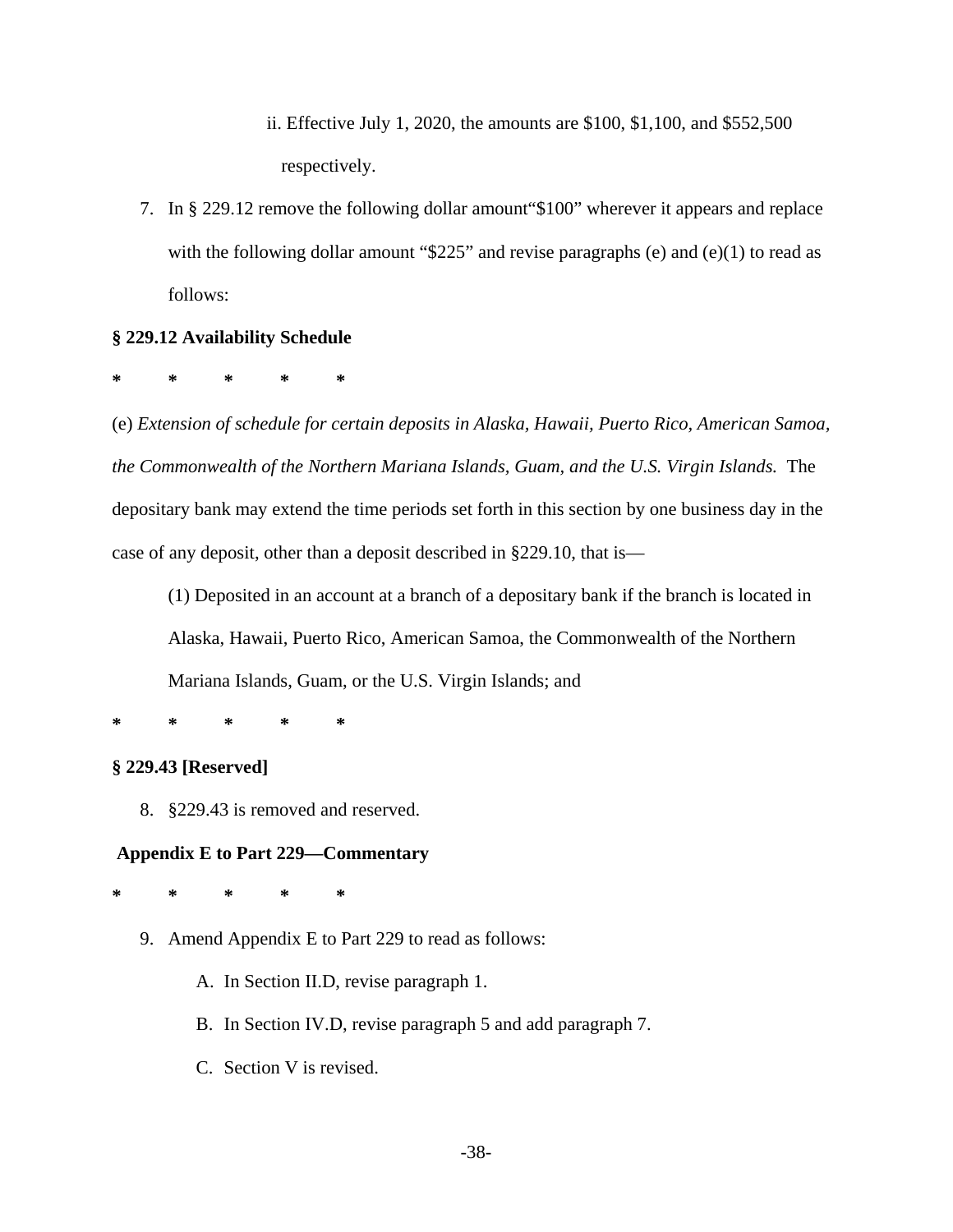- D. In Section VI.B, paragraph 4 is added.
- E In Section VI.E paragraphs 1 and 2 are revised.
- F. Section VII.C, paragraph 2 is revised and paragraph 4 is added.
- G. In Section VII.E, paragraph 5 is added.
- H. In Section VII.H, paragraph 2(b) is revised.
- I. In Section XIV.C, paragraph 2 is revised.
- J. In Section XV.A, paragraph 2 is added.
- K. Section XXIX is removed and reserved.

The additions and revisions read as follows:

### APPENDIX E TO PART 229 – COMMENTARY

*II. Section 229.2 Definitions* \* \* \* \* \*

D. 229.2(c) Automated Teller Machine (ATM)

1. ATM is not defined in the EFA Act. The regulation defines an ATM as an electronic device located in the United States at which a natural person may make deposits to an account by cash or check and perform other account transactions. Point-of-sale terminals, machines that only dispense cash, night depositories, and lobby deposit boxes are not ATMs within the meaning of the definition, either because they do not accept deposits of cash or checks (e.g., point-of-sale terminals and cash dispensers) or because they only accept deposits (e.g., night depositories and lobby boxes) and cannot perform other transactions. A lobby deposit box or similar receptacle in which written payment orders or deposits may be placed is not an ATM.

**\* \* \* \* \***

*IV. Section 229.10 Next-Day Availability*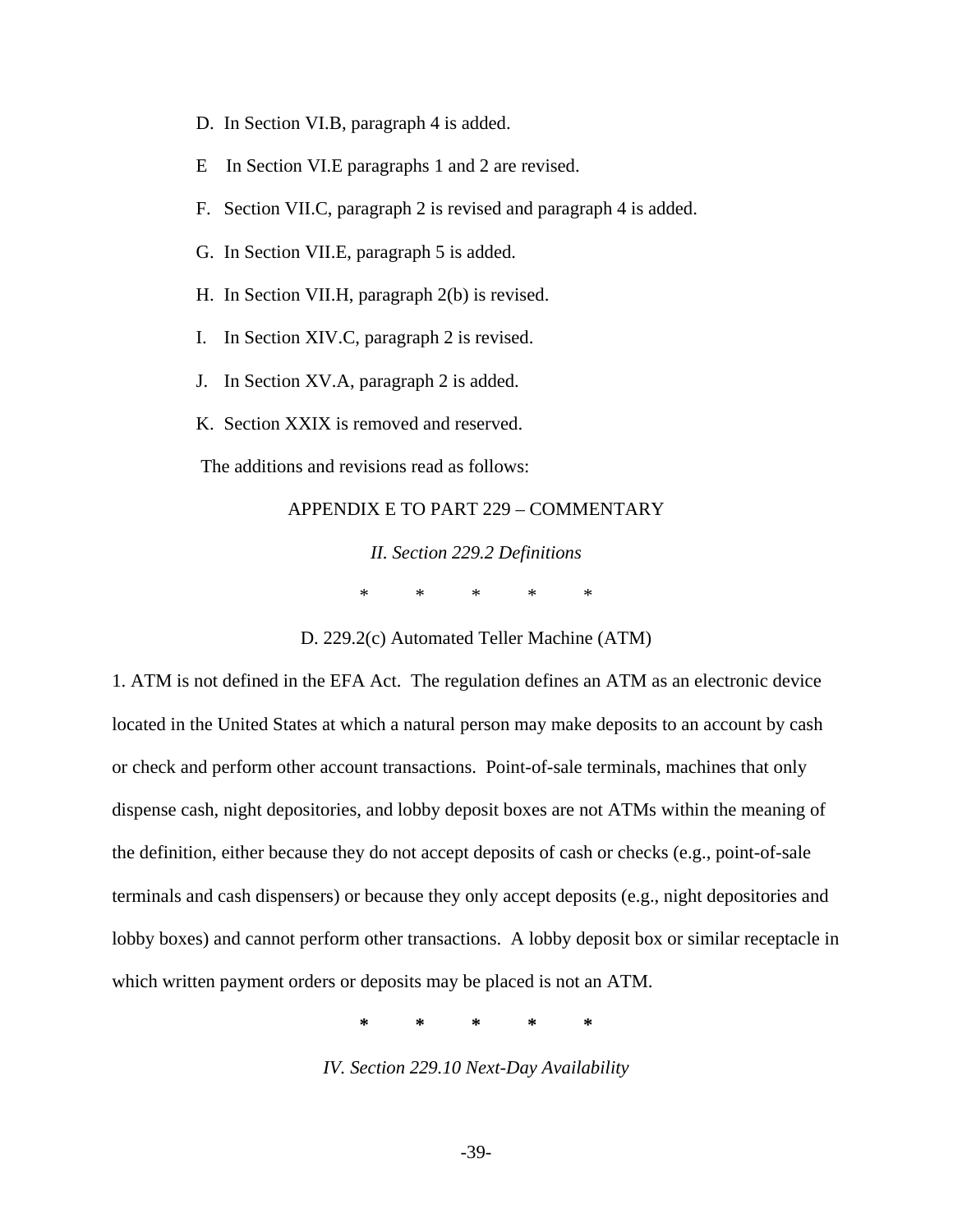**\* \* \* \* \***

D. 229.10(c) Certain Check Deposits [Amended]

**\* \* \* \* \***

- 5. First \$225
	- a. The EFA Act and regulation also require that up to \$225 of the aggregate deposit by check or checks not subject to next-day availability on any one banking day be made available on the next business day. For example, if \$70 were deposited in an account by check(s) on a Monday, the entire \$70 must be available for withdrawal at the start of business on Tuesday. If \$400 were deposited by check(s) on a Monday, this section requires that \$225 of the funds be available for withdrawal at the start of business on Tuesday. The portion of the customer's deposit to which the \$225 must be applied is at the discretion of the depositary bank, as long as it is not applied to any checks subject to next-day availability. The \$225 next-day availability rule does not apply to deposits at nonproprietary ATMs.
	- b. The \$225 that must be made available under this rule is in addition to the amount that must be made available for withdrawal on the business day after deposit under other provisions of this section. For example, if a customer deposits a \$1,000 Treasury check and a \$1,000 local check in its account on Monday, \$1,225 must be made available for withdrawal on Tuesday—the proceeds of the \$1,000 Treasury check, as well as the first \$225 of the local check.
	- c. A depositary bank may aggregate all local and nonlocal check deposits made by a customer on a given banking day for the purposes of the \$225 next-day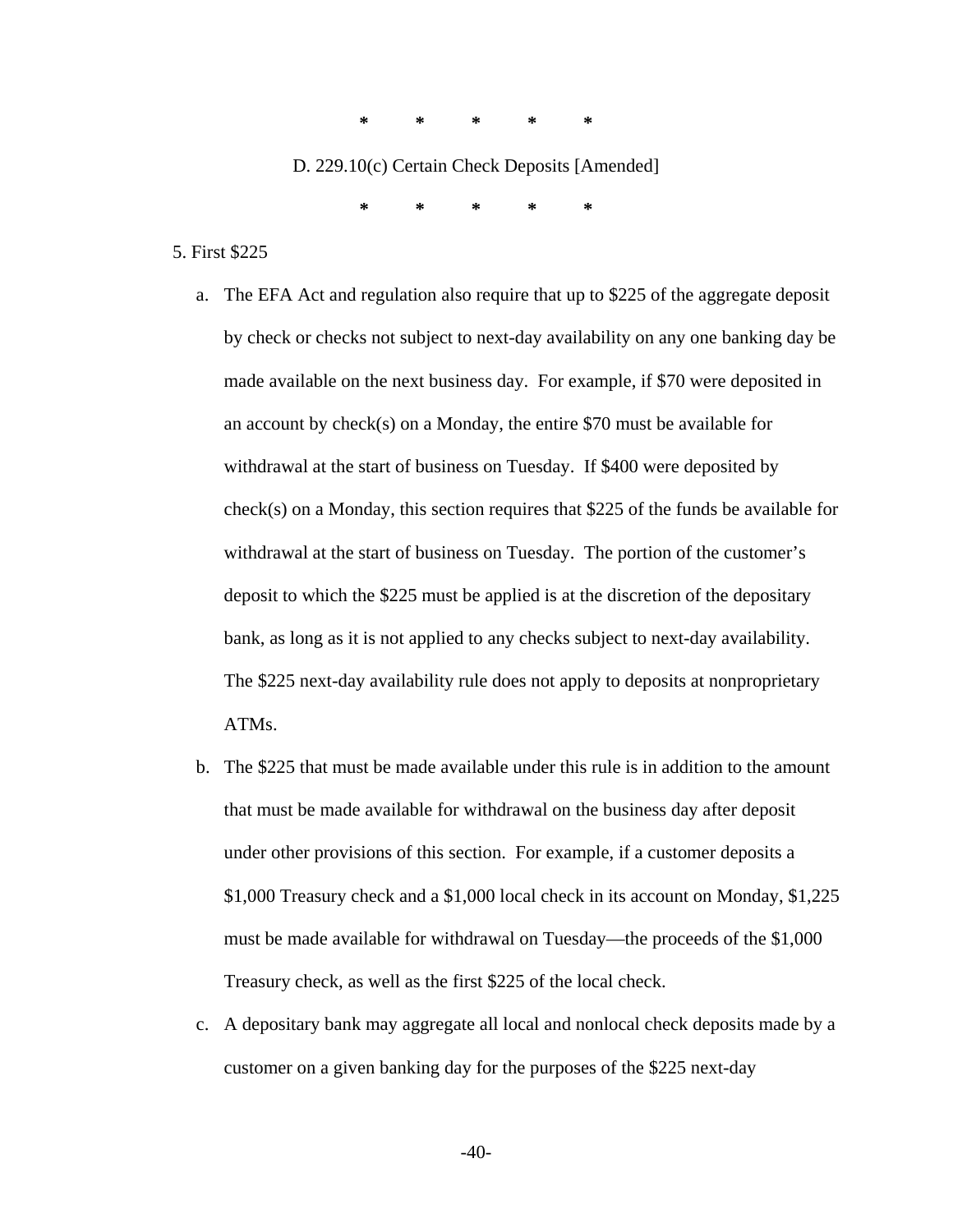availability rule. Thus, if a customer has two accounts at the depositary bank, and on a particular banking day makes deposits to each account, \$225 of the total deposited to the two accounts must be made available on the business day after deposit. Banks may aggregate deposits to individual and joint accounts for the purposes of this provision.

d. If the customer deposits a \$500 local check and gets \$225 cash back at the time of deposit, the bank need not make an additional \$225 available for withdrawal on the following day. Similarly, if the customer depositing the local check has a negative book balance, or negative available balance in its account at the time of deposit, the \$225 that must be available on the next business day may be made available by applying the \$225 to the negative balance, rather than making the \$225 available for withdrawal by cash or check on the following day.

**\* \* \* \* \***

7. Dollar Amount Adjustment– See section 229.11 for the rules regarding adjustments for inflation every five years to the dollar amounts used in this section.

**\* \* \* \* \***

### *V. Section 229.11 Adjustment of dollar amounts*

1. Example of a positive adjustment. If the CPI-W for July (and released in August) of the base year and the adjustment year were 100 and 114.7, respectively, the aggregate percentage change for the period would be 14.7%. If the applicable dollar amount was \$200 for the prior period, then the adjusted figure would become \$225, as the change of \$29.40 results in rounding to \$25.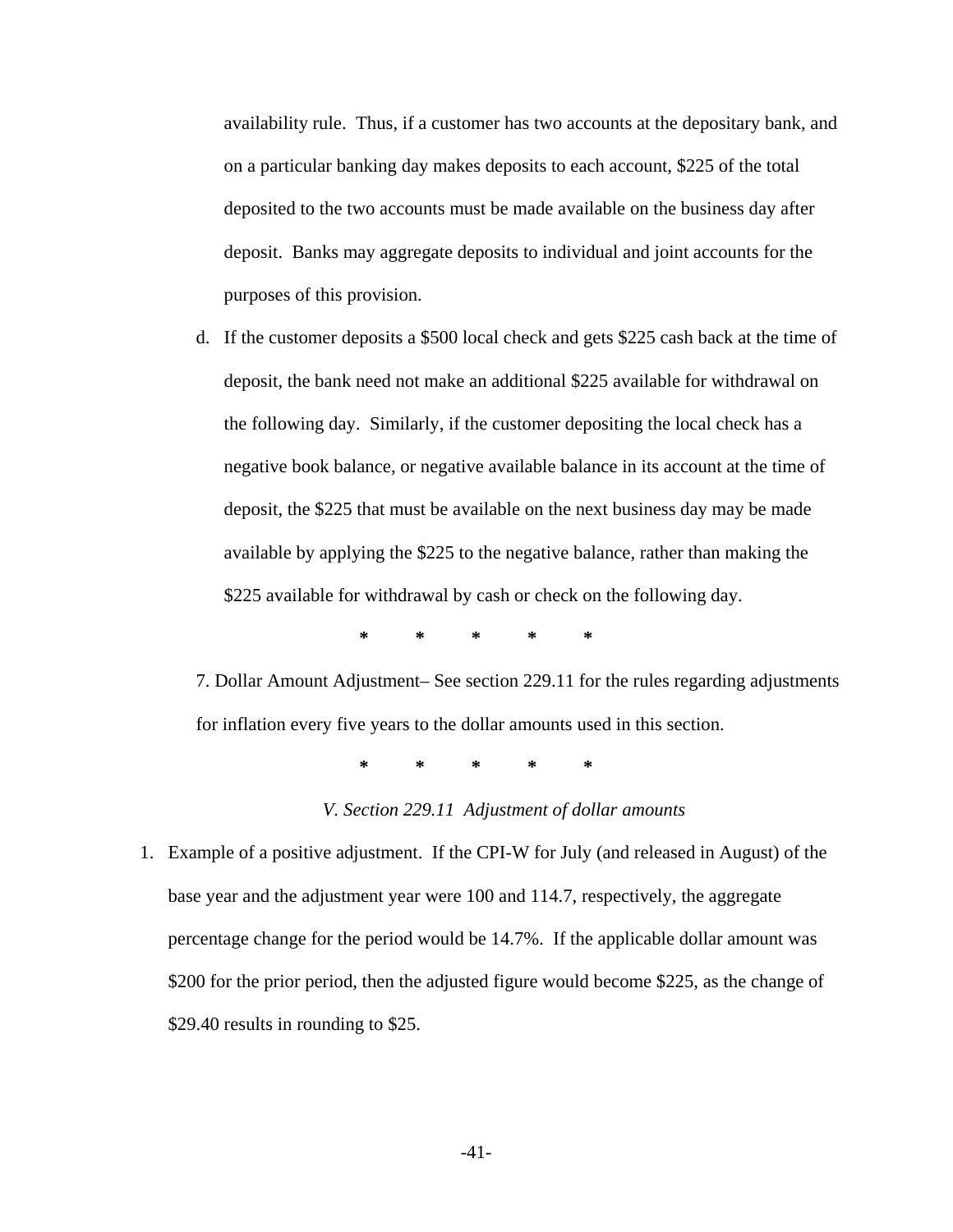- 2. Example of no adjustment. If the CPI-W for July (and released in August) of the base year and the adjustment year were 100 and 104, respectively, the aggregate percentage change would be 4.0%. If the applicable dollar amount was \$200 for the prior period, then the adjusted figure would remain \$200, as the change of \$8.00 does not result in rounding to \$25.
- 3. Example of accounting for aggregate decrease in subsequent period. If the CPI-W for July (and released in August) of the base year and the adjustment year were 100 and 95, respectively, the aggregate percentage change would be -5%, and no adjustment to the dollar amounts would occur. The CPI-W for July (and released in August) of the base year would be the starting point for calculating any CPI-W increase across subsequent five-year periods. Therefore, if the CPI-W in July (and released in August) of the base year and the CPI-W in July (and released in August) of the years at the end of the next two five-year periods were 100, 95, and 109, respectively, the aggregate percentage change for the entire period would be 9.0%. If the applicable dollar amount was \$5,000 for the prior period, then the adjusted figure would become \$5,450 as the change of \$450 does not require rounding because it is a multiple of \$25.
- 4. Example of accounting for aggregate lack of dollar amount change in subsequent period. If the CPI-W for July (and released in August) of the base year and the year at the end of the subsequent five-year period were 100 and 105, respectively, the aggregate change over the five-year period would be 5%, and no adjustment to the \$200 amount would occur, as the change of \$10 does not result in rounding to \$225. Nonetheless, the CPI-W for July (and released in August) of the base year would be the starting point for calculating any CPI-W percentage increase across the subsequent five-year period.

-42-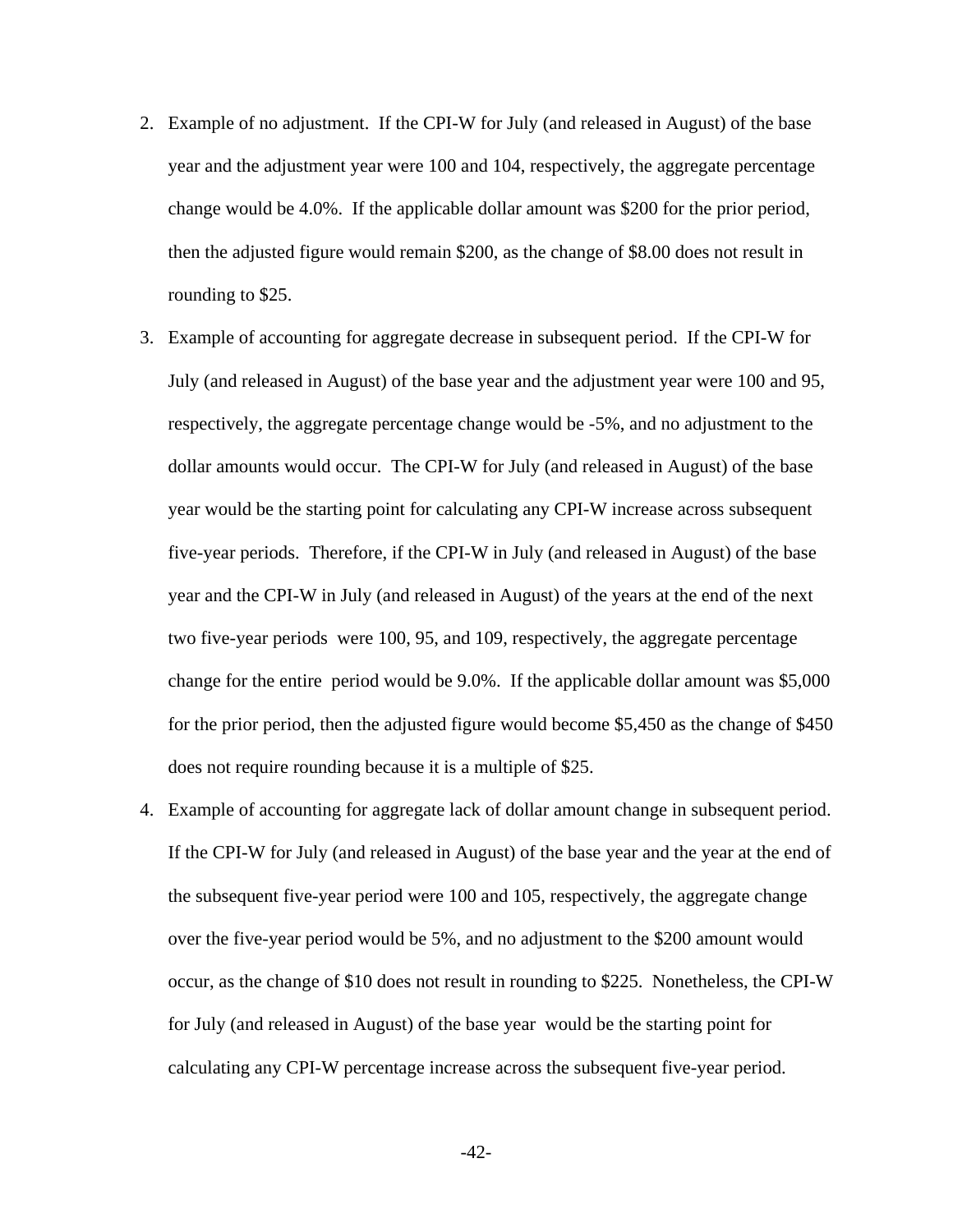Therefore, if the CPI-W in July (and released in August) of the base year and the CPI-W in July (and released in August) of the years at the end of the next two five-year periods were 100, 105, and 112.6, respectively, the aggregate percentage change for the entire period would be 12.6 %. If the applicable dollar amount was \$200 for the prior period, then the adjusted figure would become \$225 as the change of \$25.20 results in rounding to \$225, the nearest multiple of \$25.

**\* \* \* \* \***

*VI. Section 229.12 Availability Schedule*

A. 229.12(a) Effective Date

\* \* \* \* \*

B. 229.12(d) Time Period Adjustment for Withdrawal by Cash or Similar Means **\* \* \* \* \***

4. Dollar Amount Adjustment – See section 229.11 for the rules regarding adjustments for inflation every five years to the dollar amounts in this section.

\* \* \* \* \*

E. 229.12(e) Extension of Schedule for Certain Deposits in Alaska, Hawaii, Puerto Rico, American Samoa, the Commonwealth of the Northern Mariana Islands, Guam, and the U.S. Virgin Islands 1. The EFA Act and regulation provide an extension of the availability schedules for check deposits at a branch of a bank if the branch is located in Alaska, Hawaii, Puerto Rico, American Samoa, the Commonwealth of the Northern Mariana Islands, Guam, or the U.S. Virgin Islands. The schedules for local checks, nonlocal checks (including nonlocal checks subject to the reduced schedules of appendix B), and deposits at nonproprietary ATMs are extended by one business day for checks deposited to accounts in banks located in these jurisdictions that are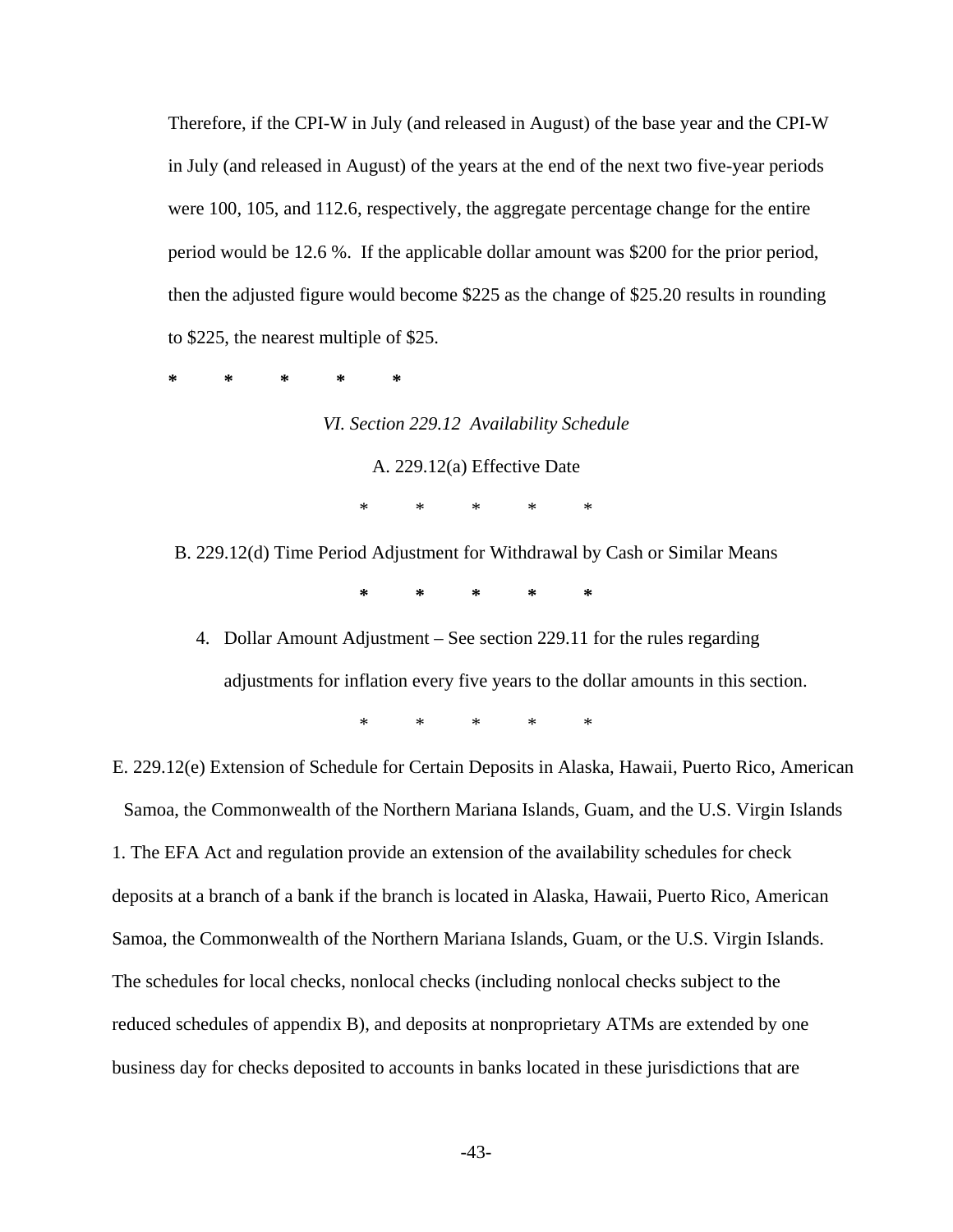drawn on or payable at or through a paying bank not located in the same jurisdiction as the depositary bank. For example, a check deposited in a bank in Hawaii and drawn on a San Francisco paying bank must be made available for withdrawal not later than the third business day following deposit. This extension does not apply to deposits that must be made available for withdrawal on the next business day.

2. The Congress did not provide this extension of the schedules to checks drawn on a paying bank located in Alaska, Hawaii, Puerto Rico, American Samoa, the Commonwealth of the Northern Mariana Islands, Guam, or the U.S. Virgin Islands and deposited in an account at a depositary bank in the 48 contiguous states. Therefore, a check deposited in a San Francisco bank drawn on a Hawaii paying bank must be made available for withdrawal not later than the second rather than the third business day following deposit.

*VII. Section 229.13 Exceptions*

B. 229.13(a) New Accounts

\* \* \* \* \*

4. Dollar Amount Adjustment – See section 229.11 for the rules regarding adjustments for inflation every five years to the dollar amounts in this section.

> \* \* \* \* \* C. 229.13(b) Large Deposits \* \* \* \* \*

 2. The following example illustrates the operation of the large-deposit exception. If a customer deposits \$2,000 in cash and a \$9,000 local check on a Monday, \$2,225 (the proceeds of the cash deposit and \$225 from the local-check deposit) must be made available for withdrawal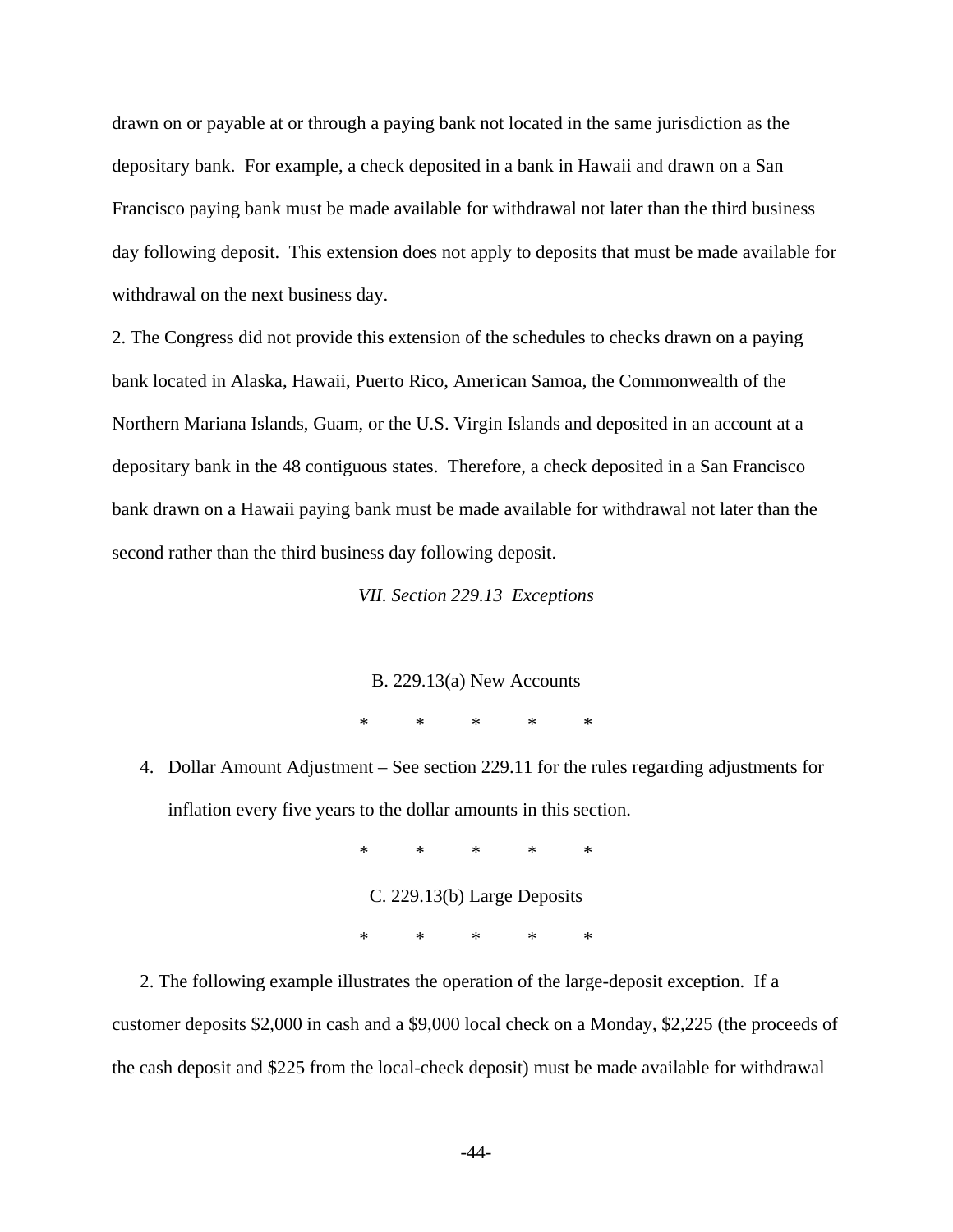on Tuesday. An additional \$5,300 of the proceeds of the local check must be available for withdrawal on Wednesday in accordance with the local schedule, and the remaining \$3,475 may be held for an additional period of time under the large-deposit exception.

\* \* \* \* \*

4. Dollar Amount Adjustment – See section 229.11 for the rules regarding adjustments for inflation every five years to the dollar amounts in this section.

> \* \* \* \* \* E. 229.13(d) Repeated Overdrafts \* \* \* \* \*

5. Dollar Amount Adjustment – See section 229.11 for the calculation method used to adjust the dollar amounts in this section every five years.

> \* \* \* \* \* H. 229.13(g) Notice of Exception \* \* \* \* \* 2. One-Time Exception Notice \* \* \* \* \*

 b. In the case of a deposit of multiple checks, the depositary bank has the discretion to place an exception hold on any combination of checks in excess of \$5,525. The notice should enable a customer to determine the availability of the deposit in the case of a deposit of multiple checks. For example, if a customer deposits a \$5,525 local check and a \$5,525 nonlocal check, under the large-deposit exception, the depositary bank may make funds available in the amount of (1) \$225 on the first business day after deposit, \$5,300 on the second business day after deposit (local check), and \$5,525 on the eleventh business day after deposit (nonlocal check with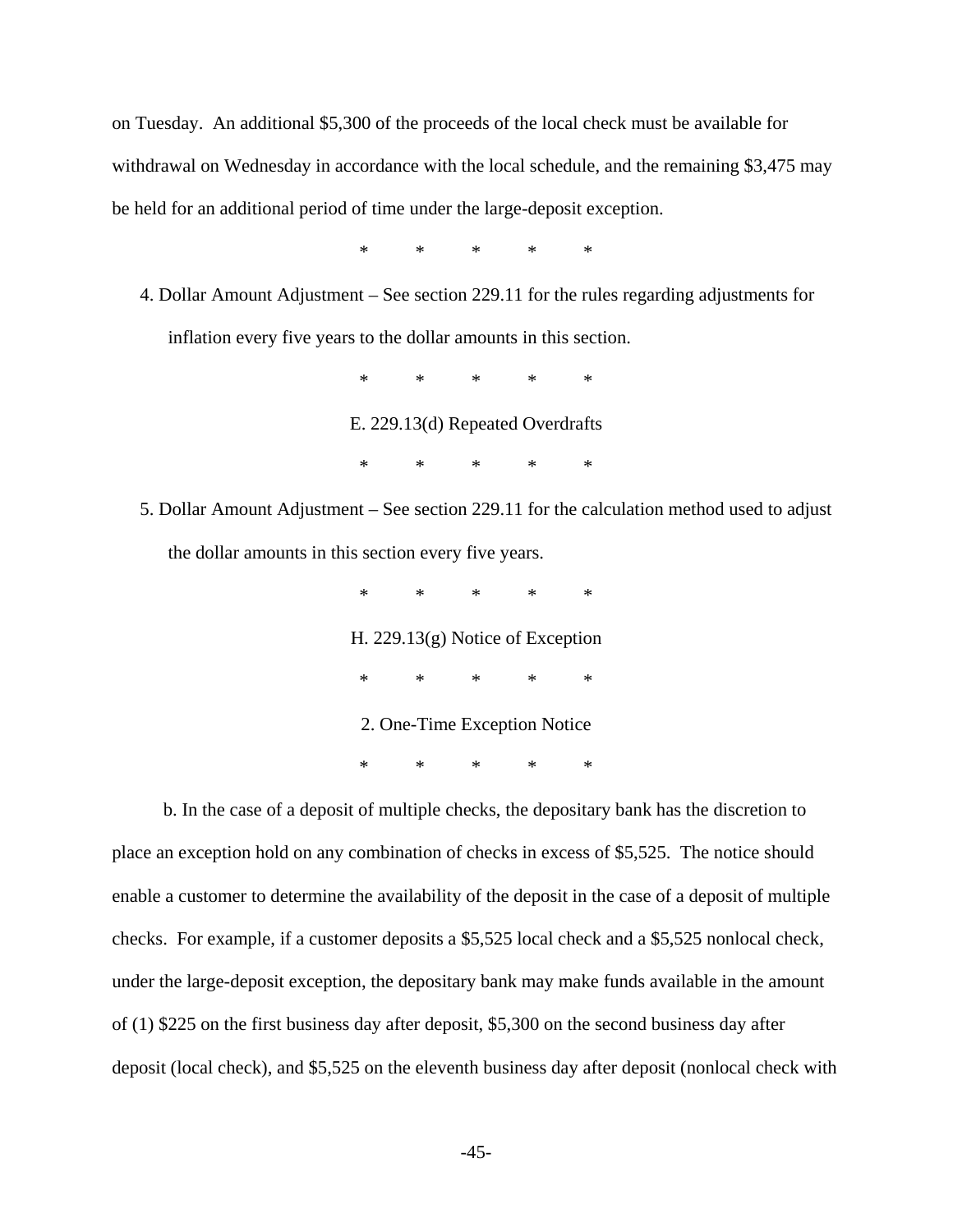six-day exception hold), or (2) \$225 on the first business day after deposit, \$5,300 on the fifth business day after deposit (nonlocal check), and \$5,525 on the seventh business day after deposit (local check with five-day exception hold). The notice should reflect the bank's priorities in placing exception holds on next-day (or second-day), local, and nonlocal checks.

> \* \* \* \* \* *XIV. Section 229.20 Relation to State Law* **\* \* \* \* \*** C. 229.20(c) Standards for Preemption \* \* \* \* \*

2. Under a state law, some categories of deposits could be available for withdrawal sooner or later than the time required by this subpart, depending on the composition of the deposit. For example, the EFA Act and this regulation  $(\S$  229.10(c)(1)(vii)) require next-day availability for the first \$225 of the aggregate deposit of local or nonlocal checks on any day, and a state law could require next-day availability for any check of \$200 or less that is deposited. Under the EFA Act and this regulation, if either one \$300 check or three \$100 checks are deposited on a given day, \$225 must be made available for withdrawal on the next business day, and \$75 must be made available in accordance with the local or nonlocal schedule. Under the state law, however, the two deposits would be subject to different availability rules. In the first case, none of the proceeds of the deposit would be subject to next-day availability; in the second case, the entire proceeds of the deposit would be subject to next-day availability. In this example, because the state law would, in some situations, permit a hold longer than the maximum permitted by the EFA Act, this provision of state law is inconsistent and preempted in its entirety.

\* \* \* \* \*

-46-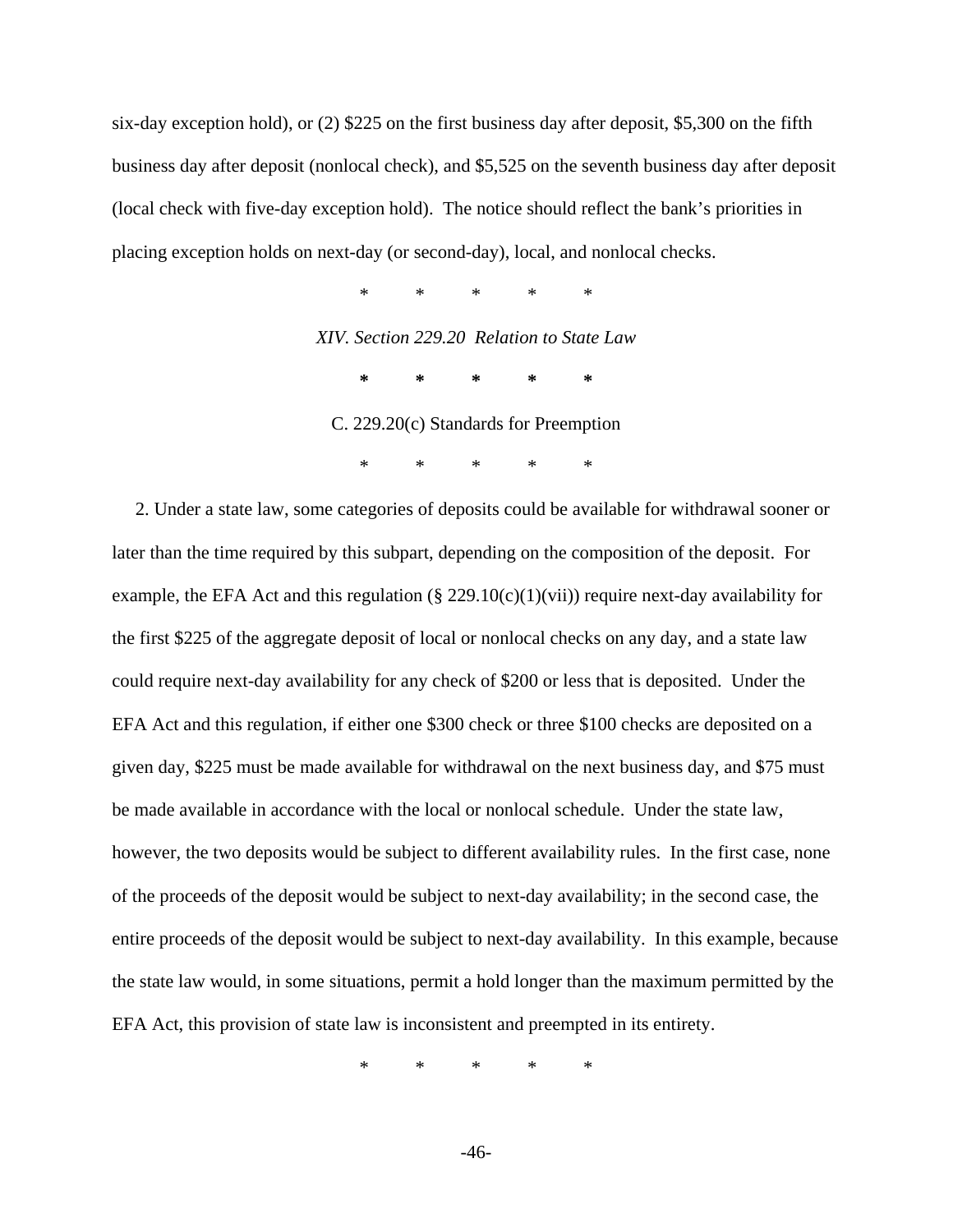### *XV. Section 229.21 Civil Liability*

### A. 229.21(a) Civil Liability

\* \* \* \* \*

2. Dollar Amount Adjustment – See section 229.11 for the rules regarding adjustments for inflation every five years to the dollar amounts in this section.

\* \* \* \* \*

*XXIX. Section 229.43 Checks Payable in Guam, American Samoa, and the Northern Mariana* 

*Islands* **[Removed and Reserved]**

\* \* \* \* \*

### **BUREAU OF CONSUMER FINANCIAL PROTECTION**

### **Authority and Issuance**

For the reasons set forth in the preamble, the Bureau of Consumer Financial Protection

amends Regulation DD, 12 CFR part 1030, as follows:

### **PART 1030 – TRUTH IN SAVINGS (REGULATION DD)**

10. The authority citation for part 1030 continues to read as follows:

**Authority**: 12 U.S.C. 4302-4304, 4308, 5512, 5581.

11. Section 1030.1 is amended by adding paragraph (e) to read as follows:

### **§ 1030.1 Authority, purpose, coverage, and effect on State laws.**

\* \* \* \* \*

(e) *Relationship to Regulation CC*. The Director of the Bureau and the Board of Governors of the Federal Reserve System jointly issue regulations under sections 603(d)(1), 604, 605, and 609(a) of the Expedited Funds Availability Act (12 U.S.C. 4002(d)(1), 4003, 4004, 4008(a)) that are codified within Regulation CC (12 CFR part 229).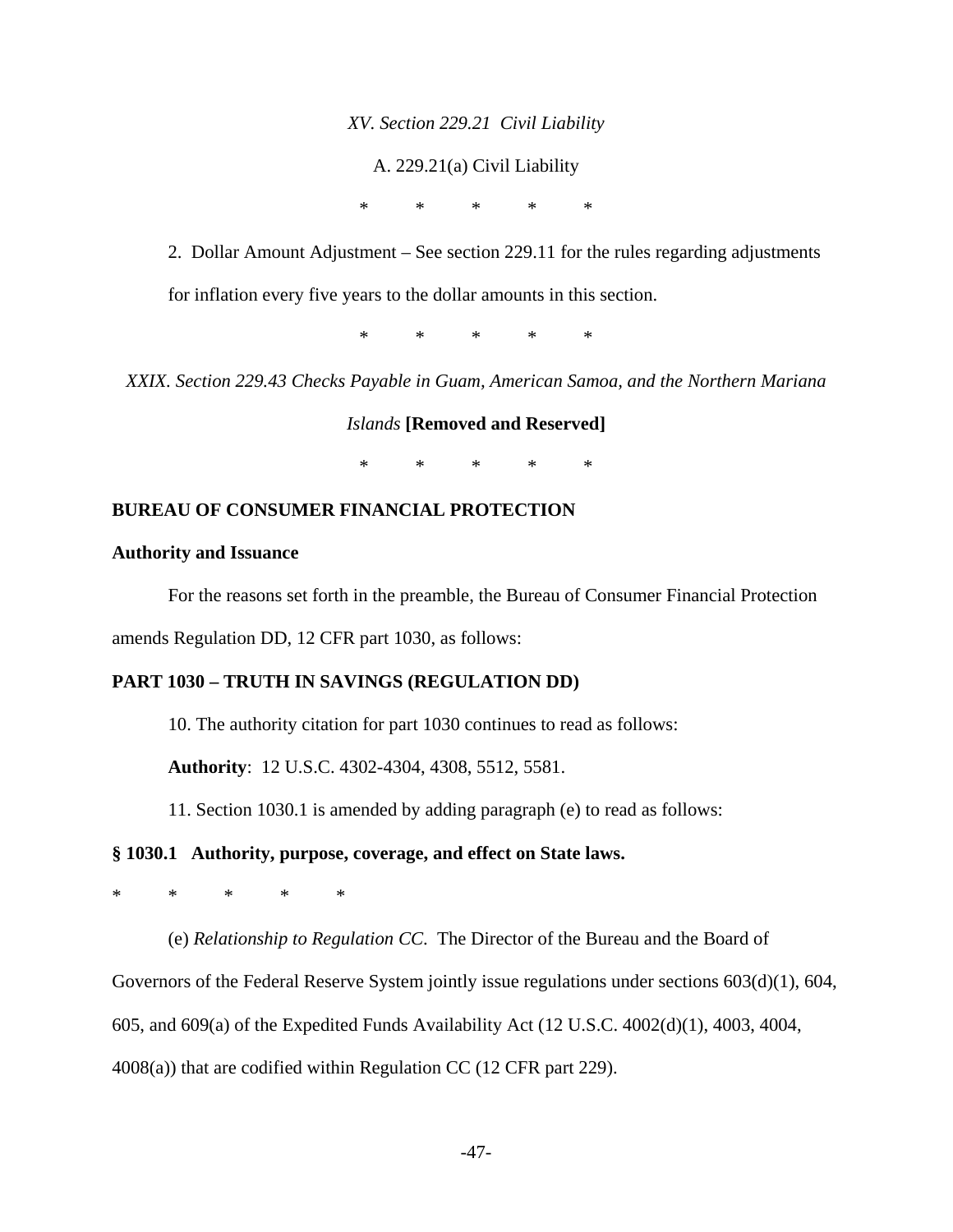12. Section 1030.7 is amended by revising paragraph (c) to read as follows:

### **§ 1030.7 Payment of interest.**

\* \* \* \* \*

(c) *Date interest begins to accrue*. Interest shall begin to accrue not later than the business day specified for interest-bearing accounts in section 606 of the Expedited Funds Availability Act (12 U.S.C. 4005) and in § 229.14 of that act's implementing Regulation CC (12 CFR part 229). Interest shall accrue until the day funds are withdrawn.

13. Appendix A to part 1030 is revised to read as follows:

### **APPENDIX A TO PART 1030—ANNUAL PERCENTAGE YIELD CALCULATION**

The annual percentage yield measures the total amount of interest paid on an account based on the interest rate and the frequency of compounding. The annual percentage yield reflects only interest and does not include the value of any bonus (or other consideration worth \$10 or less) that may be provided to the consumer to open, maintain, increase or renew an account. Interest or other earnings are not to be included in the annual percentage yield if such amounts are determined by circumstances that may or may not occur in the future. The annual percentage yield is expressed as an annualized rate, based on a 365-day year. Institutions may calculate the annual percentage yield based on a 365-day or a 366-day year in a leap year. Part I of this appendix discusses the annual percentage yield calculations for account disclosures and advertisements, while part II discusses annual percentage yield earned calculations for periodic statements.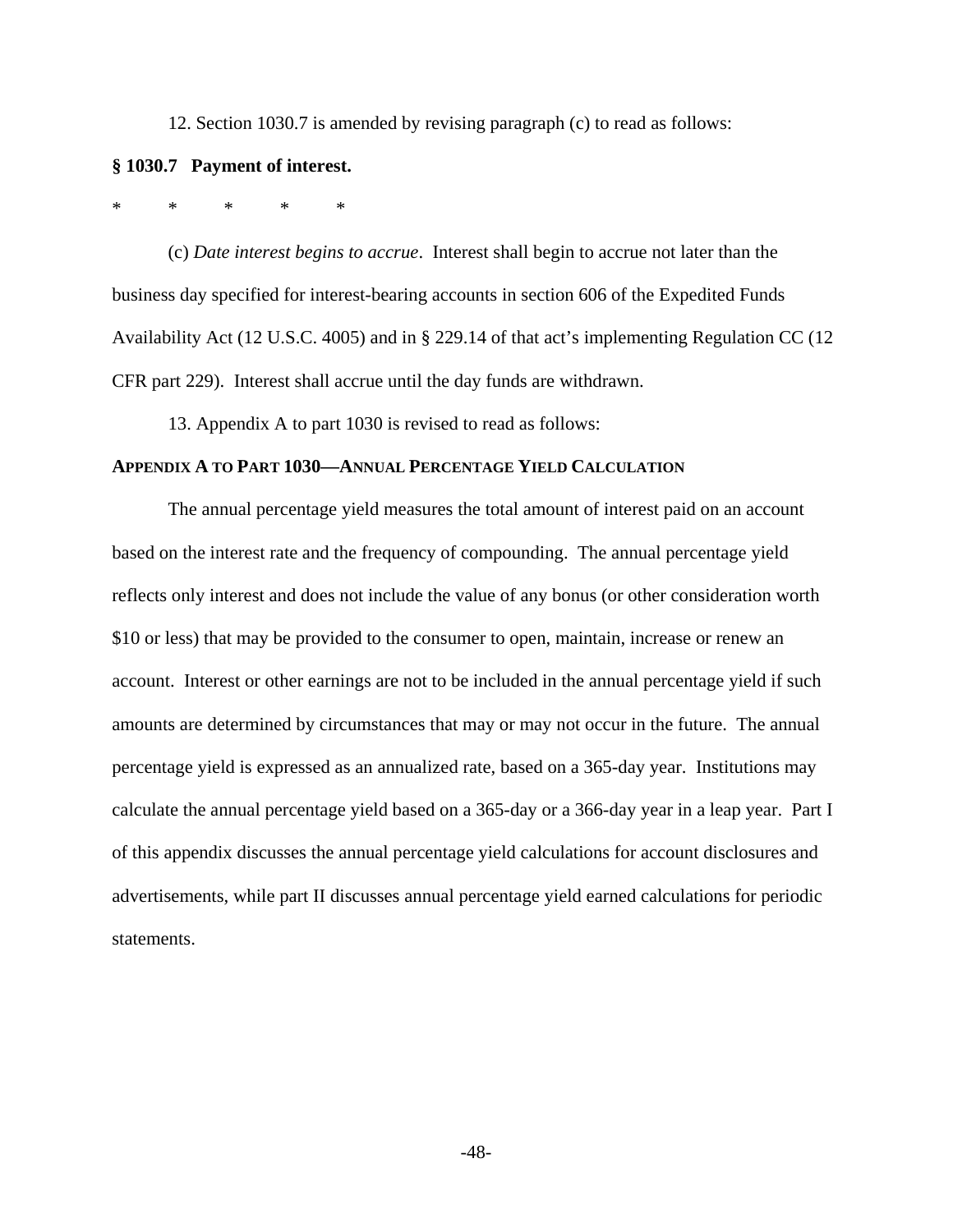## **PART I. ANNUAL PERCENTAGE YIELD FOR ACCOUNT DISCLOSURES AND ADVERTISING PURPOSES**

In general, the annual percentage yield for account disclosures under §§ 1030.4 and 1030.5 and for advertising under § 1030.8 is an annualized rate that reflects the relationship between the amount of interest that would be earned by the consumer for the term of the account and the amount of principal used to calculate that interest. Special rules apply to accounts with tiered and stepped interest rates, and to certain time accounts with a stated maturity greater than one year.

### *A. General Rules*

Except as provided in part I.E. of this appendix, the annual percentage yield shall be calculated by the formula shown below. Institutions shall calculate the annual percentage yield based on the actual number of days in the term of the account. For accounts without a stated maturity date (such as a typical savings or transaction account), the calculation shall be based on an assumed term of 365 days. In determining the total interest figure to be used in the formula, institutions shall assume that all principal and interest remain on deposit for the entire term and that no other transactions (deposits or withdrawals) occur during the term. This assumption shall not be used if an institution requires, as a condition of the account, that consumers withdraw interest during the term. In such a case, the interest (and annual percentage yield calculation) shall reflect that requirement. For time accounts that are offered in multiples of months, institutions may base the number of days on either the actual number of days during the applicable period, or the number of days that would occur for any actual sequence of that many calendar months. If institutions choose to use the latter rule, they must use the same number of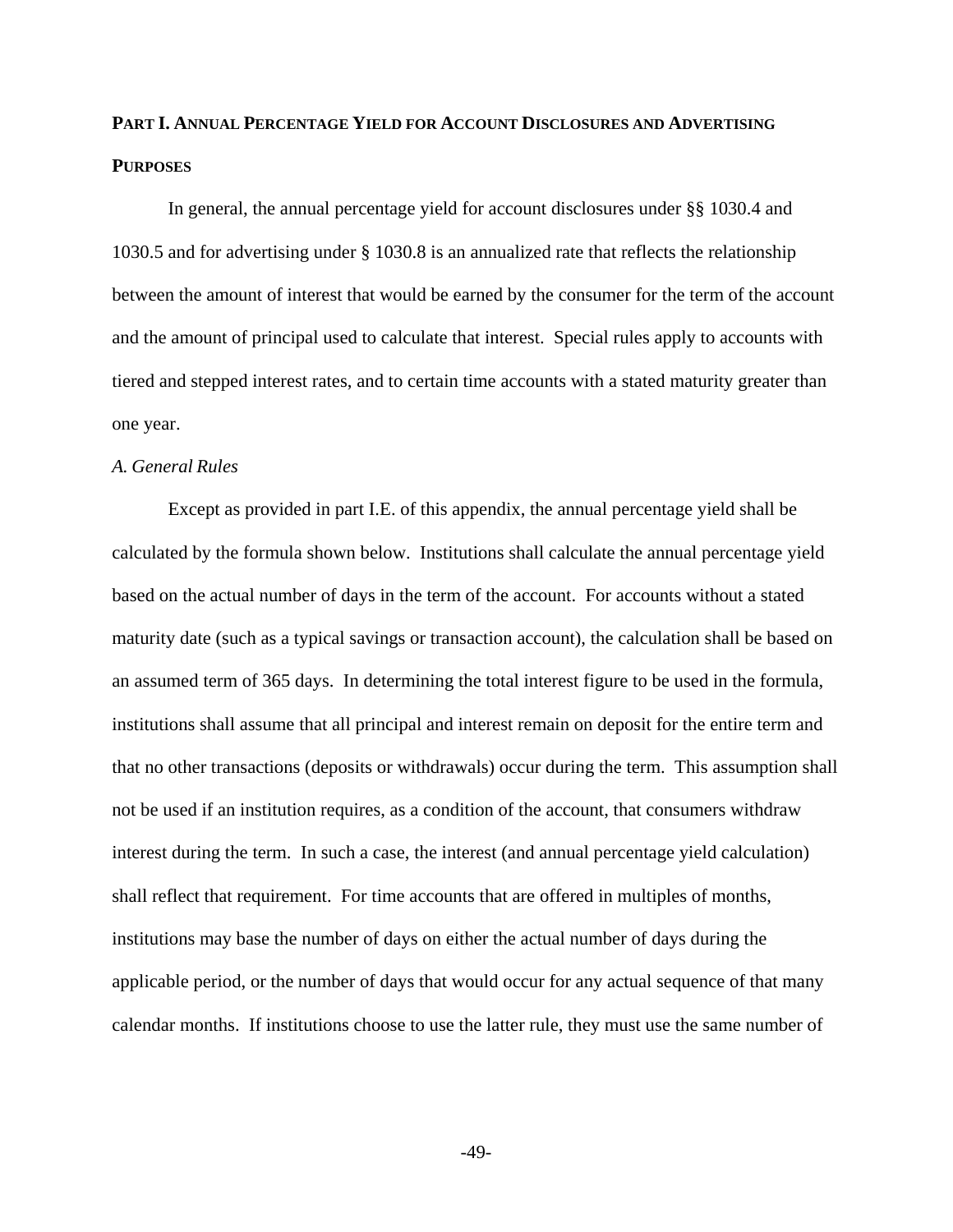days to calculate the dollar amount of interest earned on the account that is used in the annual percentage yield formula (where "Interest" is divided by "Principal").

The annual percentage yield is calculated by use of the following general formula ("APY" is used for convenience in the formulas):

 $APY=100$  [(1+Interest/Principal)<sup>(365/Days in term)</sup>−1]

"Principal" is the amount of funds assumed to have been deposited at the beginning of the account.

"Interest" is the total dollar amount of interest earned on the Principal for the term of the account.

"Days in term" is the actual number of days in the term of the account. When the "days in term" is 365 (that is, where the stated maturity is 365 days or where the account does not have a stated maturity), the annual percentage yield can be calculated by use of the following simple formula:

APY=100 (Interest/Principal)

### *Examples*

(1) If an institution pays \$61.68 in interest for a 365-day year on \$1,000 deposited into a NOW account, using the general formula above, the annual percentage yield is 6.17%:

 $APY=100[(1+61.68/1,000)^{(365/365)}-1]$ 

APY=6.17%

Or, using the simple formula above (since, as an account without a stated term, the term is deemed to be 365 days):

APY=100(61.68/1,000)  $APY=6.17%$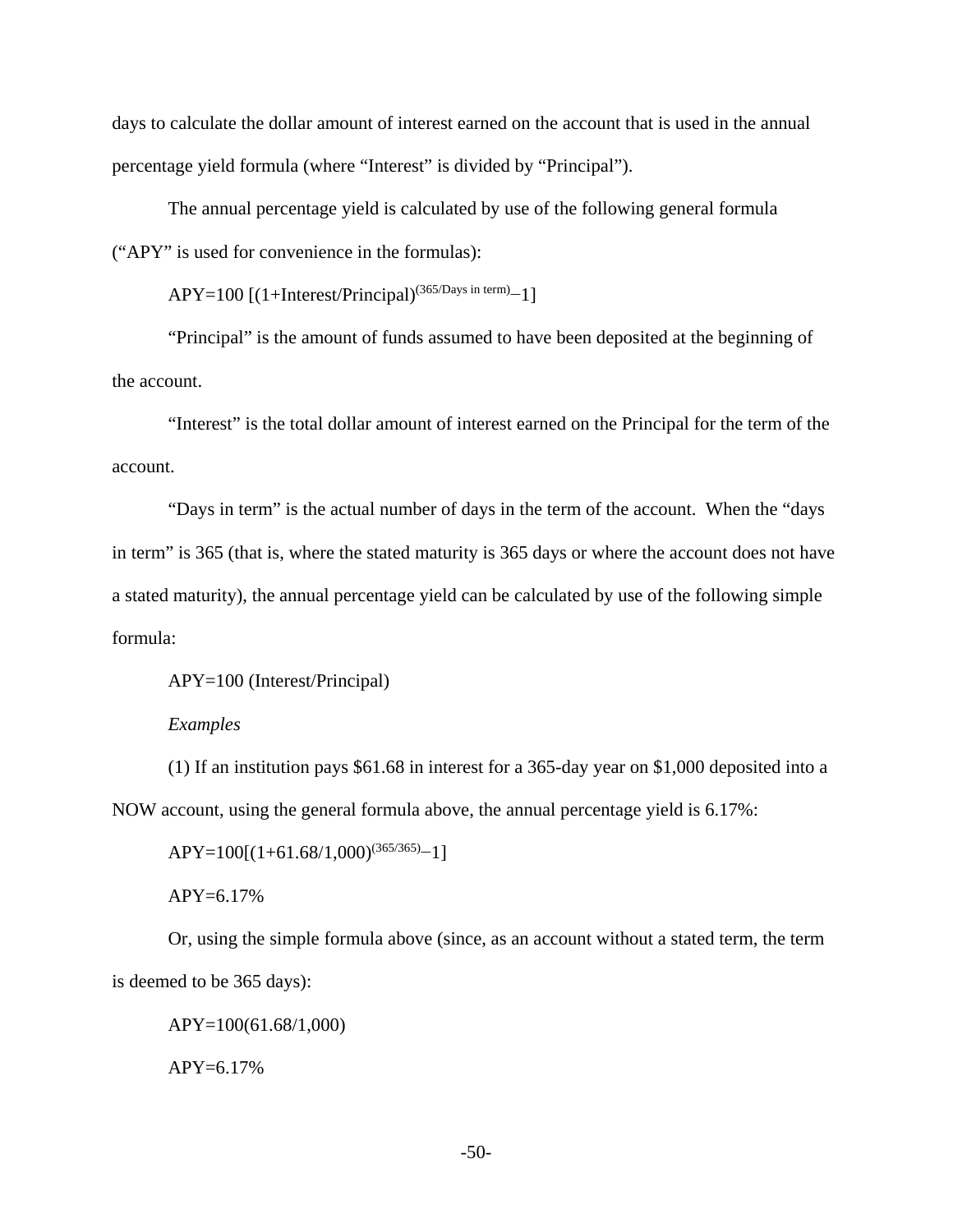(2) If an institution pays \$30.37 in interest on a \$1,000 six-month certificate of deposit (where the six-month period used by the institution contains 182 days), using the general formula above, the annual percentage yield is 6.18%:

APY=100[(1+30.37/1,000)(365/182)−1]

APY=6.18%

*B. Stepped-Rate Accounts (Different Rates Apply in Succeeding Periods)*

For accounts with two or more interest rates applied in succeeding periods (where the rates are known at the time the account is opened), an institution shall assume each interest rate is in effect for the length of time provided for in the deposit contract.

### *Examples*

(1) If an institution offers a \$1,000 6-month certificate of deposit on which it pays a 5% interest rate, compounded daily, for the first three months (which contain 91 days), and a 5.5% interest rate, compounded daily, for the next three months (which contain 92 days), the total interest for six months is \$26.68 and, using the general formula above, the annual percentage yield is 5.39%:

 $APY=100[(1+26.68/1,000)^{(365/183)}-1]$ 

APY=5.39%

(2) If an institution offers a \$1,000 two-year certificate of deposit on which it pays a 6% interest rate, compounded daily, for the first year, and a 6.5% interest rate, compounded daily, for the next year, the total interest for two years is \$133.13, and, using the general formula above, the annual percentage yield is 6.45%:

 $APY=100[(1+133.13/1,000)^{(365/730)}-1]$  $APY=6.45%$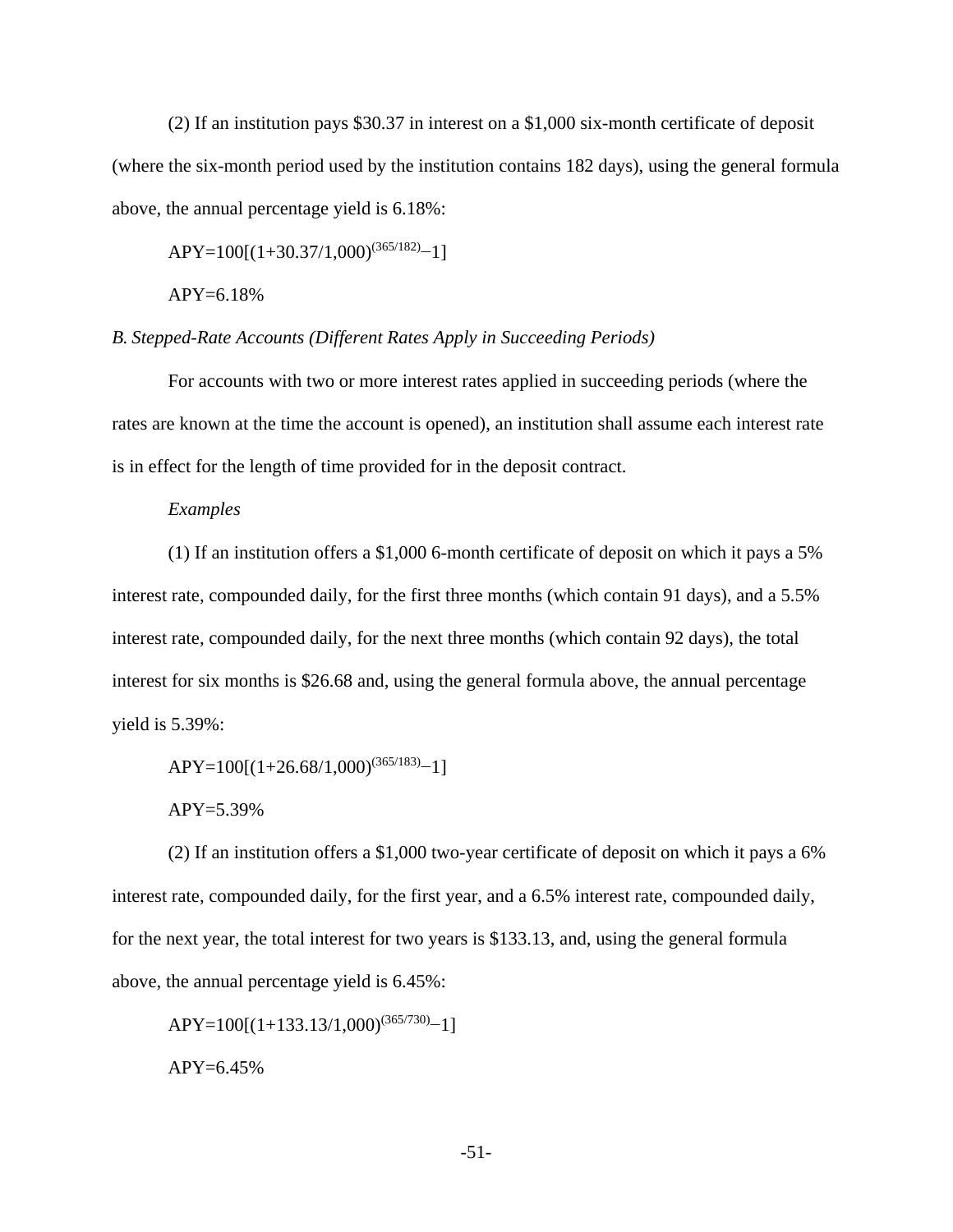### *C. Variable-Rate Accounts*

For variable-rate accounts without an introductory premium or discounted rate, an institution must base the calculation only on the initial interest rate in effect when the account is opened (or advertised), and assume that this rate will not change during the year.

Variable-rate accounts with an introductory premium (or discount) rate must be calculated like a stepped-rate account. Thus, an institution shall assume that: (1) The introductory interest rate is in effect for the length of time provided for in the deposit contract; and (2) the variable interest rate that would have been in effect when the account is opened or advertised (but for the introductory rate) is in effect for the remainder of the year. If the variable rate is tied to an index, the index-based rate in effect at the time of disclosure must be used for the remainder of the year. If the rate is not tied to an index, the rate in effect for existing consumers holding the same account (who are not receiving the introductory interest rate) must be used for the remainder of the year.

For example, if an institution offers an account on which it pays a 7% interest rate, compounded daily, for the first three months (which, for example, contain 91 days), while the variable interest rate that would have been in effect when the account was opened was 5%, the total interest for a 365-day year for a \$1,000 deposit is \$56.52 (based on 91 days at 7% followed by 274 days at 5%). Using the simple formula, the annual percentage yield is 5.65%:

### APY=100(56.52/1,000)

### APY=5.65%

### *D. Tiered-Rate Accounts (Different Rates Apply to Specified Balance Levels)*

For accounts in which two or more interest rates paid on the account are applicable to specified balance levels, the institution must calculate the annual percentage yield in accordance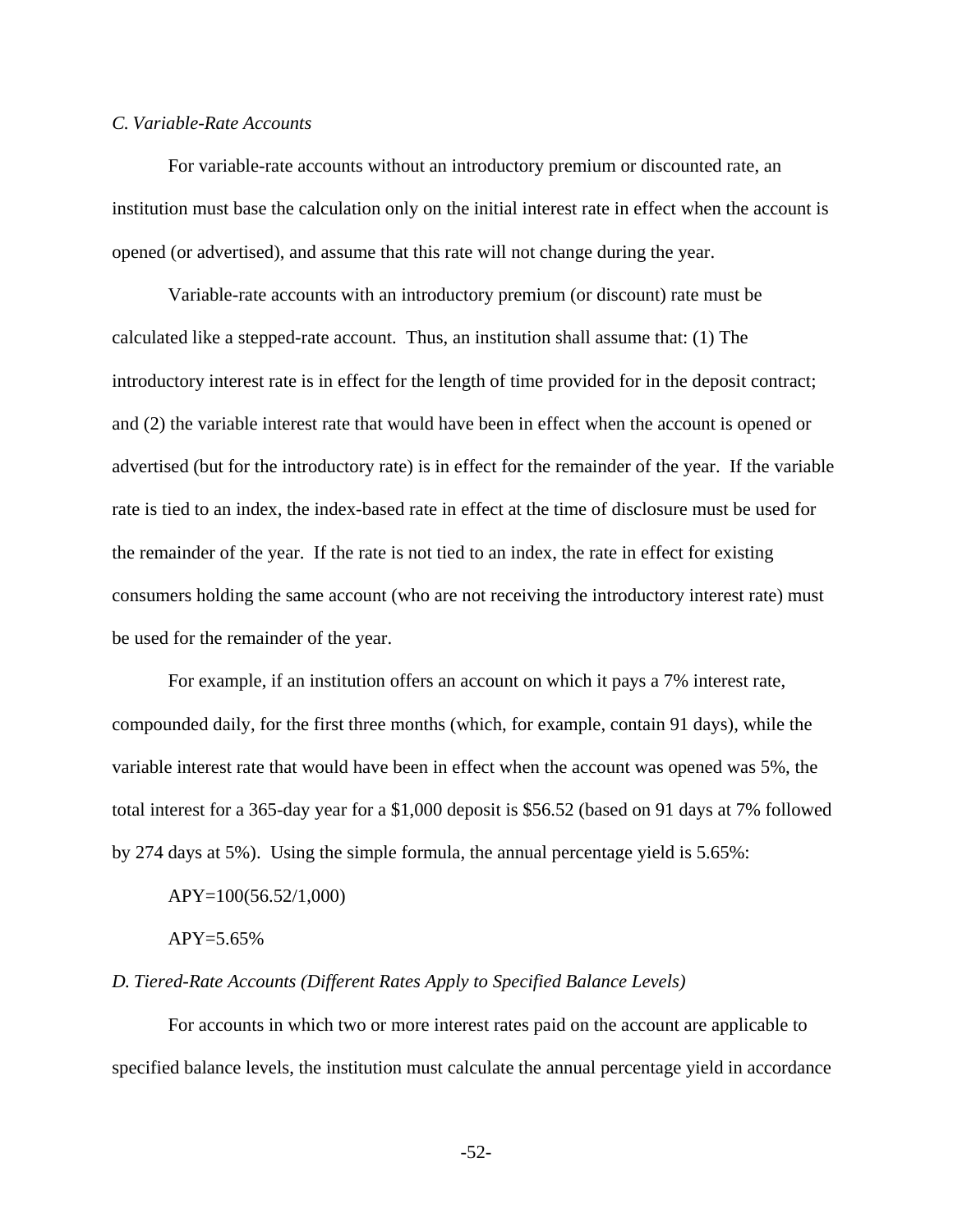with the method described below that it uses to calculate interest. In all cases, an annual percentage yield (or a range of annual percentage yields, if appropriate) must be disclosed for each balance tier.

| Interest rate (percent) | Deposit balance required to earn rate        |  |
|-------------------------|----------------------------------------------|--|
| 5.25                    | Up to but not exceeding $$2,500$ .           |  |
| 5.50                    | Above $$2,500$ but not exceeding $$15,000$ . |  |
| 5.75                    | Above \$15,000.                              |  |

For purposes of the examples discussed below, assume the following:

*Tiering Method A*. Under this method, an institution pays on the full balance in the account the stated interest rate that corresponds to the applicable deposit tier. For example, if a consumer deposits \$8,000, the institution pays the 5.50% interest rate on the entire \$8,000.

When this method is used to determine interest, only one annual percentage yield will apply to each tier. Within each tier, the annual percentage yield will not vary with the amount of principal assumed to have been deposited.

For the interest rates and deposit balances assumed above, the institution will state three annual percentage yields—one corresponding to each balance tier. Calculation of each annual percentage yield is similar for this type of account as for accounts with a single interest rate. Thus, the calculation is based on the total amount of interest that would be received by the consumer for each tier of the account for a year and the principal assumed to have been deposited to earn that amount of interest.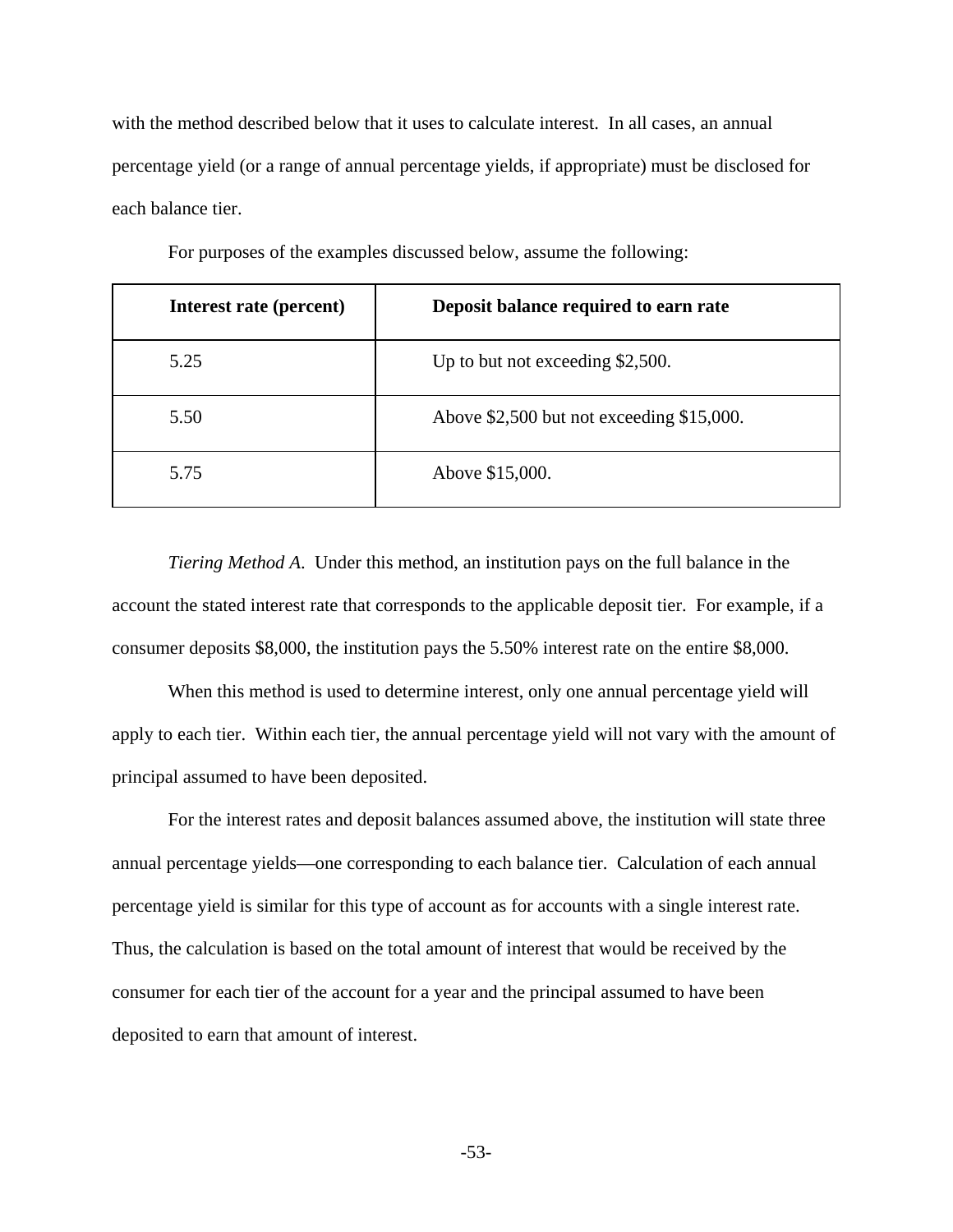*First tier*. Assuming daily compounding, the institution will pay \$53.90 in interest on a \$1,000 deposit. Using the general formula, for the first tier, the annual percentage yield is 5.39%:

APY=100[(1+53.90/1,000)(365/365)−1]

APY=5.39%

Using the simple formula:

APY=100(53.90/1,000)

 $APY = 5.39\%$ 

*Second tier*. The institution will pay \$452.29 in interest on an \$8,000 deposit. Thus, using the simple formula, the annual percentage yield for the second tier is 5.65%:

APY=100(452.29/8,000)

APY=5.65%

*Third tier*. The institution will pay \$1,183.61 in interest on a \$20,000 deposit. Thus, using the simple formula, the annual percentage yield for the third tier is 5.92%:

APY=100(1,183.61/20,000)

APY=5.92%

*Tiering Method B*. Under this method, an institution pays the stated interest rate only on that portion of the balance within the specified tier. For example, if a consumer deposits \$8,000, the institution pays 5.25% on \$2,500 and 5.50% on \$5,500 (the difference between \$8,000 and the first tier cut-off of \$2,500).

The institution that computes interest in this manner must provide a range that shows the lowest and the highest annual percentage yields for each tier (other than for the first tier, which, like the tiers in Method A, has the same annual percentage yield throughout). The low figure for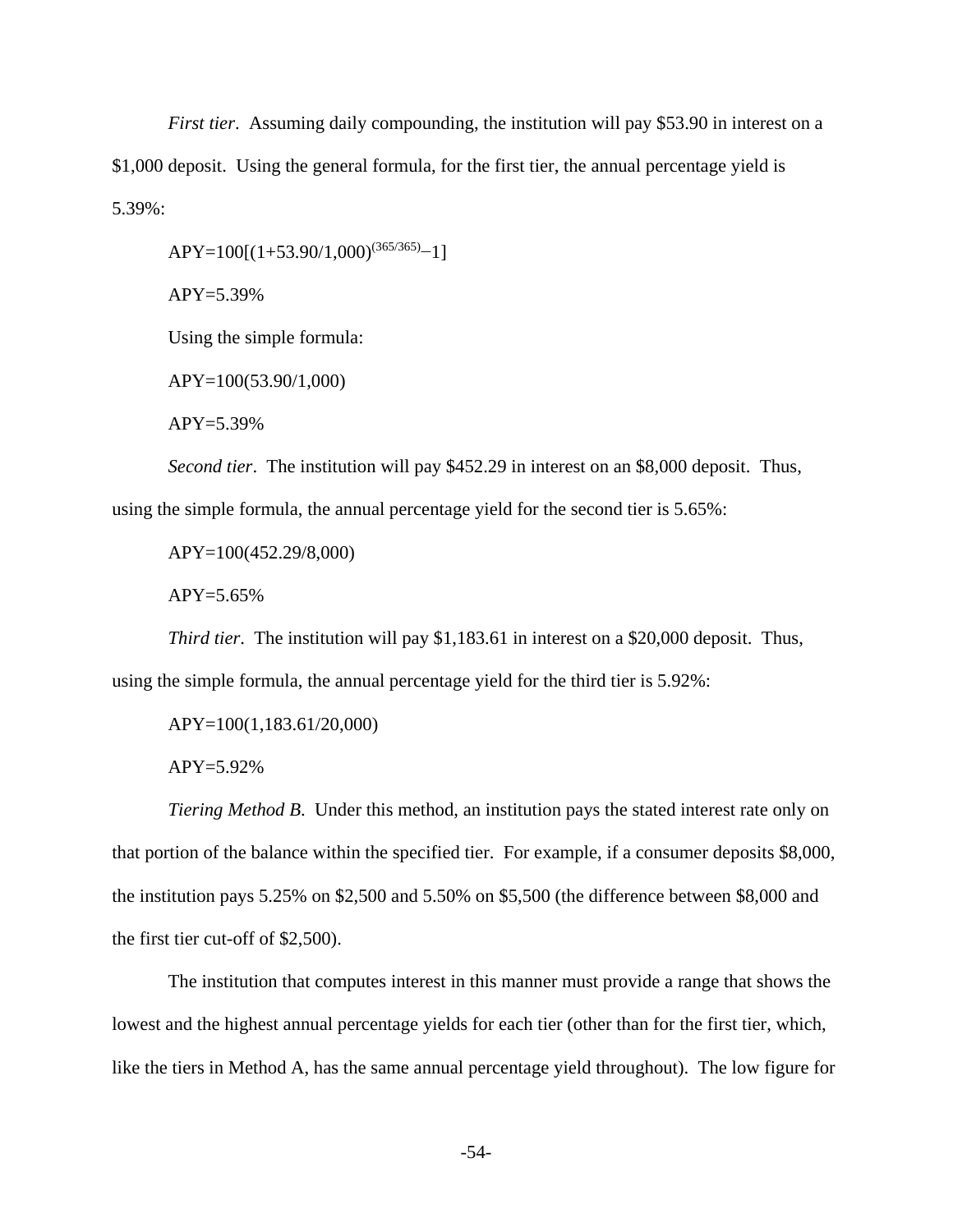an annual percentage yield range is calculated based on the total amount of interest earned for a year assuming the minimum principal required to earn the interest rate for that tier. The high figure for an annual percentage yield range is based on the amount of interest the institution would pay on the highest principal that could be deposited to earn that same interest rate. If the account does not have a limit on the maximum amount that can be deposited, the institution may assume any amount.

For the tiering structure assumed above, the institution would state a total of five annual percentage yields—one figure for the first tier and two figures stated as a range for the other two tiers.

*First tier.* Assuming daily compounding, the institution would pay \$53.90 in interest on a \$1,000 deposit. For this first tier, using the simple formula, the annual percentage yield is 5.39%:

APY=100(53.90/1,000)

APY=5.39%

*Second tier*. For the second tier, the institution would pay between \$134.75 and \$841.45 in interest, based on assumed balances of \$2,500.01 and \$15,000, respectively. For \$2,500.01, interest would be figured on \$2,500 at 5.25% interest rate plus interest on \$.01 at 5.50%. For the low end of the second tier, therefore, the annual percentage yield is 5.39%, using the simple formula:

APY=100(134.75/2,500)

APY=5.39%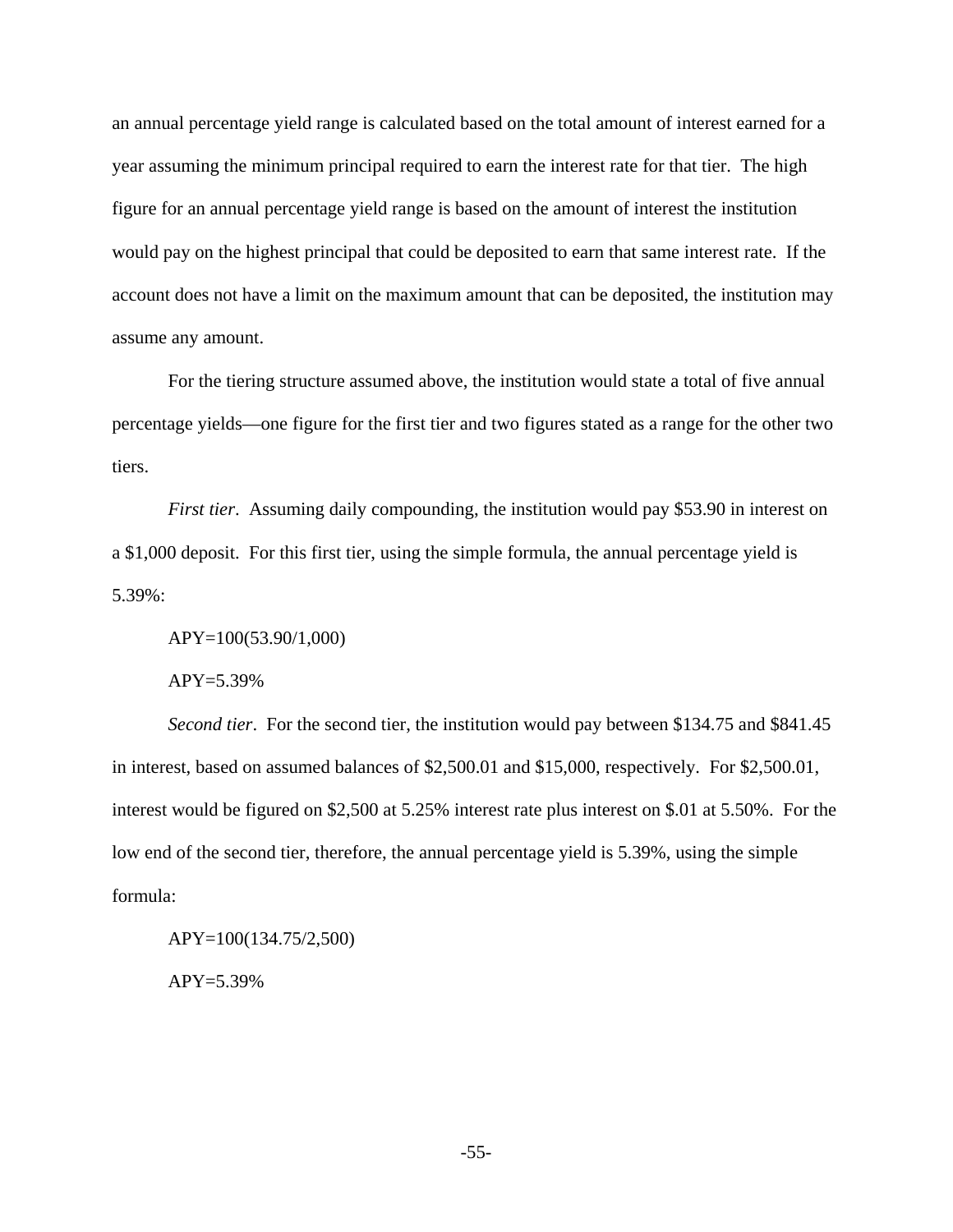For \$15,000, interest is figured on \$2,500 at 5.25% interest rate plus interest on \$12,500 at 5.50% interest rate. For the high end of the second tier, the annual percentage yield, using the simple formula, is 5.61%:

APY=100(841.45/15,000)

 $APY = 5.61\%$ 

Thus, the annual percentage yield range for the second tier is 5.39% to 5.61%.

*Third tier*. For the third tier, the institution would pay \$841.45 in interest on the low end of the third tier (a balance of \$15,000.01). For \$15,000.01, interest would be figured on \$2,500 at 5.25% interest rate, plus interest on \$12,500 at 5.50% interest rate, plus interest on \$.01 at 5.75% interest rate. For the low end of the third tier, therefore, the annual percentage yield (using the simple formula) is 5.61%:

APY=100 (841.45/15,000)

 $APY = 5.61\%$ 

Since the institution does not limit the account balance, it may assume any maximum amount for the purposes of computing the annual percentage yield for the high end of the third tier. For an assumed maximum balance amount of \$100,000, interest would be figured on \$2,500 at 5.25% interest rate, plus interest on \$12,500 at 5.50% interest rate, plus interest on \$85,000 at 5.75% interest rate. For the high end of the third tier, therefore, the annual percentage yield, using the simple formula, is 5.87%.

APY=100 (5,871.79/100,000)

APY=5.87%

Thus, the annual percentage yield range that would be stated for the third tier is 5.61% to 5.87%.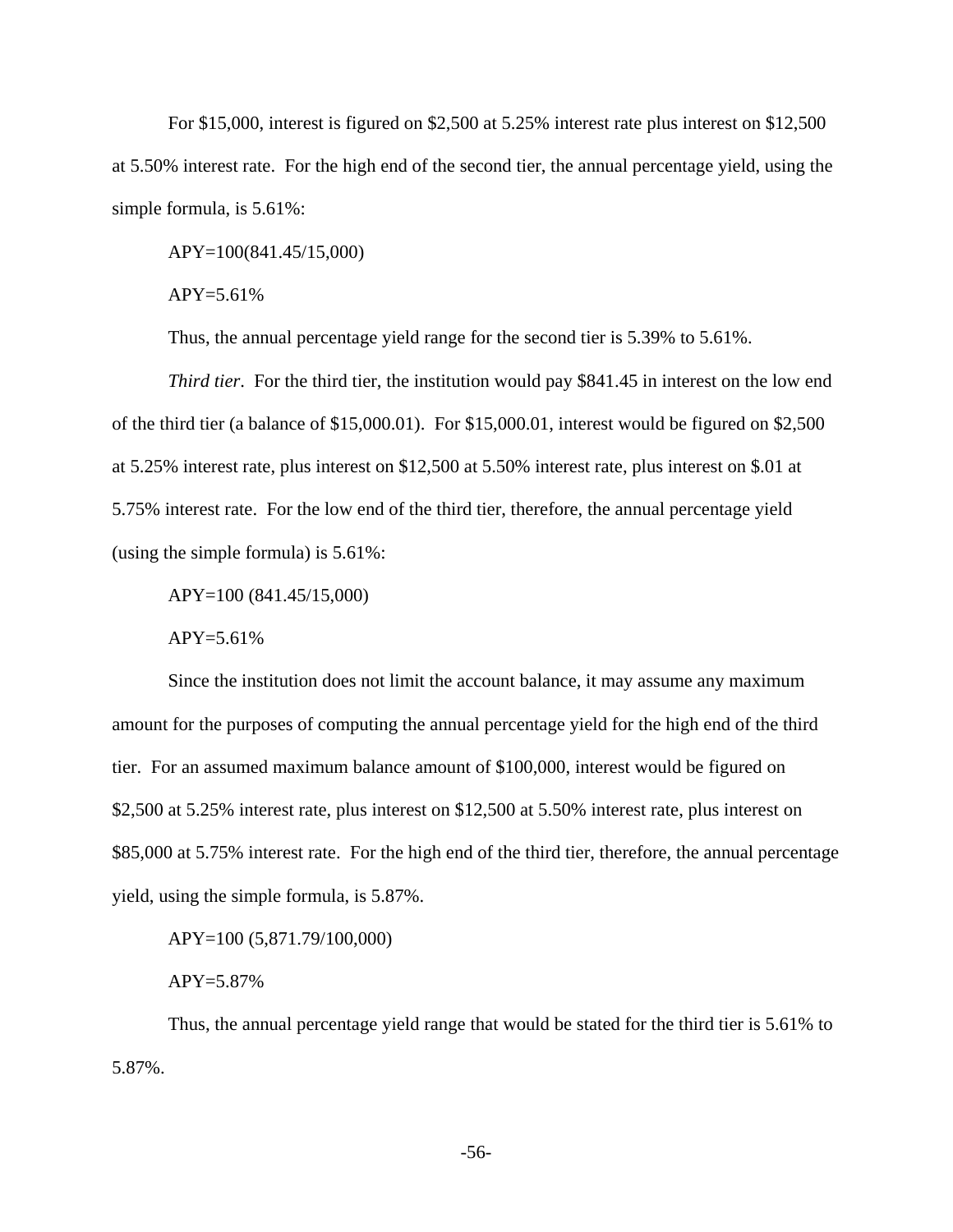If the assumed maximum balance amount is \$1,000,000 instead of \$100,000, the institution would use \$985,000 rather than \$85,000 in the last calculation. In that case, for the high end of the third tier the annual percentage yield, using the simple formula, is 5.91%:

APY=100 (59134.22/1,000,000)

APY=5.91%

Thus, the annual percentage yield range that would be stated for the third tier is 5.61% to 5.91%.

## *E. Time Accounts with a Stated Maturity Greater than One Year that Pay Interest At Least Annually*

1. For time accounts with a stated maturity greater than one year that do not compound interest on an annual or more frequent basis, and that require the consumer to withdraw interest at least annually, the annual percentage yield may be disclosed as equal to the interest rate.

*Example*

(1) If an institution offers a \$1,000 two-year certificate of deposit that does not compound and that pays out interest semi-annually by check or transfer at a 6.00% interest rate, the annual percentage yield may be disclosed as 6.00%.

(2) For time accounts covered by this paragraph that are also stepped-rate accounts, the annual percentage yield may be disclosed as equal to the composite interest rate.

*Example*

(1) If an institution offers a \$1,000 three-year certificate of deposit that does not compound and that pays out interest annually by check or transfer at a 5.00% interest rate for the first year, 6.00% interest rate for the second year, and 7.00% interest rate for the third year, the institution may compute the composite interest rate and APY as follows:

-57-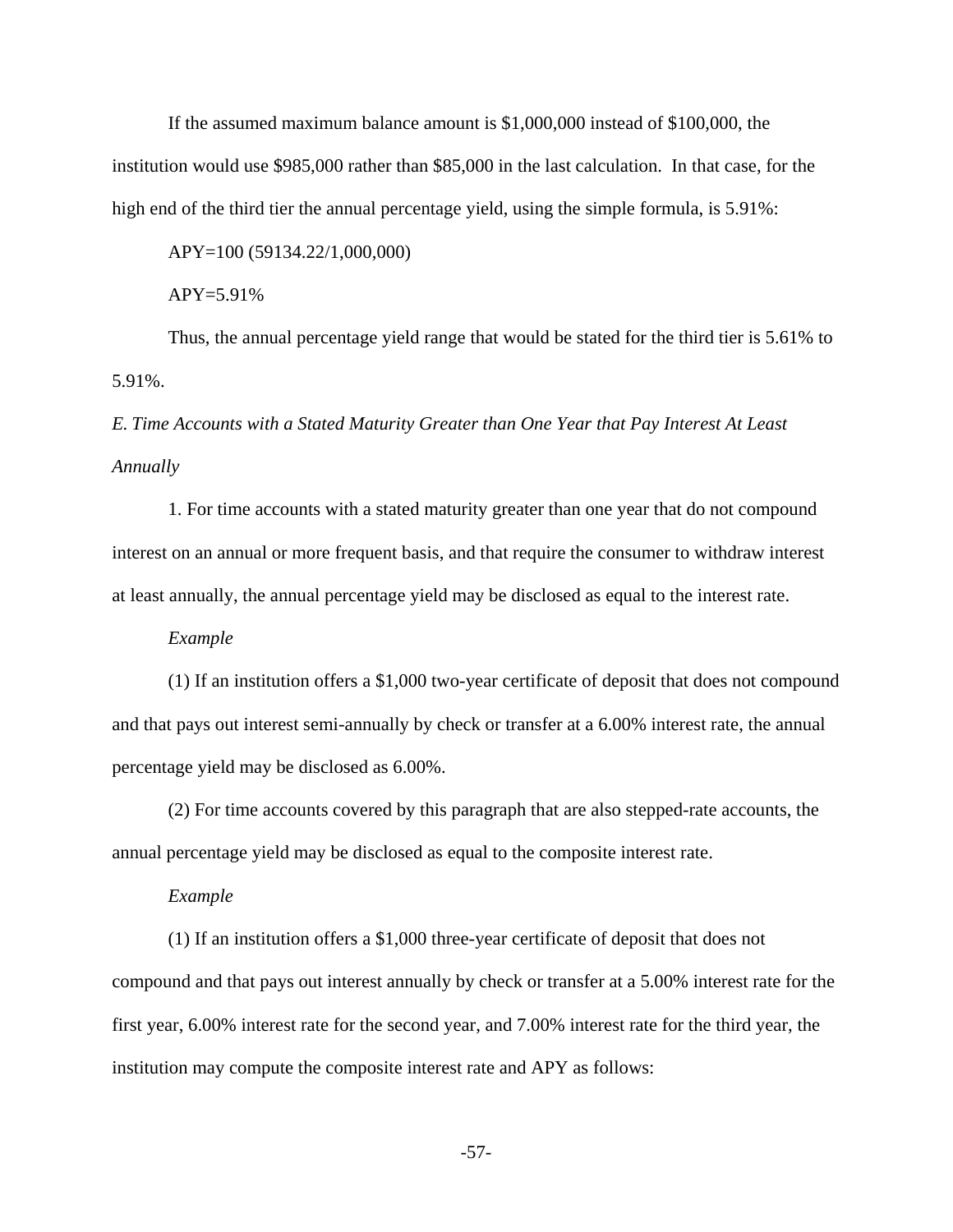(a) Multiply each interest rate by the number of days it will be in effect;

(b) Add these figures together; and

(c) Divide by the total number of days in the term.

(2) Applied to the example, the products of the interest rates and days the rates are in effect are (5.00%×365 days) 1825, (6.00%×365 days) 2190, and (7.00%×365 days) 2555, respectively. The sum of these products, 6570, is divided by 1095, the total number of days in the term. The composite interest rate and APY are both 6.00%.

### **PART II. ANNUAL PERCENTAGE YIELD EARNED FOR PERIODIC STATEMENTS**

The annual percentage yield earned for periodic statements under § 1030.6(a) is an annualized rate that reflects the relationship between the amount of interest actually earned on the consumer's account during the statement period and the average daily balance in the account for the statement period. Pursuant to  $\S$  1030.6(b), however, if an institution uses the average daily balance method and calculates interest for a period other than the statement period, the annual percentage yield earned shall reflect the relationship between the amount of interest earned and the average daily balance in the account for that other period.

The annual percentage yield earned shall be calculated by using the following formulas ("APY Earned" is used for convenience in the formulas):

### *A. General Formula*

APY Earned=100 [(1+Interest earned/Balance)<sup>(365/Days in period)</sup>−1]

"Balance" is the average daily balance in the account for the period.

"Interest earned" is the actual amount of interest earned on the account for the period.

"Days in period" is the actual number of days for the period.

*Examples*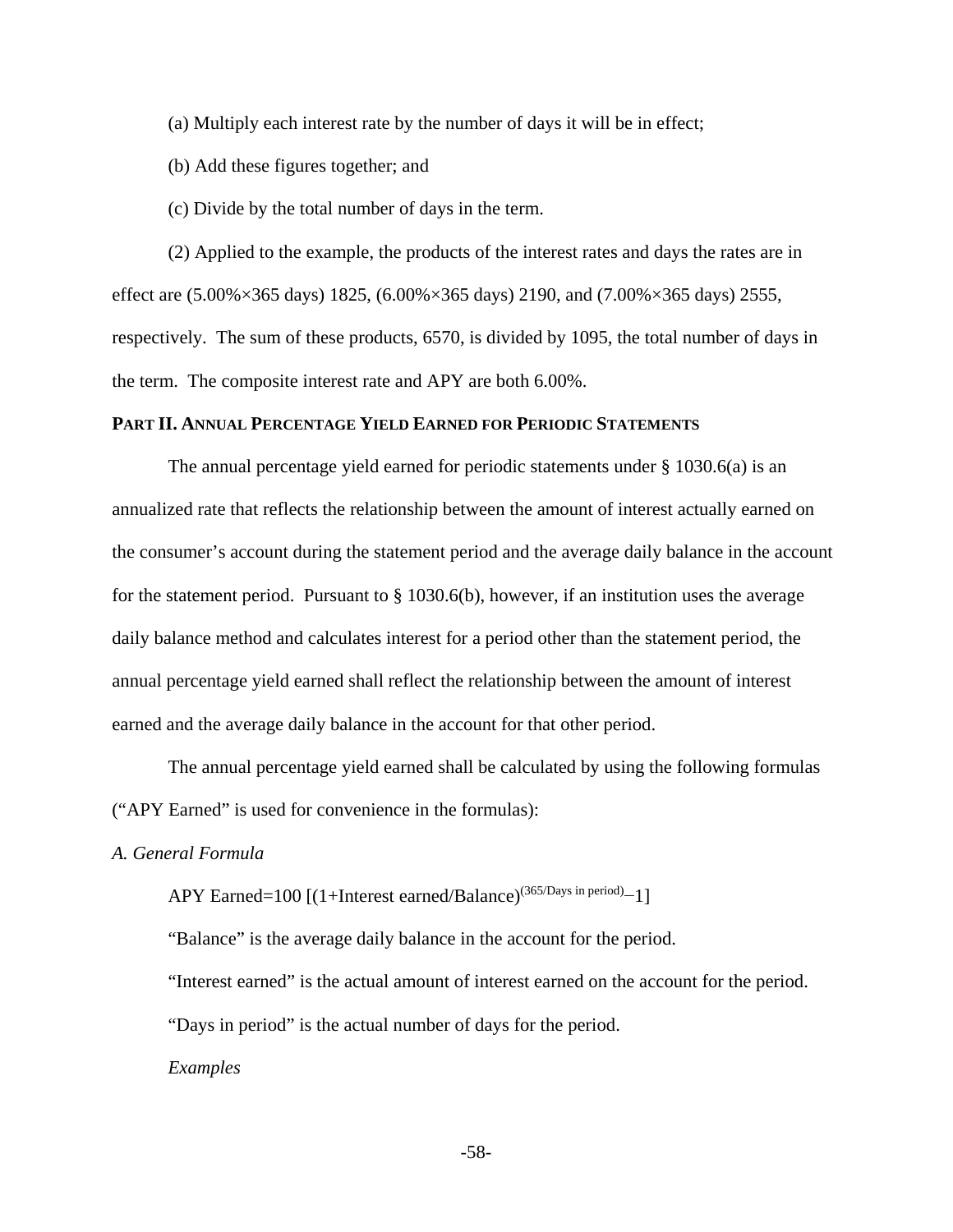(1) Assume an institution calculates interest for the statement period (and uses either the daily balance or the average daily balance method), and the account has a balance of \$1,500 for 15 days and a balance of \$500 for the remaining 15 days of a 30-day statement period. The average daily balance for the period is \$1,000. The interest earned (under either balance computation method) is \$5.25 during the period. The annual percentage yield earned (using the formula above) is 6.58%:

APY Earned=100 [(1+5.25/1,000)<sup>(365/30)</sup>−1]

APY Earned=6.58%

(2) Assume an institution calculates interest on the average daily balance for the calendar month and provides periodic statements that cover the period from the 16th of one month to the 15th of the next month. The account has a balance of \$2,000 September 1 through September 15 and a balance of \$1,000 for the remaining 15 days of September. The average daily balance for the month of September is \$1,500, which results in \$6.50 in interest earned for the month. The annual percentage yield earned for the month of September would be shown on the periodic statement covering September 16 through October 15. The annual percentage yield earned (using the formula above) is 5.40%:

APY Earned=100 [(6.50/1,500)<sup>(365/30)</sup>−1]

APY Earned=5.40%

(3) Assume an institution calculates interest on the average daily balance for a quarter (for example, the calendar months of September through November), and provides monthly periodic statements covering calendar months. The account has a balance of \$1,000 throughout the 30 days of September, a balance of \$2,000 throughout the 31 days of October, and a balance of \$3,000 throughout the 30 days of November. The average daily balance for the quarter is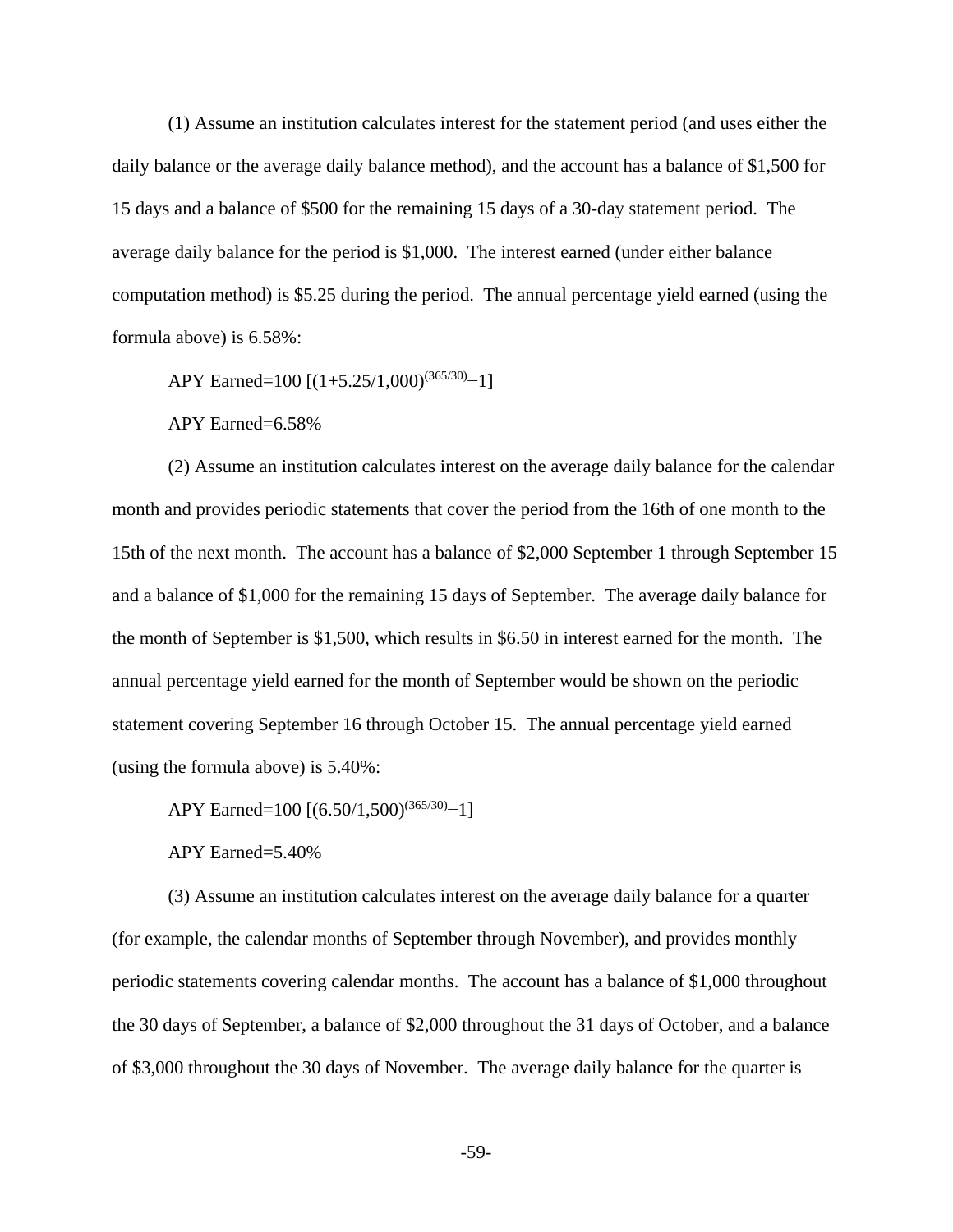\$2,000, which results in \$21 in interest earned for the quarter. The annual percentage yield earned would be shown on the periodic statement for November. The annual percentage yield earned (using the formula above) is 4.28%:

APY Earned=100 [(1+21/2,000)<sup>(365/91)</sup>−1]

APY Earned=4.28%

*B*. *Special Formula for Use Where Periodic Statement Is Sent More Often Than the Period for Which Interest Is Compounded* 

Institutions that use the daily balance method to accrue interest and that issue periodic statements more often than the period for which interest is compounded shall use the following special formula:

$$
APY\;Barned = 100\left\{\left[1 + \frac{(\text{Interest earned} \mid \text{Balance})}{\text{Days in period}}\left(\text{Compounding}\right)\right]\right\}^{(365/\text{Compounding})} - 1\right\}
$$

The following definition applies for use in this formula (all other terms are defined under part II):

"Compounding" is the number of days in each compounding period.

Assume an institution calculates interest for the statement period using the daily balance method, pays a 5.00% interest rate, compounded annually, and provides periodic statements for each monthly cycle. The account has a daily balance of \$1,000 for a 30-day statement period. The interest earned is \$4.11 for the period, and the annual percentage yield earned (using the special formula above) is 5.00%:

$$
APY\;\;\! = 100 \left\{ \left[ 1 + \frac{(4.11/1,000)}{30} \left( 365 \right) \right] {}^{(365/365)} - 1 \right\}
$$

APY Earned=5.00%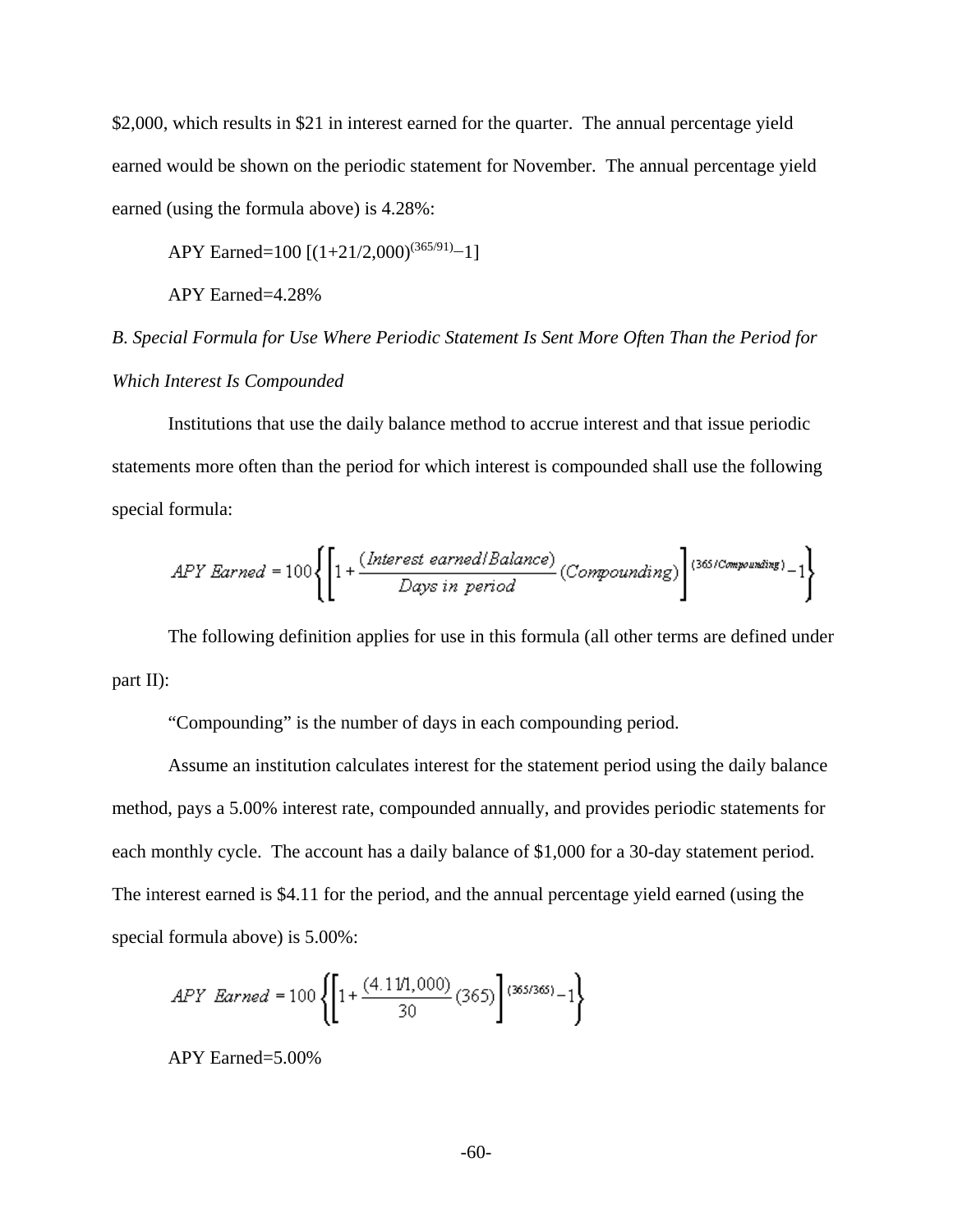14. In Supplement I to part 1030, under Section 1030.7—*Payment of Interest*, paragraph *7(c)—Date interest begins to accrue* is revised to read as follows:

### **Supplement I to Part 1030—Official Interpretations**

\* \* \* \* \*

*Section 1030.7—Payment of Interest*

\* \* \* \* \*

*(c) Date interest begins to accrue.*

1. *Relation to Regulation CC.* Institutions may rely on the Expedited Funds Availability Act (EFAA) and Regulation CC (12 CFR part 229) to determine, for example, when a deposit is considered made for purposes of interest accrual, or when interest need not be paid on funds because a deposited check is later returned unpaid.

2. *Ledger and collected balances*. Institutions may calculate interest by using a "ledger" or "collected" balance method, as long as the crediting requirements of the EFAA are met (12 CFR 229.14).

3. *Withdrawal of principal*. Institutions must accrue interest on funds until the funds are withdrawn from the account. For example, if a check is debited to an account on a Tuesday, the institution must accrue interest on those funds through Monday.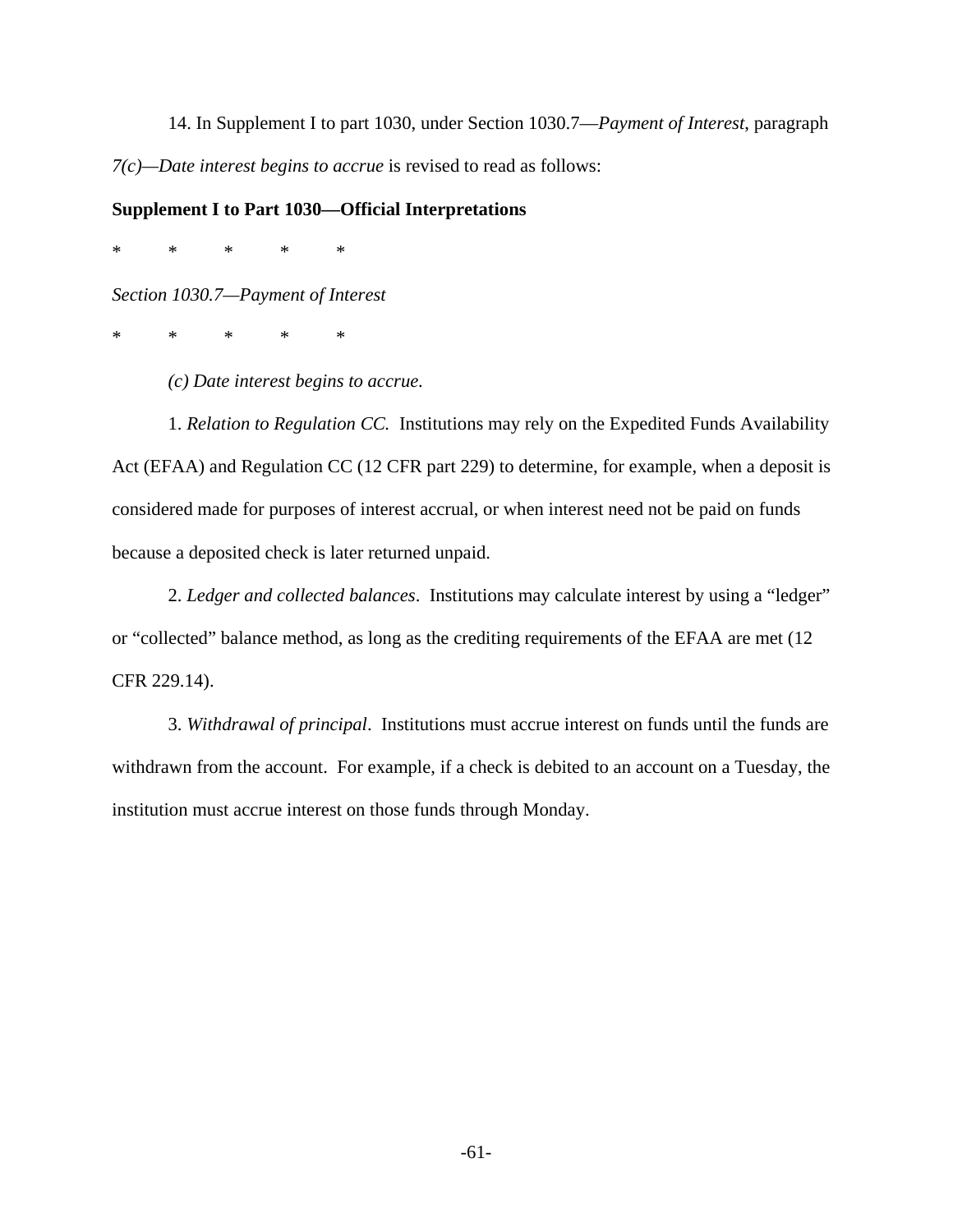[THIS SIGNATURE PAGE RELATES TO THE JOINT FINAL RULE TITLED "AVAILABILITY OF FUNDS AND COLLECTION OF CHECKS (REGULATION  $CC)$ "].

By order of the Board of Governors of the Federal Reserve System, June 20, 2019.

 $V$ MM!  $M$ 

Ann E. Misback, Secretary of the Board.